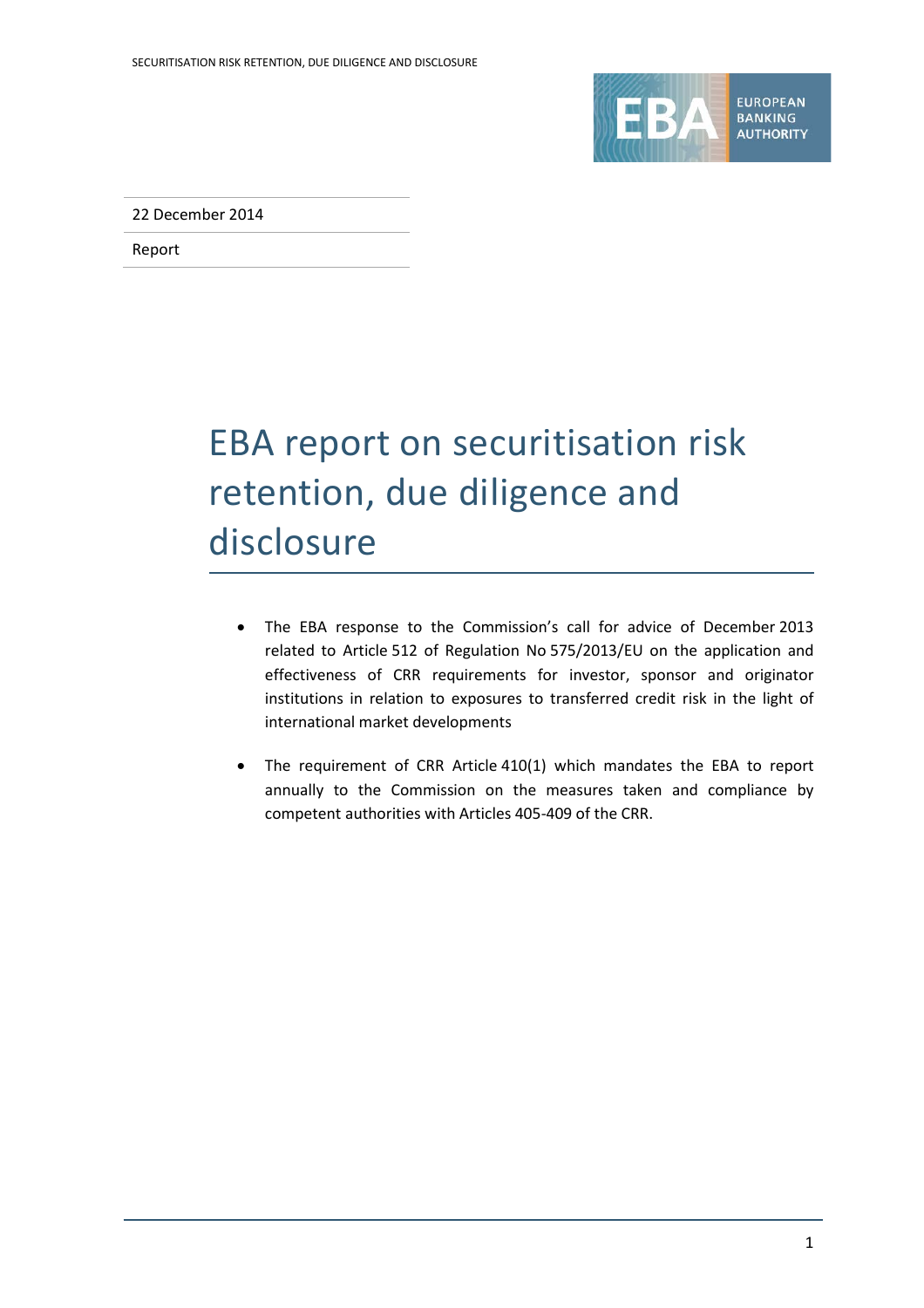

# **Contents**

| <b>Executive summary</b><br>6                                                                                                                                                                                                                                                                                                                                    |                                        |  |
|------------------------------------------------------------------------------------------------------------------------------------------------------------------------------------------------------------------------------------------------------------------------------------------------------------------------------------------------------------------|----------------------------------------|--|
| <b>Background and rationale</b>                                                                                                                                                                                                                                                                                                                                  | 9                                      |  |
| Background and rationale for retention rules and other related requirements in securitisation                                                                                                                                                                                                                                                                    | 9                                      |  |
| The EU legal framework on the retention of net economic interest and other requirements<br>relating to exposures to transferred credit risk                                                                                                                                                                                                                      | 10                                     |  |
| 1. Annual report to the Commission on the measures taken and compliance by competent<br>authorities                                                                                                                                                                                                                                                              | 11                                     |  |
| 1.1<br>Measures taken by the competent authorities to ensure compliance with the requirements<br>of Part Five Title II and Title III by institutions                                                                                                                                                                                                             | 11                                     |  |
| 1.1.1<br>Implementation and compliance study with CRD II Article 122a and its Guidelines<br>(carried out in 2012 for compliance in 2011)<br>Compliance study with CRD II Article 122a and its Guidelines (carried out in 2014<br>1.1.2<br>for compliance in 2013) and 'enforcement study' with Article 405-409 of the CRR (March<br>2014)<br>1.1.3<br>Conclusion | 11<br>12<br>14                         |  |
| 2. Response to the Commission's call for advice of December 2013 related to Article 512 of<br>Regulation No 575/2013/EU                                                                                                                                                                                                                                          | 15                                     |  |
| Assessment of the adequacy and effectiveness of existing provisions in aligning the interests<br>2.1<br>of original lenders, originators and sponsors with those of investors.                                                                                                                                                                                   | 15                                     |  |
| 2.1.1<br>The parties on which obligations are imposed: 'Direct' vs. 'indirect' approach<br>Permitted forms of risk retention<br>2.1.2<br>2.1.3<br>Alternative mechanisms to achieve the alignment of interests<br>2.1.4<br>Scope of application<br>(i)<br>Application on a consolidated basis<br>(ii)<br>Exemptions<br>Potential loopholes<br>(iii)              | 15<br>17<br>19<br>21<br>21<br>22<br>24 |  |
| 2.2<br>Assessment of the appropriateness of disclosure requirements and analysis of data<br>templates for public and private transactions                                                                                                                                                                                                                        | 25                                     |  |
| Adequacy of disclosure requirements (CRR Article 409 and the corresponding RTS)<br>2.2.1                                                                                                                                                                                                                                                                         | 25                                     |  |
| Analysis of data templates for public and private transactions and the collateral<br>2.2.2<br>frameworks of central banks<br>Analysis of ongoing initiatives to enhance cross-sectorial consistency on disclosure<br>2.2.3<br>requirements                                                                                                                       | 26<br>29                               |  |
| Appropriateness of due diligence requirements<br>2.3                                                                                                                                                                                                                                                                                                             | 31                                     |  |
| Adequacy of due diligence requirements (CRR Article 406 and the corresponding<br>2.3.1<br>RTS)                                                                                                                                                                                                                                                                   | 31                                     |  |
| Additional risk weight and administrative penalties/measures<br>2.4                                                                                                                                                                                                                                                                                              | 32                                     |  |
| Adequacy of the level of additional risk weights and administrative<br>2.4.1<br>penalties/measures                                                                                                                                                                                                                                                               | 32                                     |  |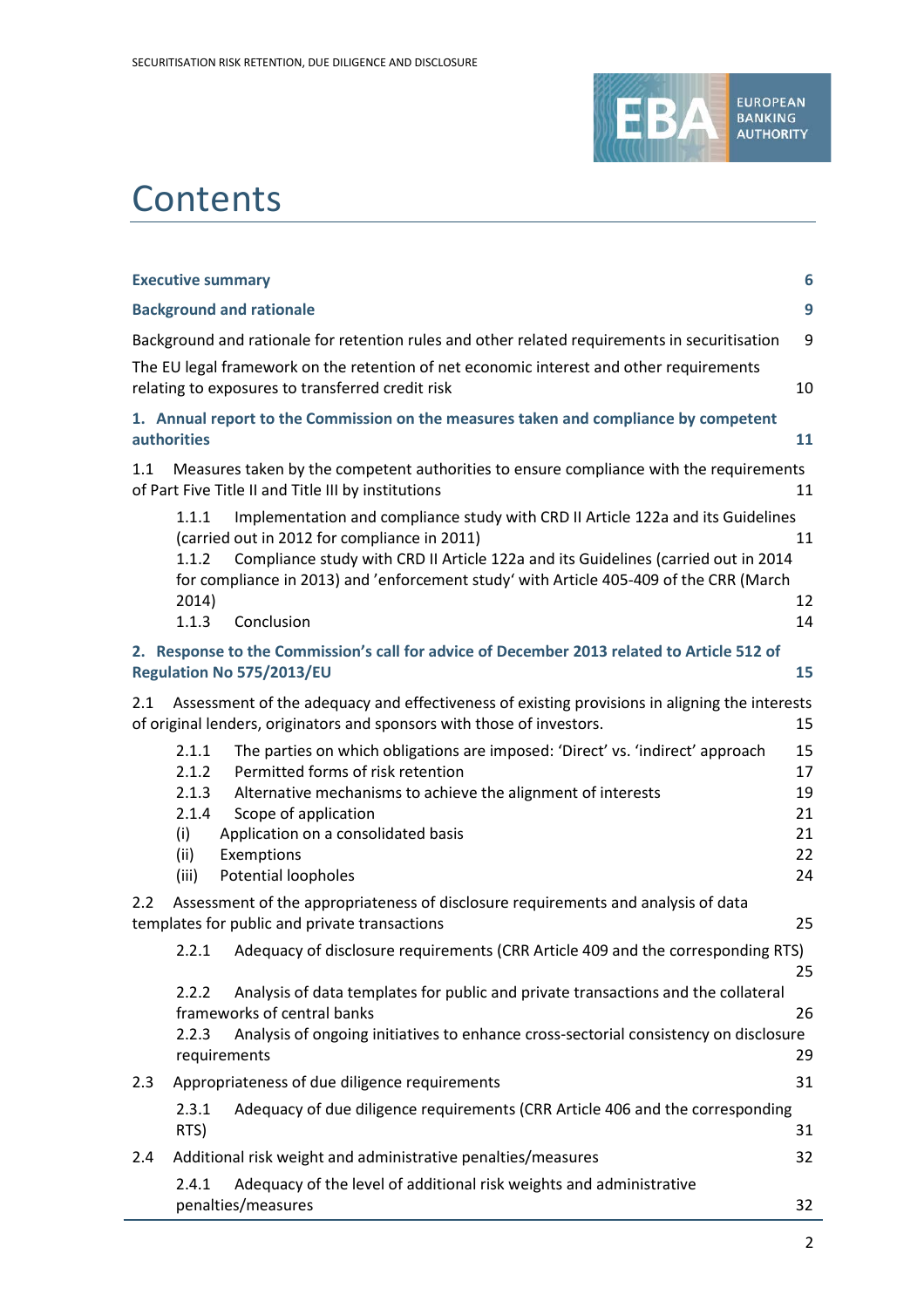

| 2.5            | Regulatory approaches to risk retention, disclosure and transparency at an international |                                                                                                                          |    |
|----------------|------------------------------------------------------------------------------------------|--------------------------------------------------------------------------------------------------------------------------|----|
| level          |                                                                                          |                                                                                                                          | 33 |
|                | 2.5.1                                                                                    | US securitisation risk retention, due diligence and disclosure rules                                                     | 34 |
|                | 2.5.2                                                                                    | Lack of consistency across jurisdictions                                                                                 | 39 |
|                |                                                                                          | 3. EBA recommendations                                                                                                   | 42 |
| 3.1            |                                                                                          | EBA response to the Commission's call for advice of December 2013 related to Article 512 of<br>Regulation No 575/2013/EU | 42 |
| <b>Annex I</b> |                                                                                          |                                                                                                                          | 47 |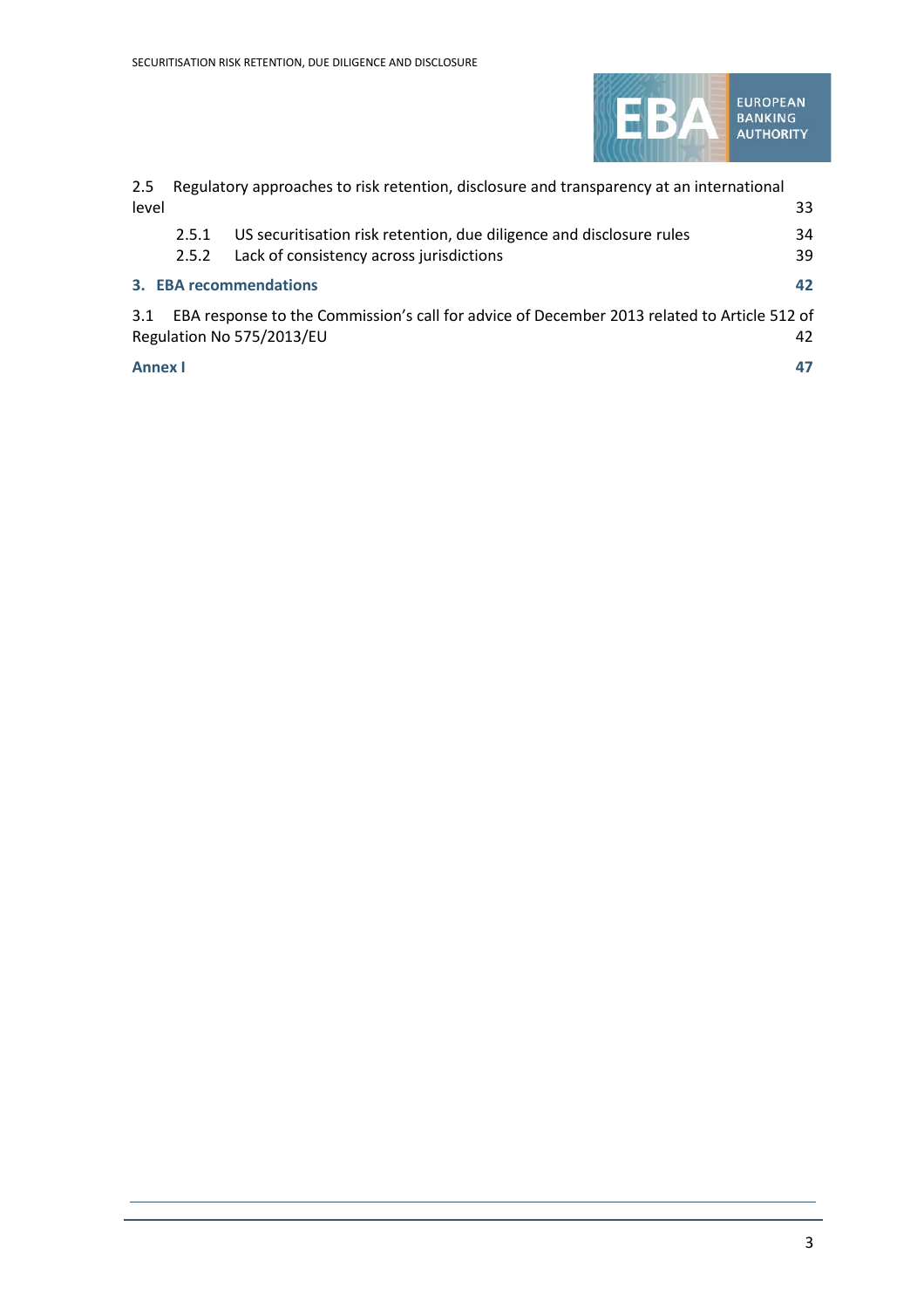

# Abbreviations

| <b>ABS</b>   | <b>Asset-Backed Securities</b>                                                                                                                              |
|--------------|-------------------------------------------------------------------------------------------------------------------------------------------------------------|
| <b>AIFM</b>  | Alternative Investments Fund Managers                                                                                                                       |
| <b>AIFMD</b> | Alternative Investments Fund Managers Directive                                                                                                             |
| <b>AIFMR</b> | Alternative Investments Fund Managers Regulation                                                                                                            |
| <b>AFME</b>  | Association for Financial Markets in Europe                                                                                                                 |
| <b>APRA</b>  | Australian Prudential Regulation Authority                                                                                                                  |
| <b>AQR</b>   | <b>Asset Quality Review</b>                                                                                                                                 |
| <b>BoE</b>   | Bank of England                                                                                                                                             |
| <b>CEBS</b>  | Committee of European Banking Supervisors                                                                                                                   |
| <b>CLO</b>   | <b>Collateralised Loan Obligation</b>                                                                                                                       |
| <b>CMBS</b>  | <b>Commercial Mortgage-Backed Securities</b>                                                                                                                |
| CRA3         | Regulation (EU) No 462/2013 of the European Parliament and of the Council of 21 May 2013<br>amending Regulation (EC) No 1060/2009 on credit rating agencies |
| <b>CRAs</b>  | <b>Credit Rating Agencies</b>                                                                                                                               |
| <b>CRD</b>   | <b>Capital Requirements Directive</b>                                                                                                                       |
| <b>CRR</b>   | <b>Capital Requirements Regulation</b>                                                                                                                      |
| <b>DP</b>    | <b>Discussion Paper</b>                                                                                                                                     |
| <b>EBA</b>   | <b>European Banking Authority</b>                                                                                                                           |
| EC           | <b>European Commission</b>                                                                                                                                  |
| <b>ECB</b>   | European Central Bank                                                                                                                                       |
| <b>EEA</b>   | European Economic Area                                                                                                                                      |
| <b>EIOPA</b> | European Insurance and Occupational Pensions Authority                                                                                                      |
| <b>ESMA</b>  | <b>European Securities and Markets Authority</b>                                                                                                            |
| EU           | European Union                                                                                                                                              |
| <b>FMRD</b>  | Financial Market Regulatory Dialogue (US Department of the Treasury)                                                                                        |
| G20          | The Group of 20                                                                                                                                             |
| <b>GSE</b>   | Government-Sponsored Enterprises                                                                                                                            |
| <b>IOSCO</b> | International Organization of Securities Commissions                                                                                                        |
| <b>ITS</b>   | <b>Implementing Technical Standards</b>                                                                                                                     |
| <b>LGD</b>   | Loss Given Default                                                                                                                                          |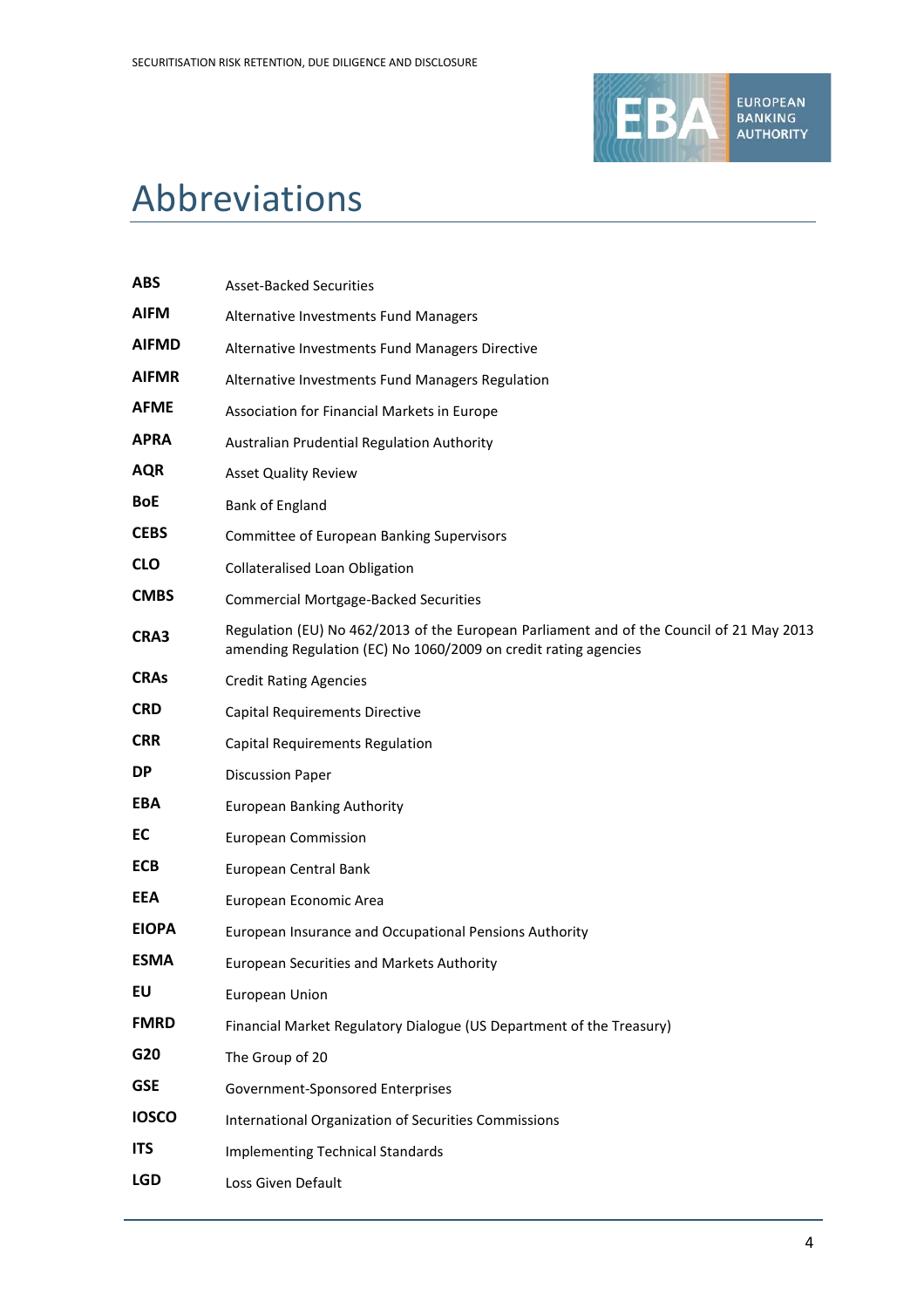

| <b>MIFID</b>   | Markets in Financial Instruments Directive |
|----------------|--------------------------------------------|
| <b>MCD</b>     | Mortgage Collateral Directive              |
| <b>NCA</b>     | <b>National Competent Authority</b>        |
| ОС             | Overcollateralisation                      |
| ΟJ             | Official Journal                           |
| <b>PCS</b>     | <b>Prime Collateralised Securities</b>     |
| PD             | Prospectus Directive                       |
| QM             | <b>Qualified Mortgage</b>                  |
| <b>QCRE</b>    | <b>Qualified Commercial Real Estate</b>    |
| <b>QRM</b>     | Qualified Residential Mortgage             |
| <b>R&amp;W</b> | <b>Representations and Warranties</b>      |
| <b>RMBS</b>    | Residential Mortgage-Backed Securities     |
| <b>RTS</b>     | <b>Regulatory Technical Standards</b>      |
| <b>SEC</b>     | U.S. Securities and Exchange Commission    |
| SFI            | <b>Structured Finance Instruments</b>      |
| <b>SPV</b>     | Special Purpose Vehicle                    |
| <b>SSPE</b>    | Securitisation Special Purpose Entity      |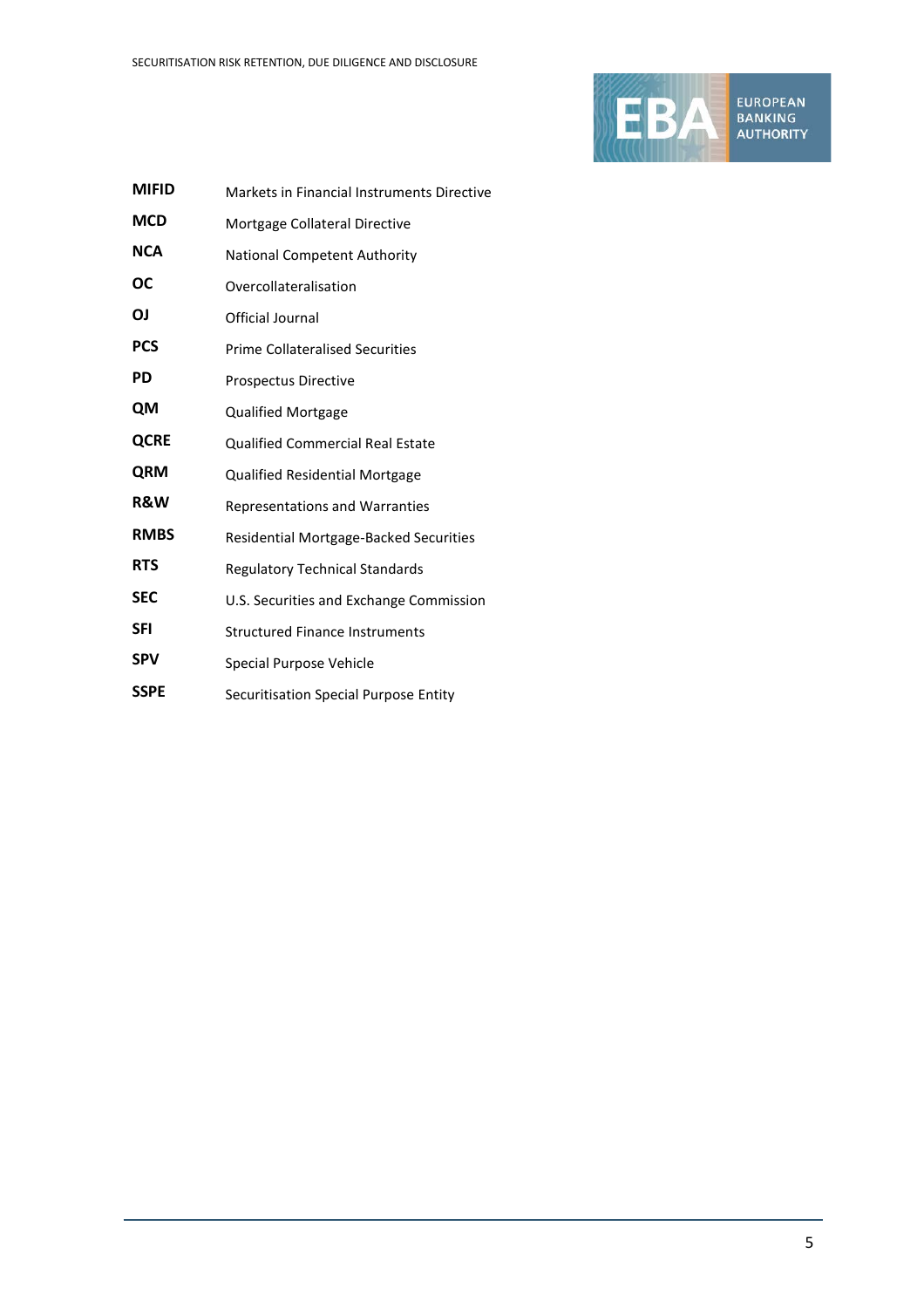

# Executive summary

The efficient functioning of securitisation markets can be affected by what are known as 'misaligned incentives' or 'conflicts of interest'. These terms refer to situations where certain participants in the securitisation chain have incentives to engage in behaviour which, while maximising their own benefits, is not in the interests of  $-$  and may be detrimental to  $-$  others in the securitisation chain or the broader efficient functioning of the market.

Following the statement of the G20 leaders in 2009 suggesting that securitisation sponsors or originators should retain part of the credit risk of the underlying assets to ensure a stronger alignment of the interests of the issuers of securitisations and those of the final investors, rules in relation to exposures to transferred credit risk were introduced in CRD II. On 1 January 2014, risk retention provisions specified in CRD II were replaced by Part Five of the CRR, and the RTS/ITS developed under Article 410 (2)/(3) of the CRR, and came into force in July 2014. The requirements in the CRR combined with the RTS and the ITS are the continuation of the requirements in Article 122a of CRD II and the related CEBS Guidelines.

As mandated by the CRR, the EBA has reviewed the supervisory measures taken by competent authorities to ensure compliance with securitisation retention, disclosure and due diligence requirements. As described in this report, an assessment of the evidence provided by the competent authorities regarding supervisory measures to enforce the new framework and to ensure compliance with the rules related to exposures to transferred credit risk highlighted that (at least in countries with an active securitisation market), action has been taken in most jurisdictions. The limited number of breaches reported is a positive sign in that sense. However, it is important to note that a low number of breaches can also be the result of limited resources and might raise the question of whether a sufficient level of dedicated resources and prioritisation of supervision of the rules has been allocated to this area by the competent authorities.

The EBA believes that all relevant competent authorities should adopt the necessary arrangements to have sufficient dedicated resources with specific knowledge of securitisation so as to ensure proper supervision of credit institutions and investment firms originating and investing in securitisations.

In addition, the Commission requested technical advice from the EBA on assessing the appropriateness of the rules provided for in the CRR in relation to exposures to transferred credit risk in light of international developments. The EBA would like to draw attention to the fact that part of the analysis conducted in this report is related to regulations and proposals that have only been published recently.

CRR Article 405 places the onus on the investor institutions (so-called 'indirect' approach) to ensure that the multiple components of the risk retention requirements are satisfied: type of retainer (originator, original lender or sponsor), forms of retention used (five possible forms), level of net economic interest retained, and assessment of the consolidated situation of the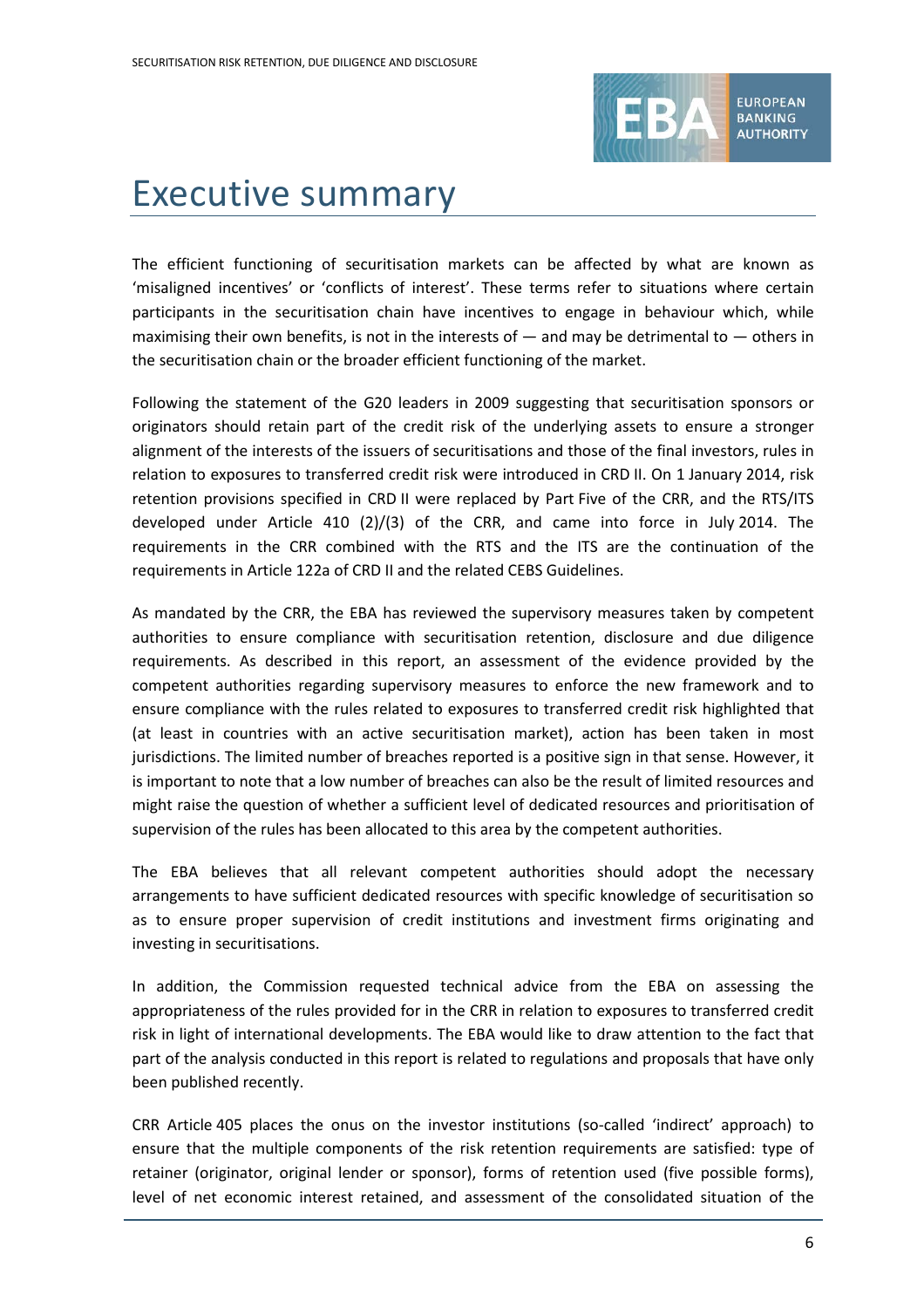

retainer. Conversely, a 'direct' approach would put the obligations on the originator, original lender or sponsor to comply with the retention requirements.

The EBA has assessed that the current framework ('indirect approach') has a positive impact on EU markets. Therefore, the EBA recommends that this approach should be kept and recommends the implementation of a complementary direct approach aimed at creating more certainty and transparency for investors.

The originator, original lender or sponsor has the choice of five different methods of retention. The method may not be changed during the term of the transaction. These methods are well established and, according to the feedback received by stakeholders and national supervisors, seem to work well. Consequently, the EBA believes that, other than these five forms of risk retention, no other form should be considered at this time and recommends further assessment of the effectiveness of the five forms in place.

Alongside the retention requirements, other mechanisms may be used to achieve an alignment of interests. However, the EBA does not believe that any alternative mechanisms should be used as a substitute or are equivalent to the current retention rules in place regardless of the asset class or securitisation structure.

Pursuant to the CRR, the entity retaining the net economic interest needs to be within the scope of consolidation and not divested from the group during the maturity of the securitisation transaction. The EBA considered whether the scope of consolidation could be expanded (including consolidation in accordance with the accounting framework) and, as documented in this report, the EBA believes that the scope of consolidation should remain restricted to the scope of supervision only.

The CRR foresees some exemptions. Following thorough analysis and considerations, the EBA has come to the conclusion that providing further exceptions could lead to abuse of the rules and that securitisation transactions could specifically be structured to meet the possible exemptions. For this reason, the EBA does not recommend expanding the area of exemptions.

Due to the wide scope of the definition of 'originator' in Article 4(1)(13) of the CRR, securitisation transactions may be structured so as to meet the legal requirements of the regulation without following the 'spirit' of the regulation. The EBA believes that the entity claiming to be the 'originator' should always be of real substance and should always hold some actual economic capital on its assets for a minimum period of time.

The CRR imposes requirements on originators to disclose appropriate information to allow investors to conduct proper due diligence. The EBA considers the disclosure requirements to be appropriate and fit for purpose to ensure both investor protection and financial stability. In addition, the EBA believes the due diligence requirements to be sufficient and proper.

Pursuant to the CRR, if an institution does not meet either the retention, due diligence or disclosure requirements, an additional risk weight shall also be imposed. CRD IV Article 67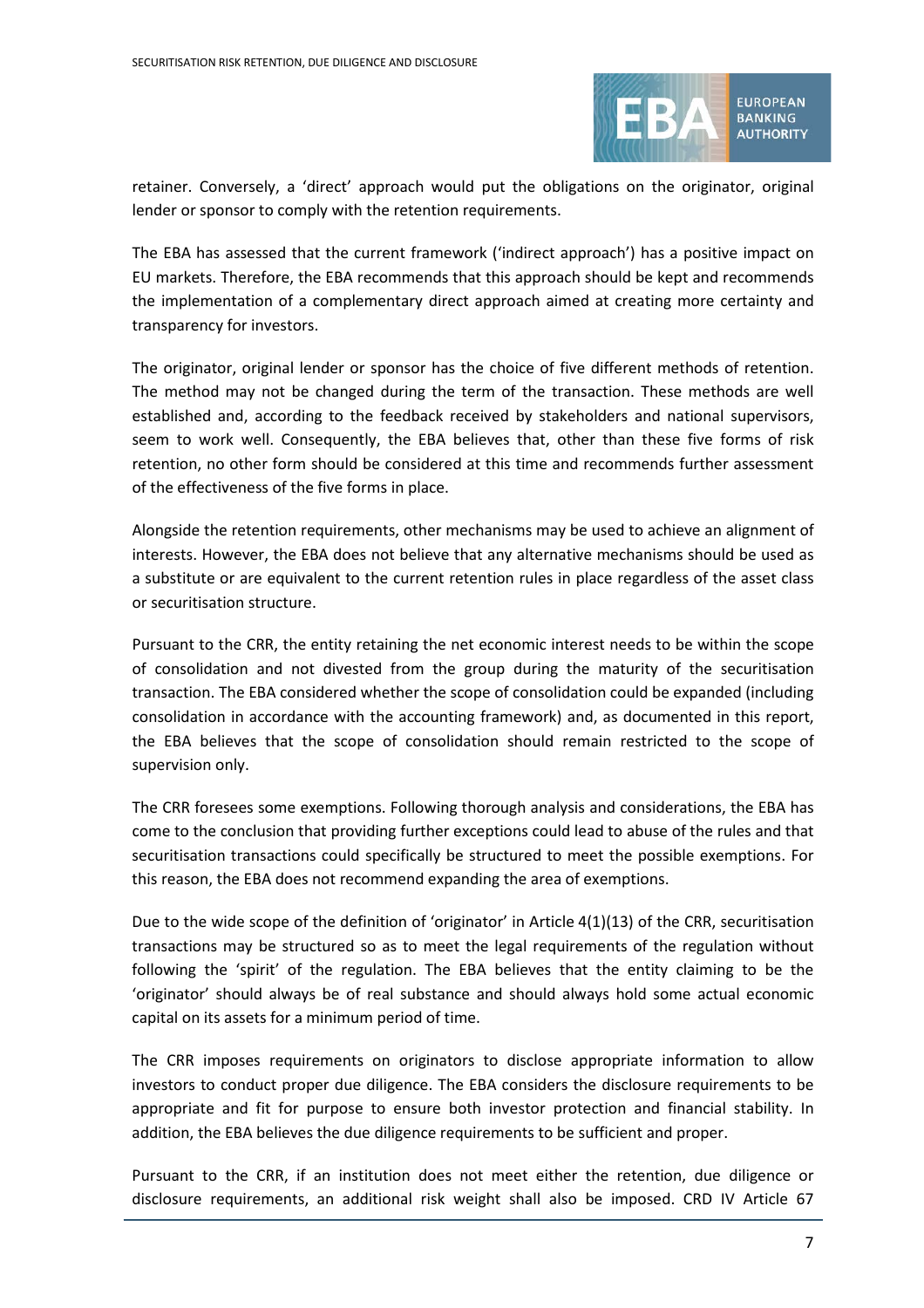

prescribes that Member States are to ensure that the administrative penalties and other administrative measures provided for in paragraph 2 of that article can be applied, inter alia, where an institution is exposed to the credit risk of a securitisation position without satisfying the retention requirements in CRR Article 405. The EBA considers the current sanctions in terms of additional risk weights, administrative penalties and other administrative measures to be adequate.

At an international level, the thrust of the regulations is similar (retention, disclosure, transparency etc.). However, the EBA has noted several differences as highlighted in the third section of the report. The EU regime and the foreign legislation, if not harmonised, may drive a real wedge between the global securitisation markets and may further prevent EU issuers from benefiting from the global investor base and reduce EU investors' ability to benefit from global securitisation investments, thereby reducing the competitiveness of the EU financial industry and its ability to be engaged in the global securitisation market.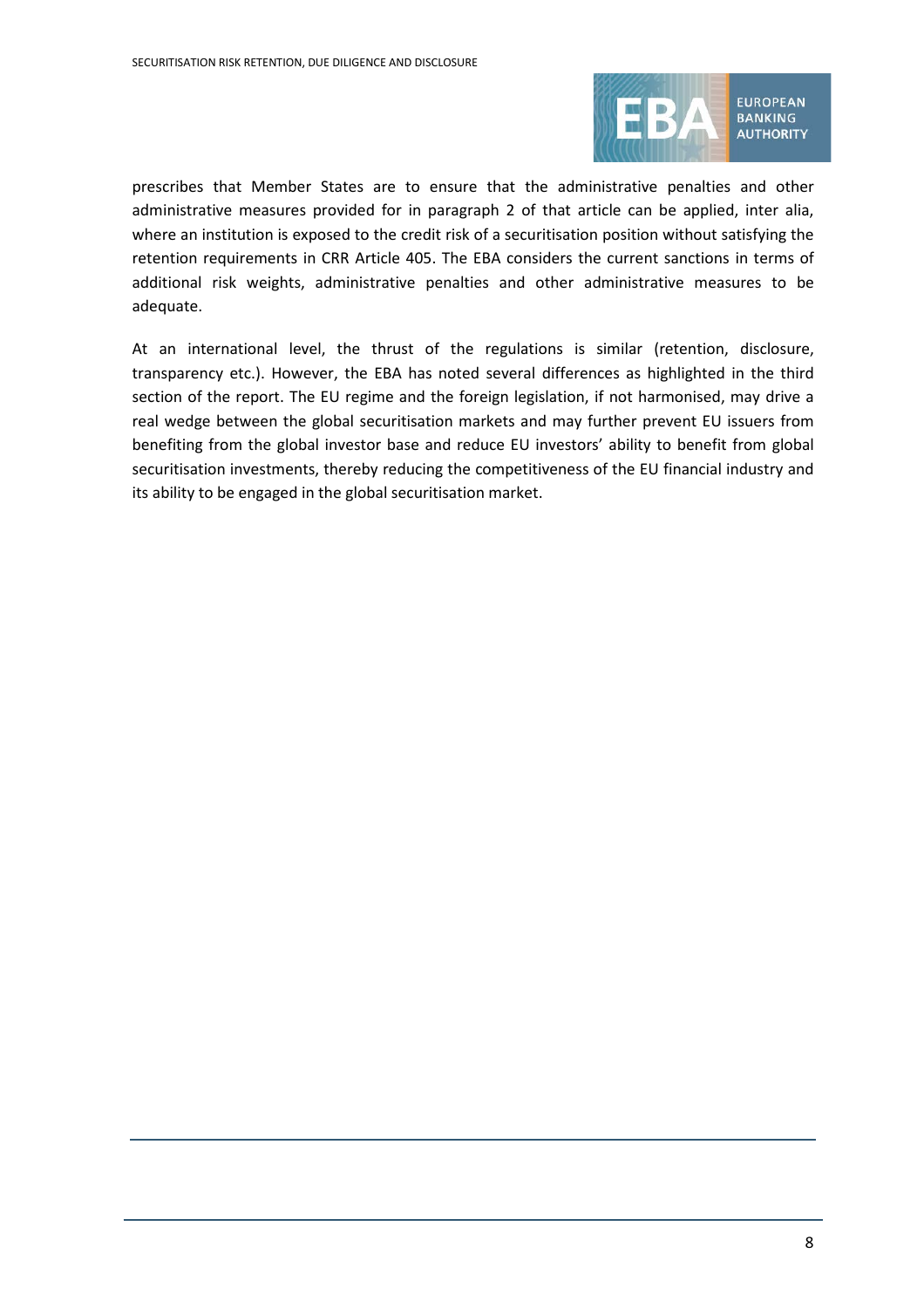

# Background and rationale

# Background and rationale for retention rules and other related requirements in securitisation

The efficient functioning of securitisation markets can be affected by what are termed 'misaligned incentives' or 'conflict of interests'. These terms refer to situations where certain participants in the securitisation chain have incentives to engage in behaviour which, while maximising their own benefits, is not in the interests of  $-$  and may be detrimental to  $-$  others in the securitisation chain or the broader efficient functioning of the market. The effects of these misalignments and conflicts, amplified by the predominant 'originate to distribute' business model, are generally thought to have played an important role in the crisis, thereby contributing to the loss of investor confidence in securitisation products. They are also seen as one of the barriers to the recovery of the securitisation market. The G20 leaders' statement from the Pittsburgh Summit in September 2009 recommended that securitisation sponsors or originators retain part of the credit risk of the underlying assets to ensure a stronger alignment of the interests of the issuers of securitisations and those of the final investors. Furthermore, IOSCO, in its September 2009 report entitled 'Unregulated Financial Markets and Products', also recommended that consideration be given to requiring originators and/or sponsors to retain a long-term economic exposure to securitisations to align interests appropriately in the securitisation value chain. IOSCO recommended specifically that the introduction of any retention requirement needed to be tailored carefully to align interests appropriately and suggested a number of principles to assist regulators in considering retention requirement approaches for their jurisdictions.

In addition, IOSCO also recommended in its report entitled 'Global Developments in Securitization Regulation' of November 2012 that '*all jurisdictions should evaluate and formulate approaches to aligning incentives of investors and securitisers in the securitisation value chain, including where appropriate, through mandating retention of risk in securitisation products'*.

While originators have traditionally retained some net economic interest in the assets underlying their securitisations on a voluntary basis, the risk retention rules, accompanied by appropriate sanctions, entrench these practices and may incentivise originators, issuers and investors to conduct quality screenings properly, improve underwriting standards and adequately monitor credit risk.

In response to the concerns raised by the crisis, governments, regulators and industry standardsetters have implemented, and are considering, a number of initiatives intended to re-establish a better functioning securitisation market.

So far, regulatory initiatives have focused on measures to reduce incentive misalignments and conflicts which distorted markets before the crisis and measures intended to support the accurate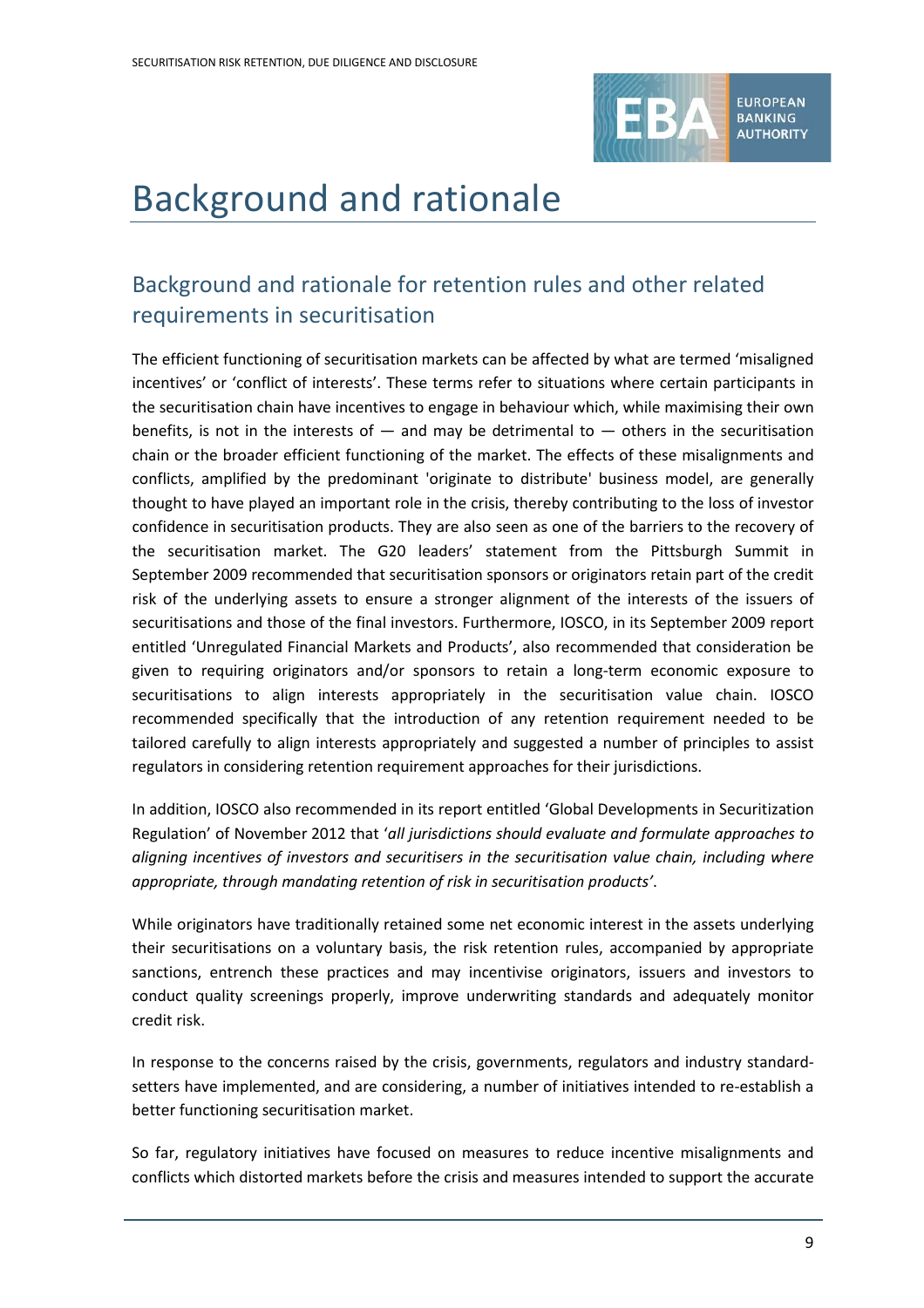

pricing of credit risk attached to securitisation products. These measures have included the following:

- i) measures that directly address the conflicts of interest and misaligned incentives within the securitisation chain and prevent the 'originate to distribute' model;
- ii) measures that address information asymmetry within the securitisation process by increasing transparency within the securitisation structure;
- iii) measures that address inappropriate incentives created by accounting revenue recognition principles and compensation systems for securitisers or originators; and
- iv) reforms designed to enhance the oversight of credit rating agencies' governance and rating process and reduce regulatory reliance on ratings, making rating agencies more transparent and accountable.

# The EU legal framework on the retention of net economic interest and other requirements relating to exposures to transferred credit risk

Part Five Titles II and III of the CRR — Regulation (EU) No 575/2013 — allows investor institutions to assume exposure to a securitisation only if the originator, sponsor or original lender has disclosed to the institution that it will retain, on an ongoing basis, a material net economic interest of no less than 5% and imposes due diligence requirements on investors. It also contains disclosure requirements for sponsor and originator institutions towards investors and obligations for sponsors and originators to ensure the application of the same sound and well-defined criteria for credit-granting with respect to exposures to be securitised and exposures to be kept in the institution's books.

The RTS on the retention of net economic interest and other requirements relating to exposures to transferred credit risk ('RTS') and the ITS relating to the convergence of supervisory practices with regard to the implementation of additional risk weights ('ITS') replace the currentdeveloped under Article 410 (2) and (3) of the CRR have replaced the former guidance on CRD II Article 122a (CEBS Guidelines and the corresponding Q&A document). The EBA published the Final Draft RTS and ITS in December 2013. These RTS and ITS were subsequently adopted by the Commission, translated into all 24 official European Union languages and published on 13 March 2014. The Council and Parliament published in the Official Journal the final RTS on 13 June and the final ITS on 5 June 20[1](#page-9-0)4, which then came into force 20 days after publication $^1$ .

Since the entry into force of the CRR, the EBA has continuously engaged with the National Competent Authorities as well as the industry to facilitate implementation. Going forward, the EBA will use the EBA Q&A tool for this process.

<span id="page-9-0"></span><sup>1</sup> http://eur-lex.europa.eu/legal-content/EN/TXT/?uri=OJ:JOL\_2014\_174\_R\_0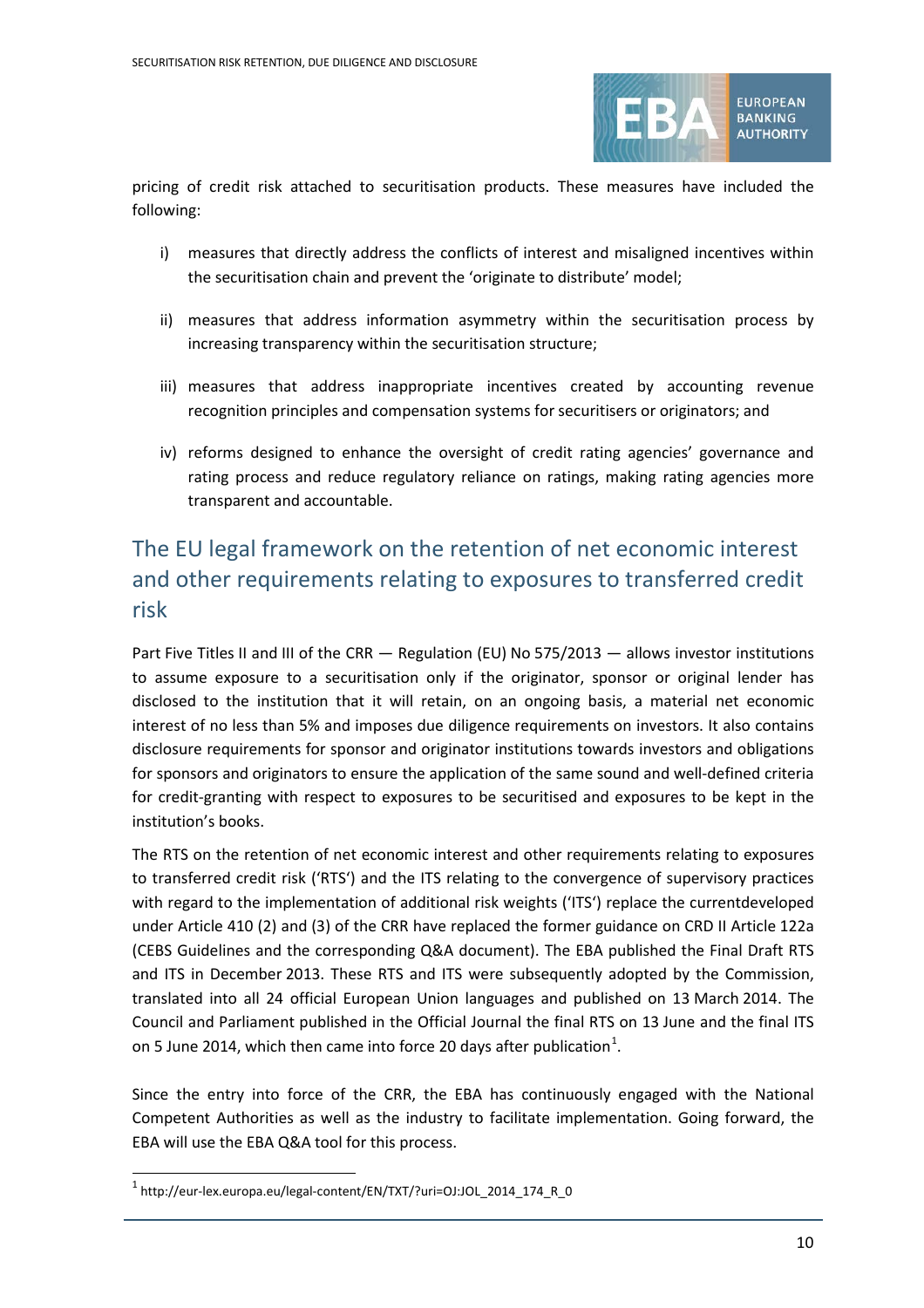

# 1. Annual report to the Commission on the measures taken and compliance by competent authorities

# 1.1 Measures taken by the competent authorities to ensure compliance with the requirements of Part Five Title II and Title III by institutions

Since the introduction of the retention rules in 2011, multiple studies and surveys were conducted by the EBA with the objective of producing the annual report for the Commission pursuant to CRD II on compliance by the competent authorities with Article 122a of the CRD II and the EBA Guidelines on CRD II Article 122a and pursuant to CRD IV on compliance by the competent authorities with Article 405-409 of the CRR and the EBA RTS and ITS.

In July 2012, one implementation study was carried out to collect information on the extent to which Article 122a of the CRDII and the CEBS Guidelines were implemented by each competent authority within a supervisory framework, and how this was done. Together with the implementation study, a compliance study was conducted to collect information on the extent to which EU firms were compliant with Article 122a of the CRD II and the CEBS Guidelines (compliance by institutions in 2011), and how they were compliant.

An additional compliance study was carried out in March 2014. Similar to the first implementation study carried out in 2012, the aim of the second compliance study was to collect information on the extent to which EU firms were compliant with Article 122a of the CRD II and the CEBS Guidelines (compliance by institutions in 2013), and how they were compliant, as well as to collect information on the measures taken by the national competent authorities (NCA) to implement the new framework.

## **1.1.1 Implementation and compliance study with CRD II Article 122a and its Guidelines (carried out in 2012 for compliance in 2011)**

The compliance and implementation studies were conducted together by means of a questionnaire directed to EU National Competent Authorities (NCAs). In addition to collecting information on the implementation of the article, the study also collated information on the timeframe of implementation and additional measures taken by competent authorities to enhance the implementation (e.g. seminars, workshops).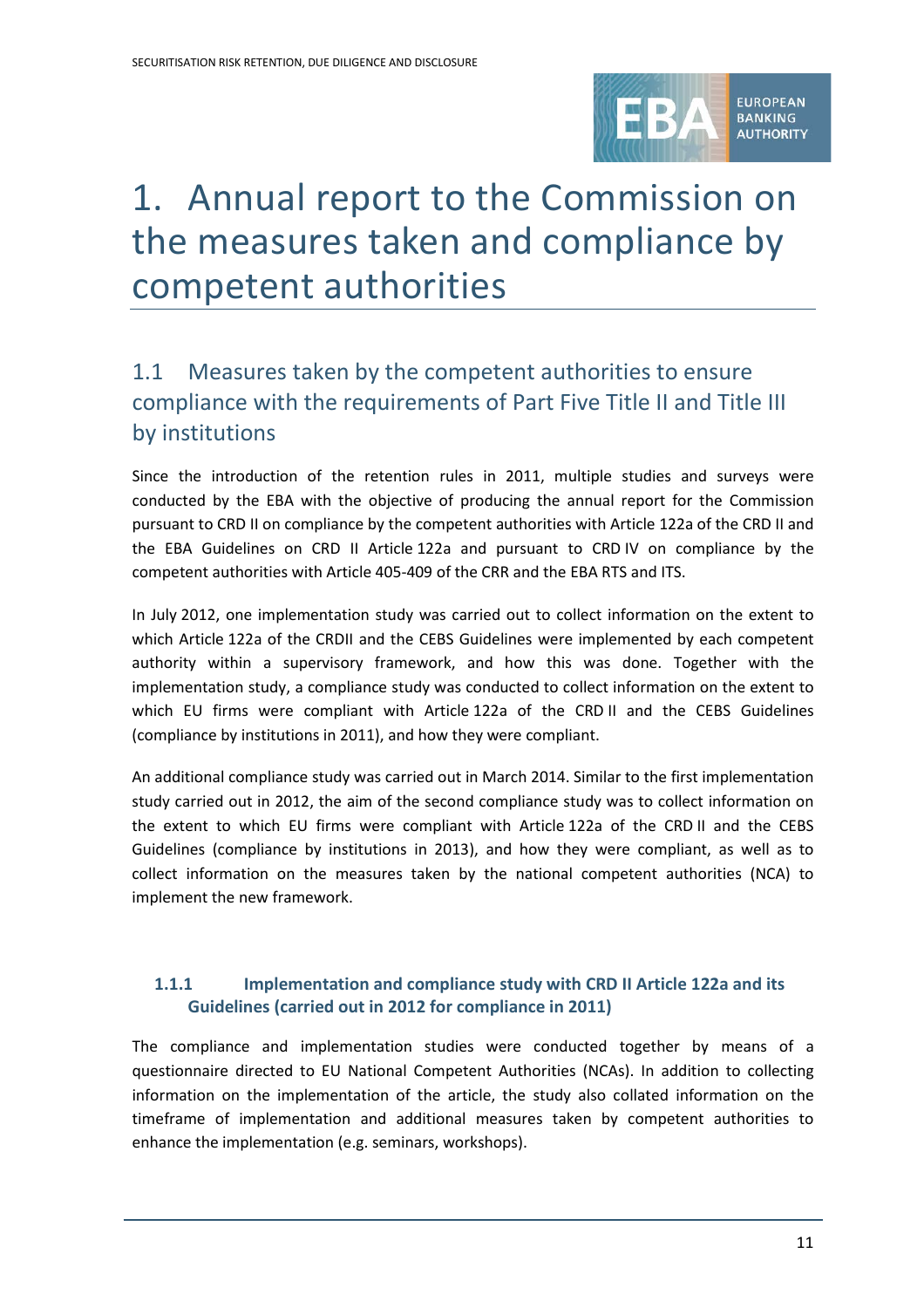

The EBA received twenty-seven implementation/compliance studies by 30 June 2012 or shortly thereafter from EU NCAs. All twenty-seven respondents stated that they fully comply with Article 122a and that they used the definition of securitisation under Article 4(36) of CRD II to determine whether compliance had been achieved.

The implementation study was also designed to collect information on how instances of flexibility introduced in the Guidelines (e.g. forms of retention, hedging, and market-making activities) were being used in practice.

All twenty-seven Member States stated that they complied/intended to comply with the Guidelines on Article 122a, although only nineteen Member States had implemented the Guidelines by June 2012.

Thirteen respondents stated that they had conducted training sessions to inform supervisors about the content of the Guidelines and/or included the topic in on-site examination handbooks and/or supervisory work programs.

Eight Member States had not yet implemented the Guidelines into their national legal framework or supervisory practices. The main reason for delaying the implementation or not implementing the Guidelines was because no credit institutions in their respective jurisdiction assumed exposures to securitisation positions at all or after 2010.

In most jurisdictions with an (active) securitisation market and where credit institutions assumed exposure to securitisation positions, the Guidelines had been fully implemented by competent authorities, and credit institutions were complying well with the requirements specified in CRD II Article 122a and the Guidelines.

Two respondents each identified one credit institution as being non-compliant with the retention requirements in their relevant jurisdiction. In one case, it was related to the use of the flexibility in the Guidelines regarding limited market-making activities of groups outside the EU and in the other case it was related to a credit institution investing in a securitisation where the originator did not retain a net economic interest of at least 5%.

One respondent identified three credit institutions where the due diligence requirements were not fully compliant with the Guidelines. Two cases were related to minor issues in the documentation of due diligence and one case to the stress-testing procedures.

## **1.1.2 Compliance study with CRD II Article 122a and its Guidelines (carried out in 2014 for compliance in 2013) and 'enforcement study' with Article 405-409 of the CRR (March 2014)**

#### Methodology

• The questionnaire consisted of two chapters, with the second chapter further divided into sub-categories: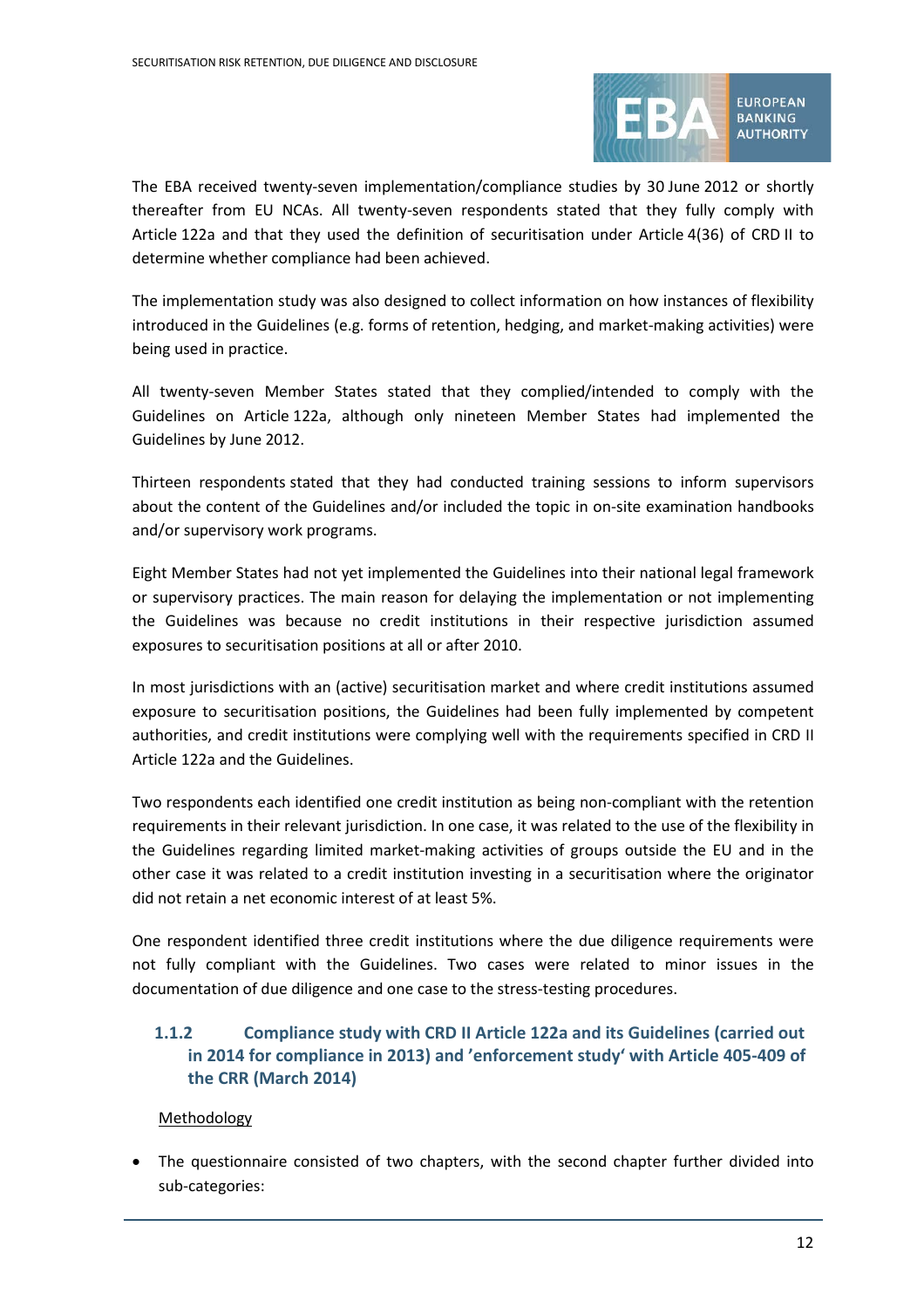

- i) cases of additional risk weights imposed by competent authorities in 2013 for noncompliance with Article 122a and its Guidelines
- ii) measures taken by competent authorities to ensure compliance with CRR Article 405- 410 of the CRR;
	- a) description of the supervisory measures adopted by competent authorities to ensure compliance with the requirements of Part Five Titles II and III (Articles 405- 410) of the CRR;
	- b) number of non-compliant cases identified with regard to the requirements imposed by Articles 405, 407 and 408 of the CRR on institutions acting as the originator, sponsor or original lender; and
	- c) number of non-compliant cases identified with regard to the requirements imposed by Articles 405 and 406 of the CRR on institutions assuming exposures to securitisations.
- The EBA received twenty-four replies by the end of August 2014 from EU NCAsNational Competent Authorities.

#### Main outcomes

- Eleven Member States had already fully implemented supervisory practices with a schedule of incorporation into their current national framework. Measures taken consist of off-site supervision as well as on-site supervision, together with specific training to inform supervisors about the content of the new framework.
- Twelve Member States had not yet conducted supervisory measures to ensure compliance with the new legislation. The two main reasons for delaying the implementation of supervisory practices were 1) no institutions in their respective jurisdiction assumed exposures to securitisation positions at all or 2) the CRR provision has not required any substantial change to their current national framework.
- One Member State planned to incorporate supervisory measures to ensure compliance with Articles 405-409 of the CRR in the AQR reviews and stress test exercises.
- Three cases of non-compliance with Article 122a and its Guidelines (all three were in relation to due diligence requirements) were reported from two jurisdictions in 2013. In both cases, the relevant NCA did not consider the breach as a material infringement of the requirements in accordance with Article 122a paragraph 7 of CRD II and did not impose any additional risk weights.
- No compliance study has been carried out yet for the year 2014.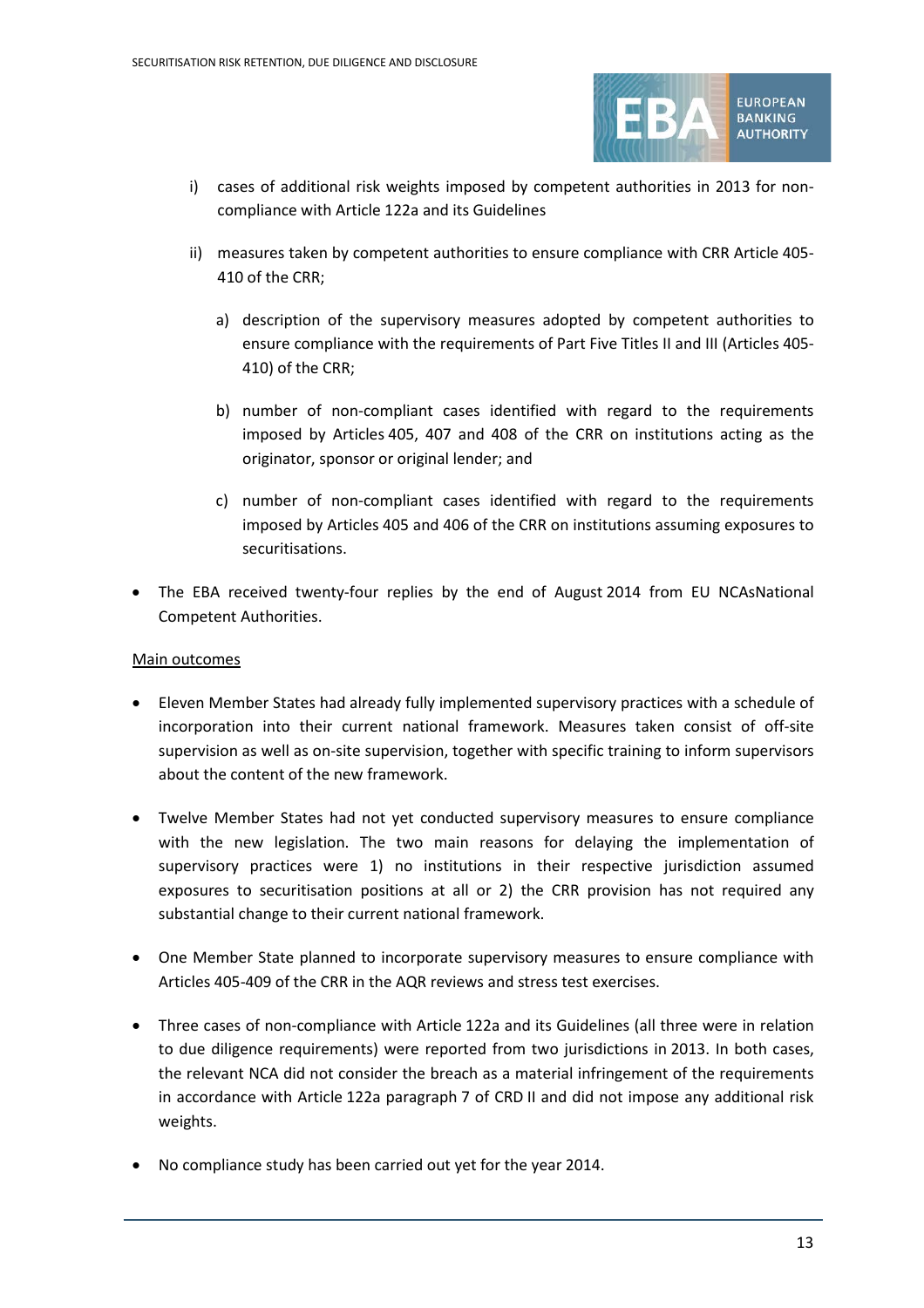

#### **1.1.3 Conclusion**

Following the review of the latest study and the answers provided by the different jurisdictions to the questionnaire, and despite the limited time since the adoption of the CRR, it appears that in most jurisdictions, supervisory measures to enforce the new framework and to ensure compliance with the retention, disclosure and due diligence requirements have been taken (at least in countries with an active securitisation market). The limited number of breaches reported is a positive sign in that sense.

However, the low number of cases of non-compliance reported might also raise the question of whether a sufficient level of dedicated resources and prioritisation of supervision of the rules has been allocated to this area so far. The analysis carried out has not allowed the approach used by supervisors to assess compliance with risk retention rules to be assessed in detail.

The complexity of the securitisation product and continuous product innovation makes supervisory work relating to securitisation and the retention rules difficult, costly and timeconsuming if supervised appropriately.

The EBA believes that all relevant competent authorities should adopt the necessary arrangements to have sufficient dedicated resources with specific knowledge of securitisation to ensure proper supervision of credit institutions and investment firms originating, sponsoring and investing in securitisations. Dedicated teams of specialists will also improve the convergence on supervision across Member States and ensure that there is a more level playing field.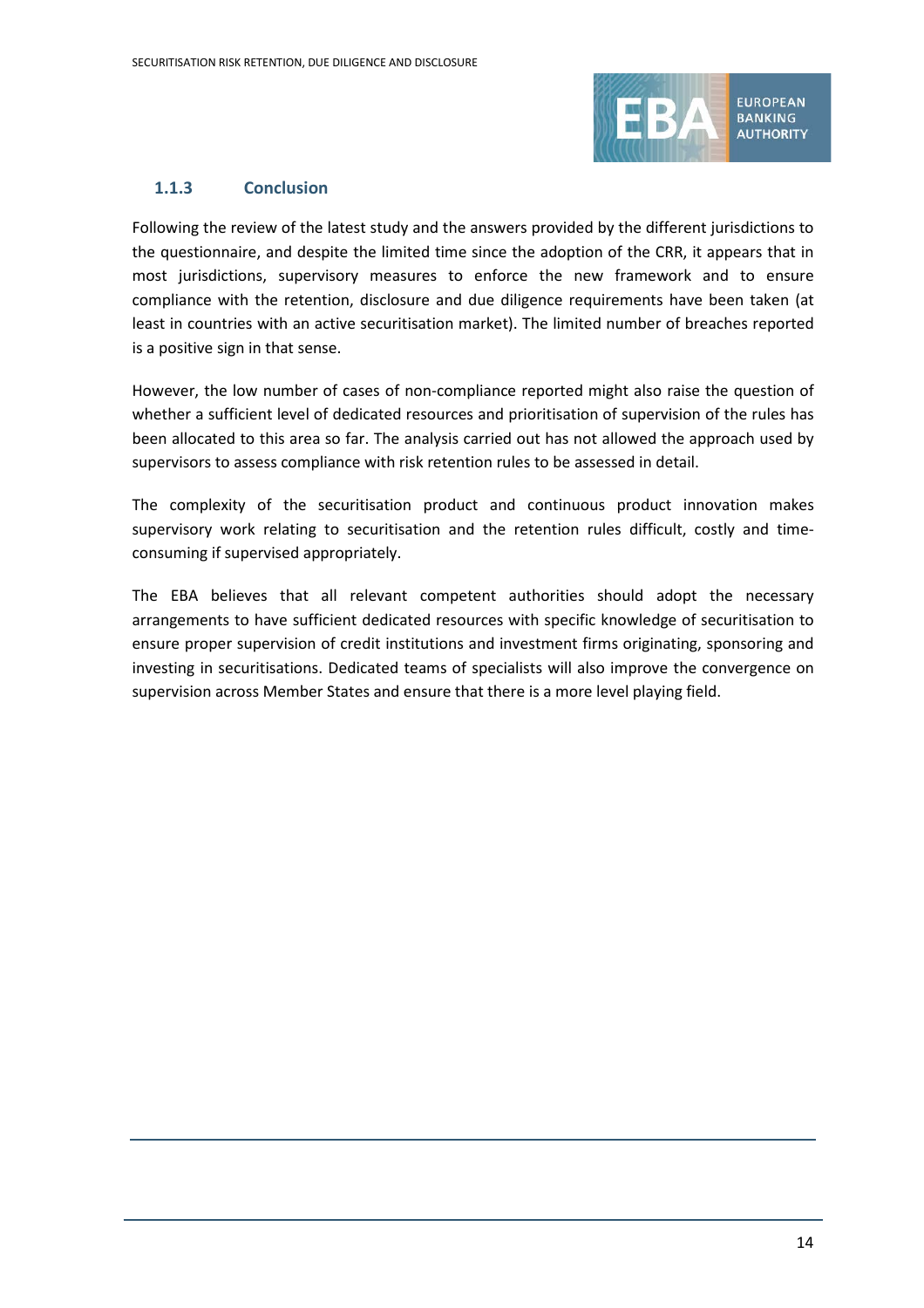

# 2. Response to the Commission's call for advice of December 2013 related to Article 512 of Regulation No 575/2013/EU

2.1 Assessment of the adequacy and effectiveness of existing provisions in aligning the interests of original lenders, originators and sponsors with those of investors.

## **2.1.1 The parties on which obligations are imposed: 'Direct' vs. 'indirect' approach**

Article 405 of the CRR imposes obligations on regulated institutions being exposed to the credit risk of a securitisation position, except when acting as an originator, a sponsor or original lender, to address risk retention requirements — the so-called 'indirect' approach. These obligations prohibit EU/EEA credit institutions/investment firms from investing in securitised instruments unless one of the relevant originating parties (i.e. the originator, sponsor or original lender) of the securitisation retains no less than 5% of the economic interest in the securitisation.

The 'indirect' approach adopted in the CRR ensures that investor institutions buy only securitisations subject to the retention requirement. This approach addresses the misalignment of incentives (in particular with the 'originate to distribute' business model used in the US) between the originator, sponsor and original lenders and investors and ensures that EU investor institutions conduct proper due diligence before investing in securitisation positions. Imposing the requirement on the investor also has the benefit of making the rules enforceable, unlike imposing a requirement on the originator (so-called 'direct' approach) which would raise legal issues when the originator/sponsor/original lender is located outside the EU/EEA or are non-regulated entities.

An additional benefit of the 'indirect' approach is that it can potentially be used as an additional tool to enhance the level of sophistication of investor institutions and 'educate' investor institutions to help them make safer investments in securitisation products.

On the other hand, the 'indirect' approach appears on some occasions to act as a disincentive to investors in Europe. Submissions to the EBA's questionnaire on securitisation risk retention<sup>[2](#page-14-0)</sup>, due diligence and transparency requirements from industry stakeholders suggested that the indirect

<span id="page-14-0"></span> $2$  The EBA's questionnaire on Securitisation Risk Retention was sent to market participants on 1 April 2014 followed by an informal roundtable which took place at the EBA's premises on 23 April.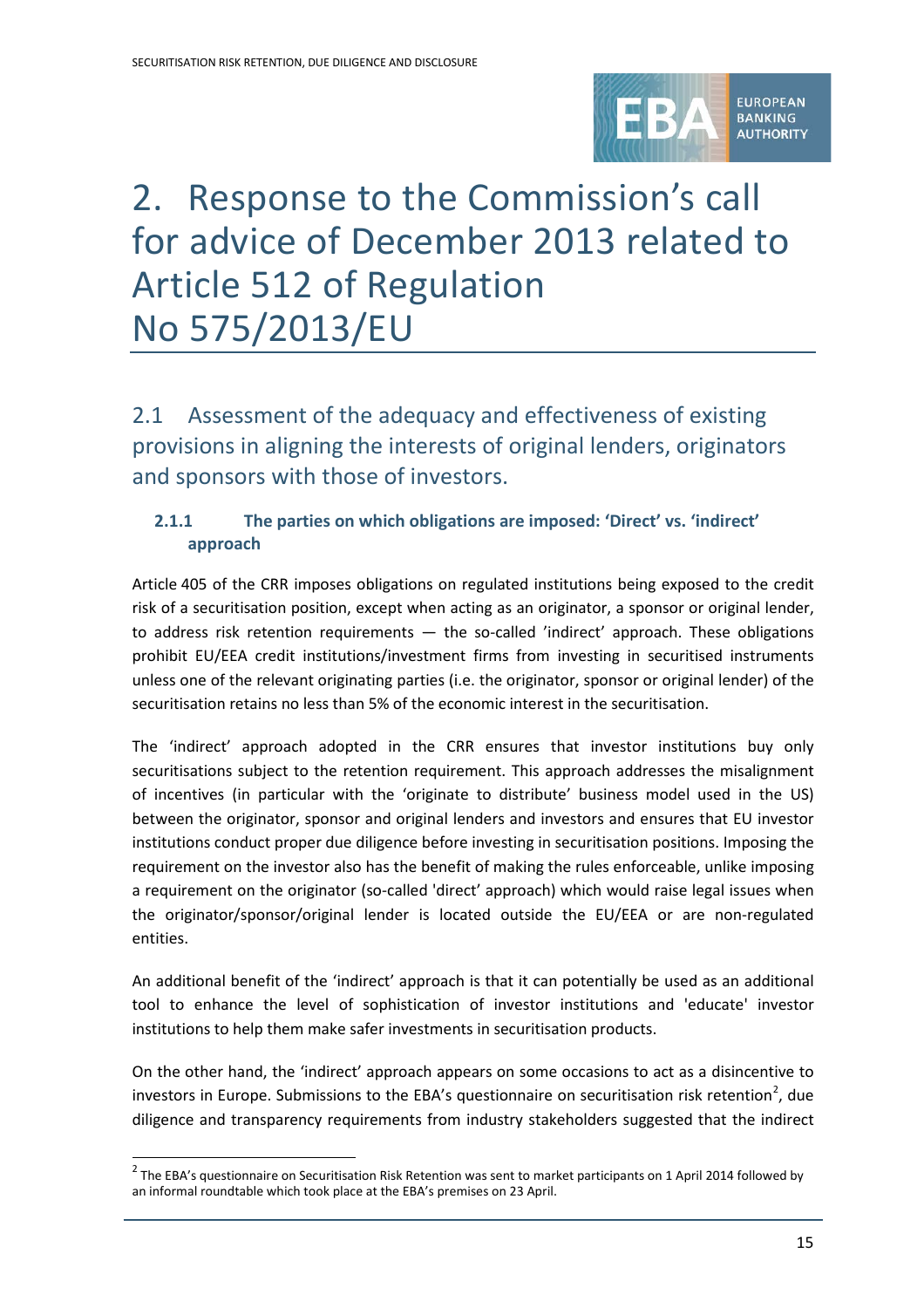

regime (i.e. where the investor bears the onus of monitoring compliance) sometimes causes legal uncertainty for investors, because it is difficult for investors to ascertain whether the original lender, originator or sponsor is complying with the risk retention requirement<sup>[3](#page-15-0)</sup> on an ongoing basis.

Furthermore, the indirect approach does not require EU originators to retain any economic interest in transactions sold to non-EU investors. Indeed, the burden is on the investors which means that if the securitisation transaction does not have any EU/EEA investors, the originator, sponsor or original lender does not need to comply with the retention requirement as according to CRR Article 405.

In contrast to an 'indirect' approach, a 'direct' approach puts a direct legal obligation on the originator, original lender or sponsor to retain a meaningful exposure to credit risk. Placing the obligation directly on the originator, original lender and sponsor instead of the investors reduces the legal uncertainty of non-compliance on investors and has the potential to improve investor certainty and to encourage new investors to invest in securitisations.

Besides, it potentially imposes additional compliance costs on the originators/sponsors/original lenders, and the enforceability of the rules on non-regulated originators, original lenders and sponsors not covered by the rules or based outside the EU is questionable. In addition, EU investors could invest in deals originating from outside the EU where the retention requirement does not apply.

Table 1 below summarises the pros and the cons for the two different approaches.

| Approach        | Pros                                                                                                                                                       | Cons                                                                                                                                                      |
|-----------------|------------------------------------------------------------------------------------------------------------------------------------------------------------|-----------------------------------------------------------------------------------------------------------------------------------------------------------|
|                 | A higher level of sophistication of the<br>(potential) investor institution investing in<br>the securitisation                                             | Uncertainty under the regime may<br>discourage(potential) investor<br>institutions (lack of reporting template<br>to disclose the retention requirements) |
| <b>Indirect</b> | Investment behaviour of EU-regulated<br>institutions is better disciplined (and<br>enforceable)                                                            | Additional layers of complexity by<br>placing the burden on an additional<br>party, i.e. the institution investing in the<br>securitisation               |
|                 | European investor institutions cannot<br>invest in securitisations issued in<br>jurisdictions where there is not an<br>equivalent risk retention framework | Does not require EU originators to<br>retain any economic interest in<br>transactions sold to non-EU investors                                            |

### **Table 1: Direct vs indirect approach**

<span id="page-15-0"></span> $3$  Investors are facing situations where assessing if the form of retention claimed to be used by the originator complies with the spirit of the requirement proves to be a difficult exercise (legal uncertainty), lack of reporting template to disclose the information.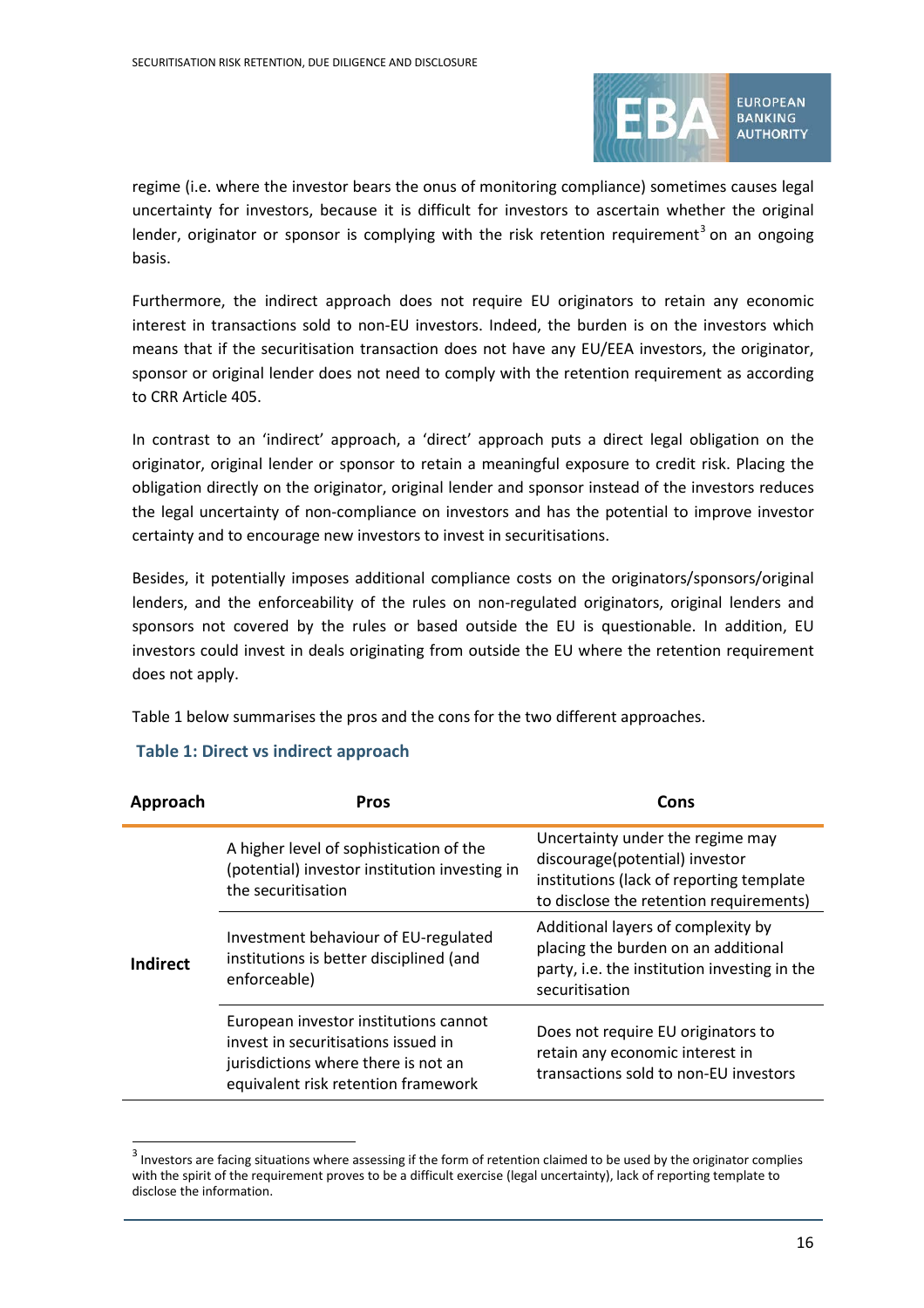

| Approach      | <b>Pros</b>                                           | Cons                                                                            |
|---------------|-------------------------------------------------------|---------------------------------------------------------------------------------|
|               | Improves legal certainty for investor<br>institutions | EU investor institutions can invest in<br>securitisations without retention     |
| <b>Direct</b> |                                                       | Potential additional costs for<br>originators, original lenders and<br>sponsors |

#### **Recommendation 1: Indirect approach with the direct approach to be used as complementary**

*Taking into account the positive impact of the current framework on EU markets, the EBA recommends keeping the indirect approach for now and implementing a complementary direct approach: in addition originators/sponsors/original lenders should be obliged to publicly disclosed on the detailed retention form using a standardised format to create more transparency and certainty for the investors and to thereby facilitate the investors' due diligence.*

#### Rationale

The 'indirect' approach places the onus on the investors and consequently encourages investors to only buy securitisation exposures following proper due diligence and once they fully understand the risk they are taking on. Therefore, placing the requirement on the investors rather than on the originator has the potential of serving as an additional tool to enhance the level of sophistication of investors over time. Furthermore the 'indirect' approach has the merit of increasing the ability of NCAs to enforce risk retention provisions effectively.

On the other hand, the 'direct' approach, which places the retention requirement obligation directly on originators, sponsors and original lenders instead of the investor institutions, could, while causing potential additional costs for originators, original lenders and sponsors, reduce compliance costs and improve legal certainty for investors, thereby encouraging new securitisation investors to invest. Moreover, the EBA believes that the enforcement of disclosure requirements must be possible.

Given the approach adopted in some major jurisdictions, a move towards the direct approach could also bring some benefits in terms of cross-border consistency.

#### **2.1.2 Permitted forms of risk retention**

Under the CRR rules, retainers must hold the required interest using one holding option only; combinations of holding options are not permitted.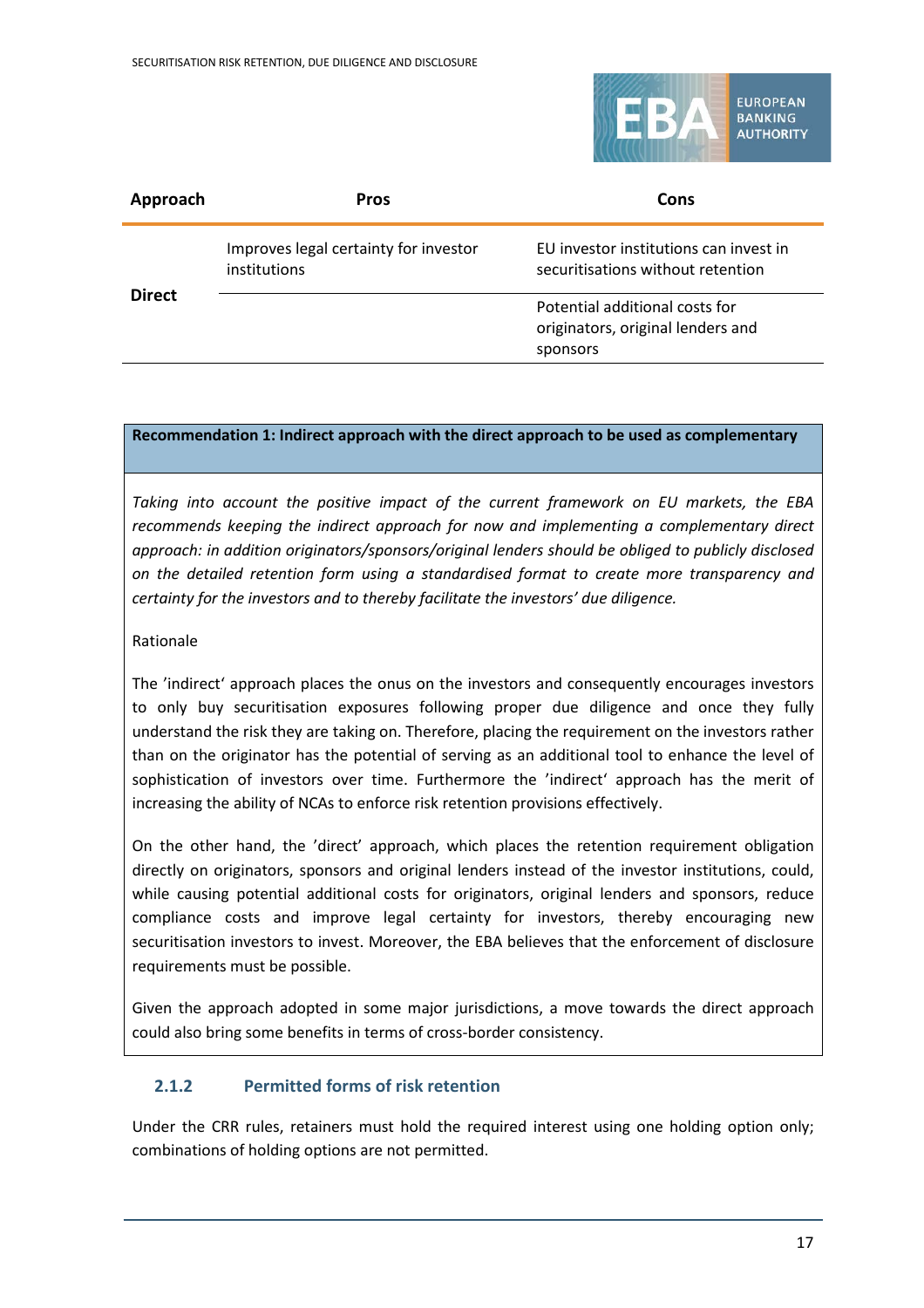

Under Article 405, there are five different methods of retention (as opposed to four under Article 122a of CRD II), which may not be changed during the term of the transaction<sup>[4](#page-17-0)</sup>:

- vertical slice, i.e. retention of no less than 5% of the nominal value of each of the tranches sold or transferred to the investors;
- pari passu share; in the case of retention of revolving exposures retention of the originator's interest of no less than 5% of the nominal value of the securitised exposures;
- on balance sheet, retention of randomly selected exposures, equivalent to no less than 5% of the nominal value of the securitised exposures, provided that the number of potentially securitised exposures is no less than 100 at origination;
- first loss tranche, and  $-$  if necessary  $-$  other tranches that have the same or a more severe risk profile than those transferred or sold to investors and are not maturing any earlier, so that the retention equals in total no less than 5% of the nominal value of the securitised exposures;
- retention of a first loss exposure of no less than 5% of every securitised exposure in the securitisation.

The RTS propose further detailed clarification to comply with each of these options.

Further to the options specified above, the EBA assessed the possibility of including an 'L-shape' form of retention where retention through a combination of the vertical slice holding option and the first loss tranche holding option would be an acceptable form of retention.

The combination of horizontal and vertical risk retention may mitigate some of the costs related to the horizontal only (first loss option) or vertical only risk retention options. It provides greater flexibility if the retainer can use any combination of horizontal and vertical slice as long as the 5% requirement is met. Furthermore the 'L-shaped' option as an alternative form of retention has the potential to lower funding costs, which could be beneficial for different types of transactions that do not fit neatly into the traditional model of securitisation such as certain managed transactions.

However, providing greater choice with an additional form of retention has its drawbacks: by giving originators, original lenders and sponsors the choice of how to retain risk, their chosen 'Lshape' form of retention may not be as effective in aligning interests and mitigating risks for investors. It may also complicate the implementation of risk retention as well as investors' processes for due diligence and the ongoing measurement of compliance due to the wider choices that originators, original lenders and sponsors would enjoy. That is, providing this

<span id="page-17-0"></span> $4$  Exceptions provided in the Regulation No 625/2014 Article 10(1)(d) under exceptional circumstances<sup>5</sup> [http://eur](http://eur-lex.europa.eu/legal-content/EN/TXT/PDF/?uri=CELEX:32014L0017&from=EN)[lex.europa.eu/legal-content/EN/TXT/PDF/?uri=CELEX:32014L0017&from=EN.](http://eur-lex.europa.eu/legal-content/EN/TXT/PDF/?uri=CELEX:32014L0017&from=EN) The directive aims to create a Union-wide mortgage credit market with a high level of consumer protection. It applies to both secured credit and home loans. It imposes new underwriting standards for certain assets. Member States will have to transpose its provisions into their national law by March 2016.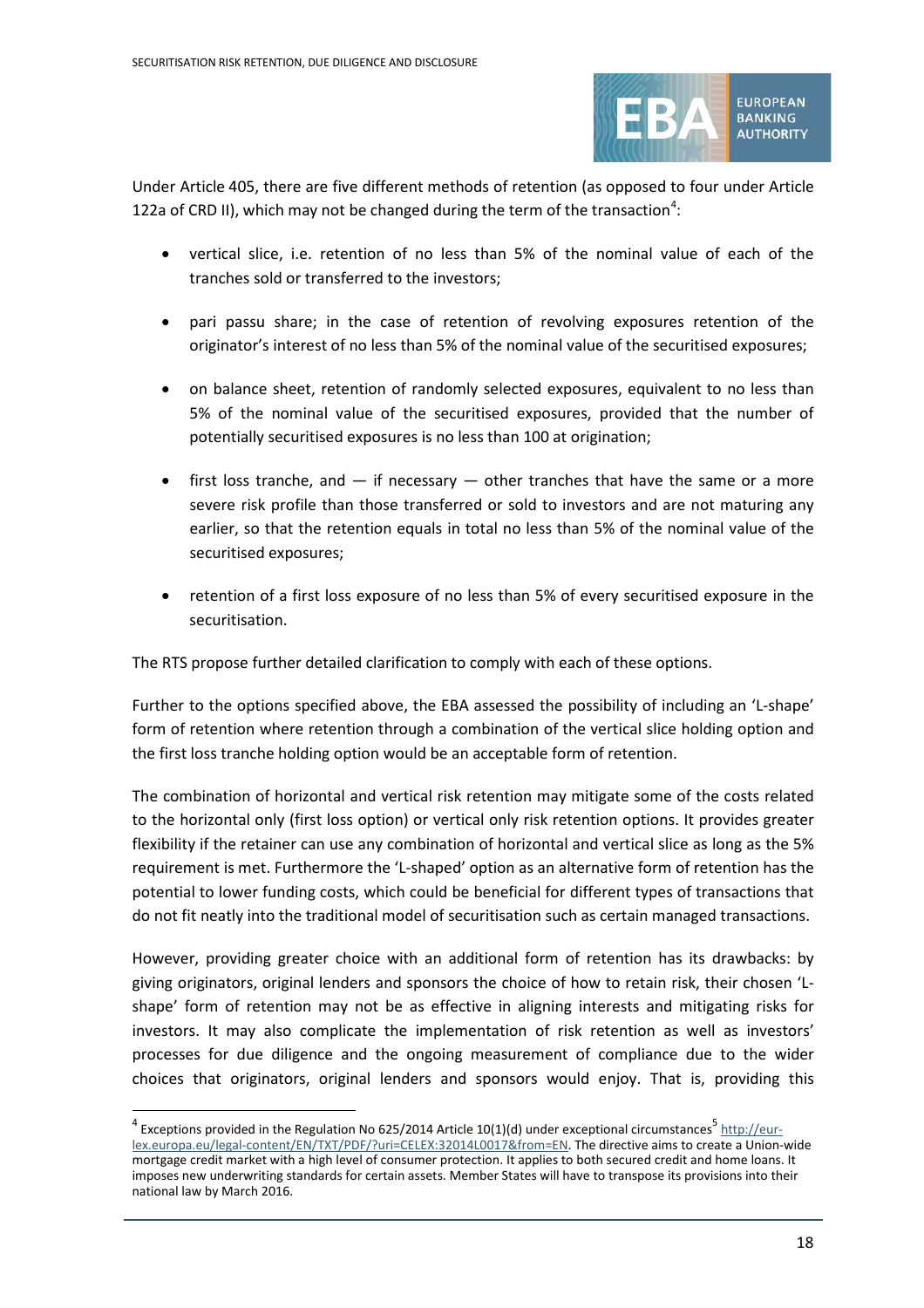

additional form of retention may create fewer benefits or more costs for investors than other alternatives might.

The EBA has considered the 'L-shape' retention method as an additional suitable retention option. However, the features of this additional option would add to the complexity of measuring the net economic interest and the increase of flexibility provided by this option might reduce the overall effectiveness of the retention requirements in terms of alignment of interests.

#### **Recommendation 2: Forms of retentions**

*The EBA believes that, other than the five forms of risk retention already available, no other form should be considered at this time and recommends further assessment of the effectiveness of the five forms already in place.*

#### Rationale

The options provided in Article 405 of the CRR are well established and, according to feedback received by stakeholders and national supervisors, seem to work well and are deemed sufficient.

The EBA stresses that greater choice with additional forms of retention may have some drawbacks: because originators, original lenders and sponsors are given a greater choice with regard to how to retain risk, their chosen form may not be as effective in aligning interests and mitigating risks for investors as the options provided for in the CRR. Furthermore, the special features of an additional "L-shape" retention option would add to the complexity of measuring the net economic interest.

#### **2.1.3 Alternative mechanisms to achieve the alignment of interests**

Other mechanisms may be used to achieve an alignment of interests and/or to counteract factors that have been identified as contributing to a possible misalignment of interests, such as information asymmetry between investors and originators (or other key parties involved in the transaction),) poor asset underwriting and/or servicing standards. The available mechanisms may include certain 'natural incentives' and certain more formal requirements, and will vary depending on the transaction structure and the nature of the underlying assets.

There are a number of natural factors in the European securitisation market that encourage relevant market participants to effectively screen, monitor and service borrowers, thereby improving interest alignment and modifying institutions' behaviour. In particular, the natural incentives include:

> i) client relationships — –originators that rely on their client relationships for future income and funding should have better aligned incentives irrespective of their ongoing retention;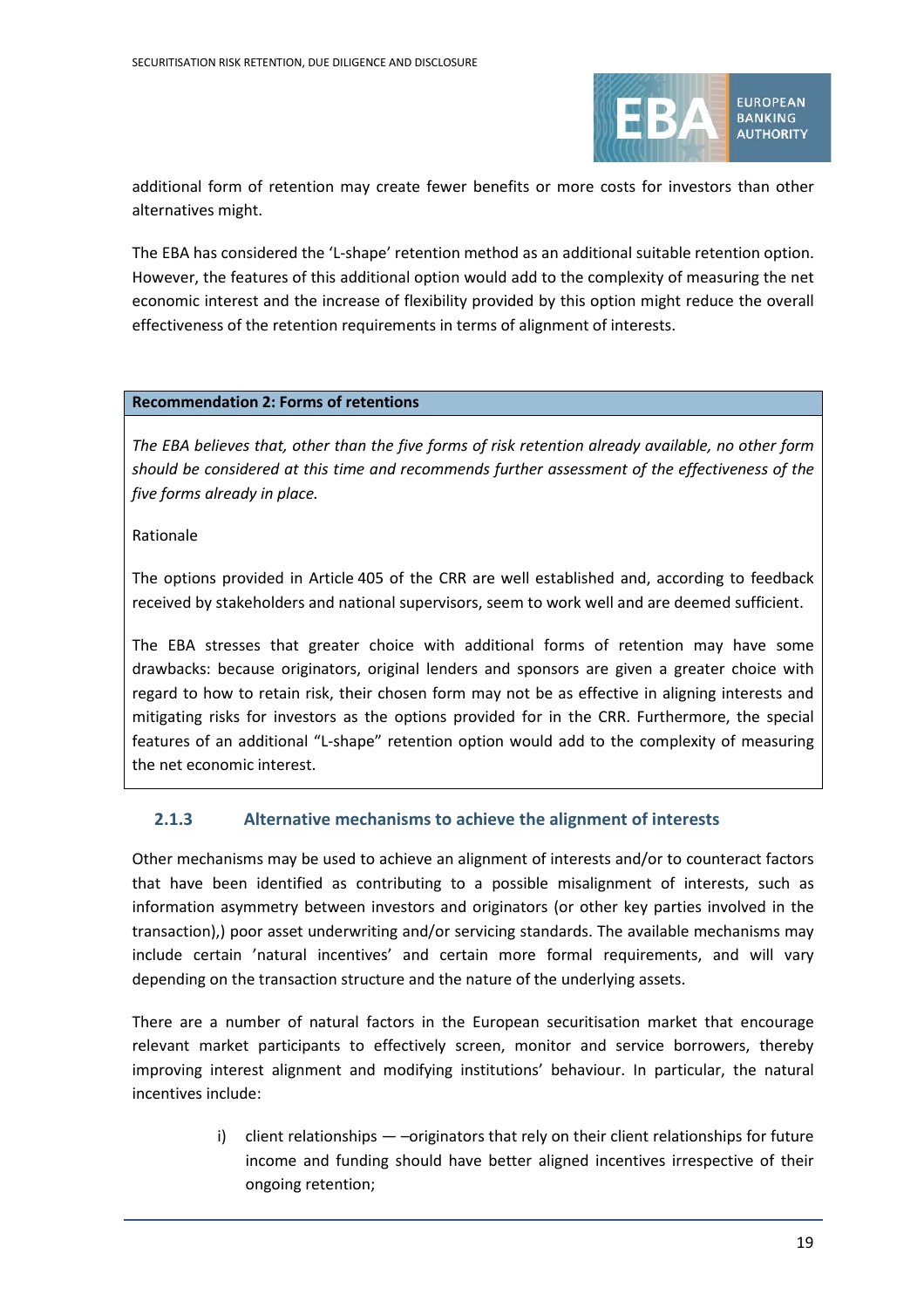

- ii) remuneration the desire to achieve long-term sustainable profitability (as opposed to undue focus on high short-term gains);
- iii) reputation the desire of a firm to position itself (and to maintain that position or to improve it) in a market over the longer term; and
- iv) funding the desire to protect ongoing funding needs for future sustainability.

Other more formal mechanisms include requirements with respect to asset underwriting standards, transaction underwriting standards, buy-side due diligence requirements and disclosure requirements. These mechanisms are reflected in the other (non retention-related) provisions included in Part Five of the CRR and in other EU measures (such as the Mortgage Credit Directive<sup>[5](#page-19-0)</sup>, or the upcoming CRA 3 disclosure requirements) and in recent market-led initiatives which may assist by reducing contributing factors to interest misalignment as identified above.

Specifically, disclosure requirements may reduce the information asymmetry issues in securitisations by ensuring that investors can undertake their own credit risk assessment with respect to a securitisation position. While information availability has always been relatively good in the European securitisation market, a number of initiatives have been introduced in recent years which work effectively to further improve the standards in this regard. These incentives include the requirements under Part Five of the CRR for institutions acting as the originator or sponsor to disclose all 'materially relevant data' and certain comprehensive central bank and market-led disclosure initiatives, such as those established by the ECB and the Bank of England, and the Prime Collateralised Securities (PCS) labelling initiative.

Other mechanisms may be available in the context of certain structures to enhance the alignment of interests, such as the performance-based fee arrangements commonly used in managed CLOs. CLO managers are in general already incentivised to achieve a certain degree of alignment with the interests of the CLO noteholders through the structure of their fees. However, the structure of the CLO managers' fees is not defined by law and CLO managers could be incentivised to add risky assets to the underlying portfolio to achieve higher returns/fees. Moreover, the effectiveness of management fees (as compared to that of retention of net economic interest) is disputed by some analysts since the rationale behind the retention of net economic interest ('skin in the game' rules) is to align interests between investors and sponsors, i.e. if the investors lose money then the originator/sponsor loses money as well, while if the alignment is achieved through the structure of the fees, CLO managers (i.e. the sponsor or originator) will only suffer if a profit does not materialise.

<span id="page-19-1"></span><span id="page-19-0"></span><sup>5</sup> [http://eur-lex.europa.eu/legal-content/EN/TXT/PDF/?uri=CELEX:32014L0017&from=EN.](http://eur-lex.europa.eu/legal-content/EN/TXT/PDF/?uri=CELEX:32014L0017&from=EN) The directive aims to create a Union-wide mortgage credit market with a high level of consumer protection. It applies to both secured credit and home loans. It imposes new underwriting standards for certain assets. Member States will have to transpose its provisions into their national law by March 2016.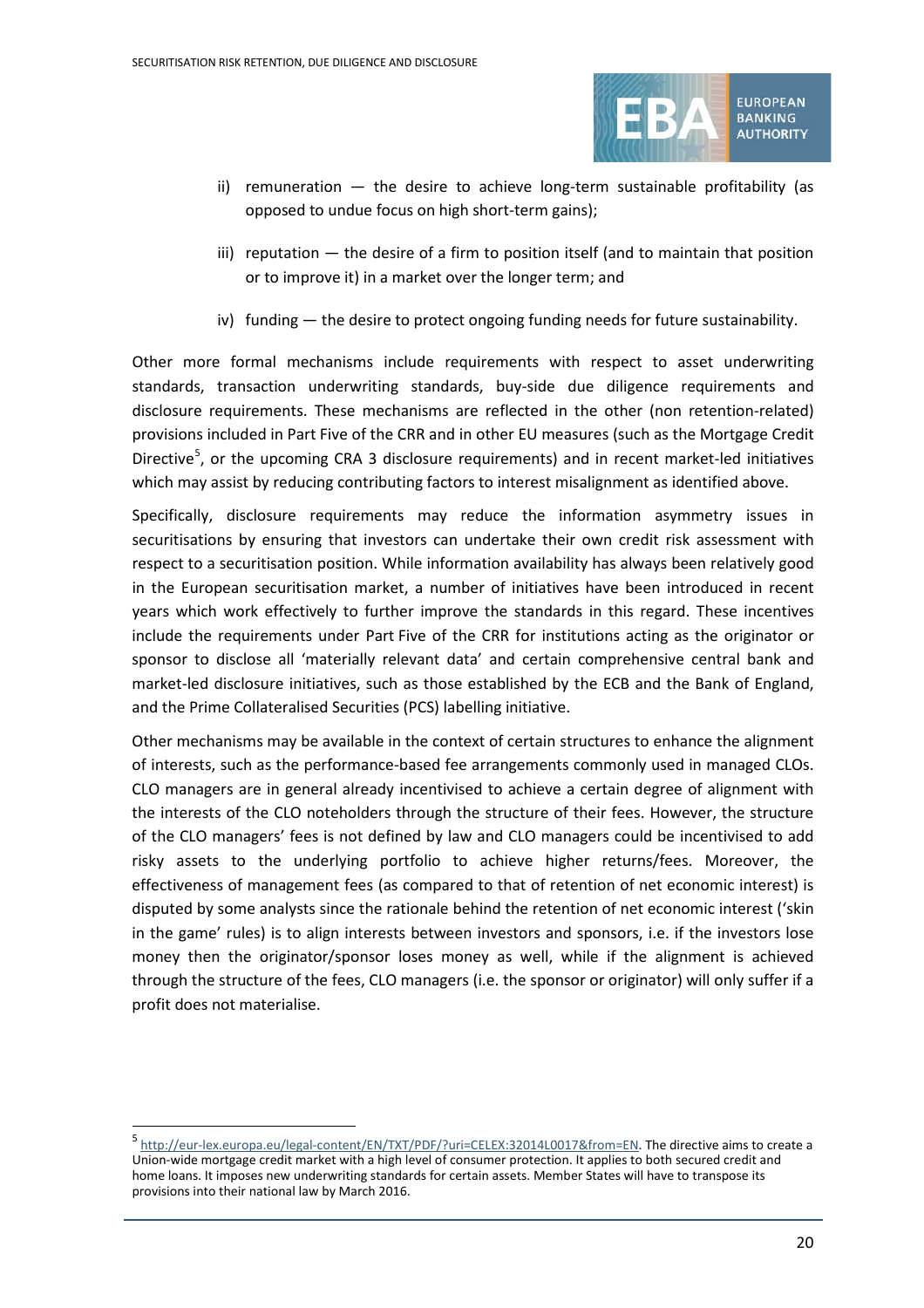

Another alternative mechanism to achieve alignment of interests could involve the disclosure of R&W $^6$  $^6$  concerning the assets as well as a schedule of exceptions to these representations and warranties (and justification of these exceptions). However, the IMF Report 2009 pointed out that issuers of securities 'relied on originator representations and warranties regarding the quality of the loans and the underwriting process that turned out to be inadequate [as occasionally] the originators lacked the capital and liquidity to make good on their warranties.''

The retention rules were put in place in January 2011 to address one of the major shortcomings of the securitisation process. The rules have been well established in the EU and appear to function well. They have helped to de-stigmatise the securitisation product and have helped to create a more transparent securitisation market. The EBA does not believe that any of the alternative mechanisms specified above should be used as a substitute for the current retention options in place regardless of the asset class or securitisation structure.

#### **Recommendation 3: Alternative mechanisms to achieve the alignment of interests**

*The EBA believes that alternative mechanisms for aligning interests other than risk retention should not be considered as a substitute for risk retention requirements.* 

#### Rationale

 $\overline{a}$ 

While the alternative mechanisms specified above are considered helpful as a complement to risk retention requirements, the EBA does not believe that there is sufficient evidence supporting the use of these alternative mechanisms as a substitute or demonstrating that they are equivalent to the current retention options in place regardless of the asset class or securitisation structure.

#### **2.1.4 Scope of application**

#### **(i) Application on a consolidated basis**

Article 405(2) of the CRR refers to cases where the parent entity is a CRR-regulated EU parent credit institution, EU financial holding company or EU mixed financial holding company and allows for retention on a consolidated basis where either of these entities or one of their subsidiaries, as an originator or a sponsor, securitises exposures from several credit institutions, investment firms or other financial institutions which are included in the scope of supervision on a consolidated basis.

<span id="page-20-1"></span><span id="page-20-0"></span> $6$  The standard R&W provide investors with assurances that the loans have been properly documented, appropriate underwriting standards and servicing practices have been complied with, and the seller knows of no borrower defaults, among other things.

<span id="page-20-2"></span> $<sup>7</sup>$  IMF Global Financial Stability Report October 2009 ('("IMF Report 2009'),").</sup>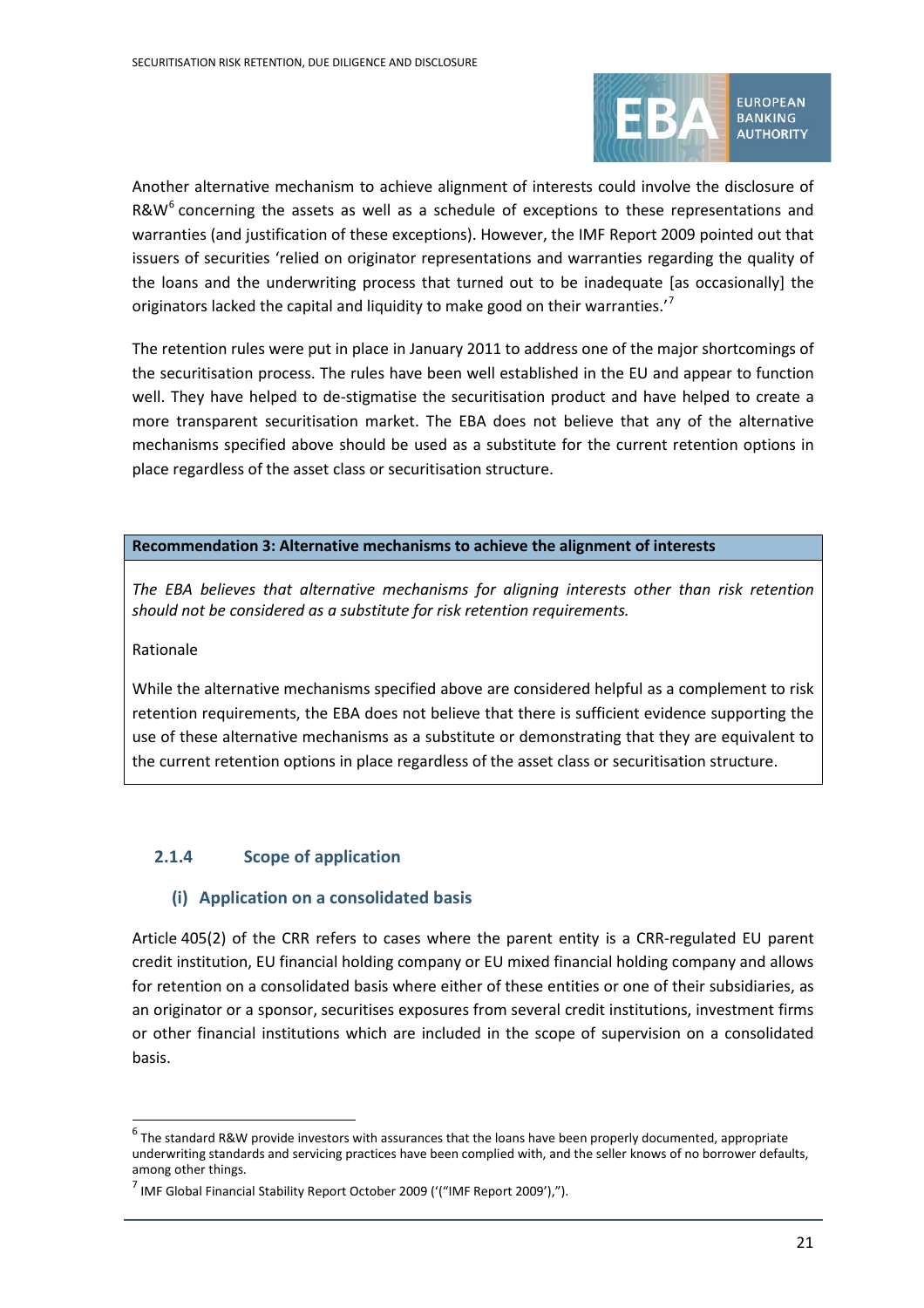

The provision referred to above could make it challenging for sponsors to retain on a consolidated basis, as the sponsor definition is limited to credit institutions and investment firms that fall under the definition of point (1) of Article 4(1) of the MIFID<sup>[8](#page-20-1)</sup> and satisfy all other criteria of Article 4(2) of the CRR. This means that collateral managers that are (i) regulated under the AIFMD<sup>[9](#page-20-2)</sup>, (ii) located outside the EU, or (iii) not fully licensed investment firms (e.g. because they do not conduct custodian services or safekeeping) will not be considered eligible retainers for the purposes of the risk retention regime.

However, to achieve an alignment of interests of originators, sponsors and investors it is important that the entity retaining the net economic interest is within the scope of consolidation and is not divested from the group during the maturity of the securitisation transaction. Moreover, the EBA believes that the enforcement of disclosure requirements must be possible; therefore, the retaining entity needs to be included in the scope of supervision on a consolidated basis.

It is the EBA's view that retention requirements continue to be met on the basis of the prudential consolidated situation of the EU parent credit institution, EU financial holding company or EU mixed financial holding company as specified in Article 405(2) of the CRR. This approach is consistent with the EBA's observations and findings outlined in its final report to the European Commission on the perimeter of credit institutions<sup>[10](#page-21-0)</sup> established in the Member States.

#### **Recommendation 4: Retention on a consolidated basis**

*The EBA believes that it is essential that consolidation be accomplished with regard to the scope of supervision on a consolidated basis (Article 405(2) of the CRR) and believes that the scope of consolidation should not be expanded.* 

#### Rationale

The EBA believes that it must be possible to enforce disclosure requirements. Therefore, the retaining entity needs to be included in the scope of supervision on a consolidated basis. Furthermore, retention within the scope of supervision on a consolidated basis will ensure transparency on retainers and the possible use of regulatory arbitrage relating to the retention position. This approach is also consistent with the EBA's observations and findings outlined in its Final Report to the European Commission on the perimeter of credit institutions established in the EU Member States.

#### **(ii) Exemptions**

<sup>8</sup> Directive 2004/39/EC

 $9<sup>9</sup>$  An AIFM cannot obtain dual authorisation under the AIFMD and MIFID. This is contrary to the AIFMD provisions, as clarified in the COM Q&A ( $ID$  1142 and  $ID$  1143).)

<span id="page-21-0"></span><sup>&</sup>lt;sup>10</sup> EBA 'Draft Final Report to the European Commission on the perimeter of credit institutions established in the Member States'. October 2014.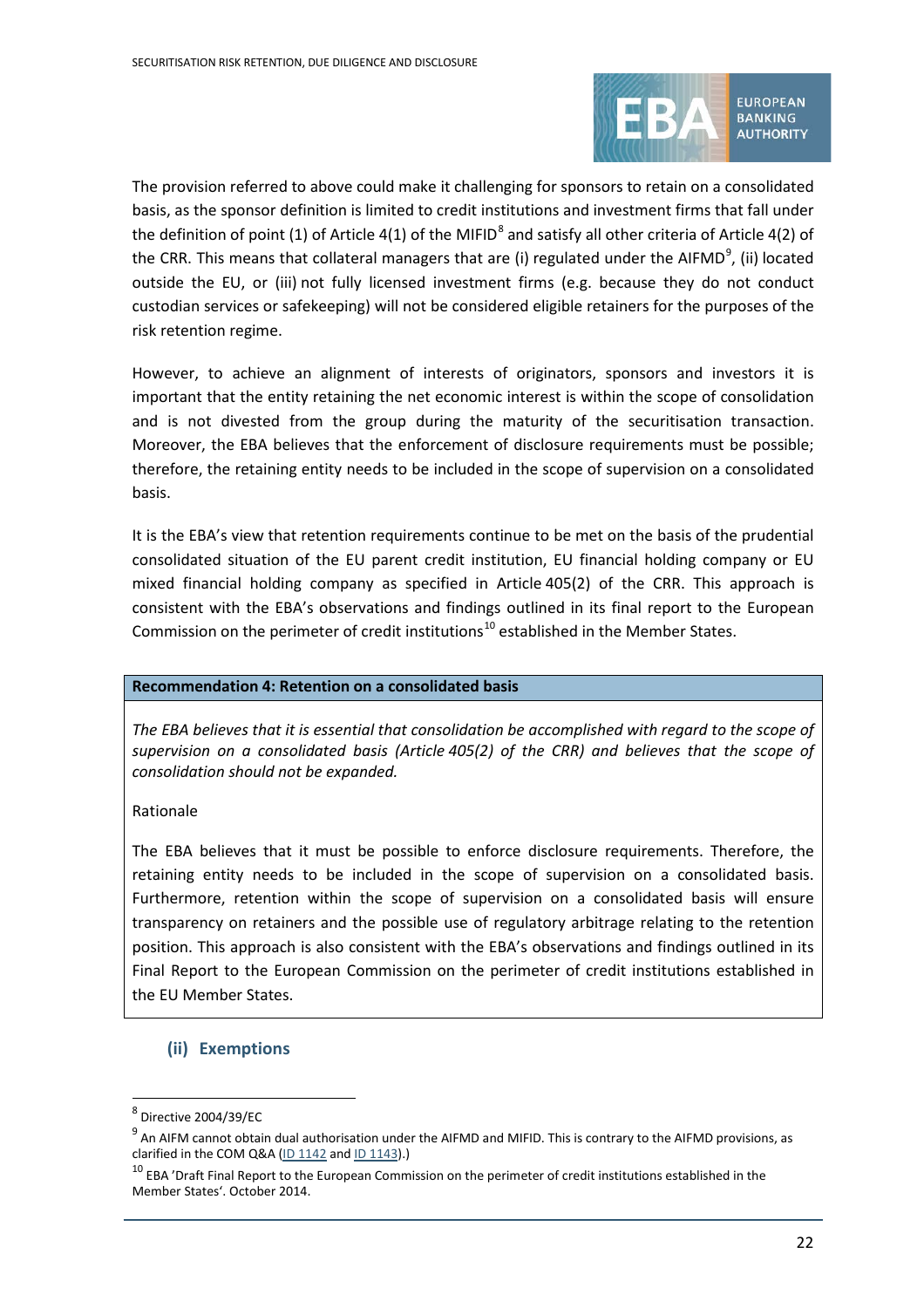

Articles 405(3) and 405(4) of the CRR exempt certain securitisations from the retention rules (certain correlation trading activities, deals backed by government claims etc.). In general, exemptions and/or exceptions to the retention requirement could potentially be implemented for other specific securitisation asset classes or structures.

In particular, the EBA has considered a number of scenarios and specific securitisation transactions, including managed  $CLOS<sup>11</sup>$ , where the eligible retainer potentially has problems with retention for economic reasons or, following a specific event, the retainer might no longer be the party acting as an originator, sponsor or original lender or be the most appropriate party to which the interests of the investors should be aligned (for example, when a sponsor declares bankruptcy).

Unlike a typical securitisation, CLO managers are not transferring credit exposures from their balance sheets. CLO managers are managing assets to create an investment return for third-party clients, like typical portfolio managers.

The EBA acknowledges the economic differences between independently managed CLOs and balance-sheet securitisations and highlights that, since the adoption of the CRR, there is a legal possibility for CLO managers to qualify as 'sponsors' because the definition of 'sponsor' has been extended from credit institutions to include both credit institutions and investment firms.

However, even though the definition of sponsor has been extended to include investment firms, some CLO managers are still facing problems with the sponsor model as it is difficult for a CLO manager to be an investment firm as defined in the CRR. Indeed, very often CLO managers are AIFMs and therefore cannot obtain dual authorisation under the AIFMD and MIFID.

#### **Recommendation 5: Exemptions and exceptions to Article 405 of the CRR**

*The EBA believes that there are sufficient ways of complying with the retention rule; therefore, the EBA does not recommend allowing for any further exemptions and/or exceptions to Article 405(3) and Article 405(4) of the CRR at this time.* 

*However, the EBA would recommend further assessing the possibility of introducing an 'exceptional circumstances' provision whereby under certain circumstances (such as the insolvency of the retainer), the retainer could be changed during the life of a securitisation transaction to ensure that the retainer is always the most appropriate entity to whom the interests of the investors should be aligned.*

Rationale

 $\overline{a}$ 

The EBA believes that providing further exceptions could lead to abuse of the rules and that

<span id="page-22-0"></span><sup>11</sup> ISOCO recommended in its paper 'Global Developments in Securitisation Regulation'—- IOSCO, 16 November 2012, page 48, to consider exempting CLOs from risk retention requirements.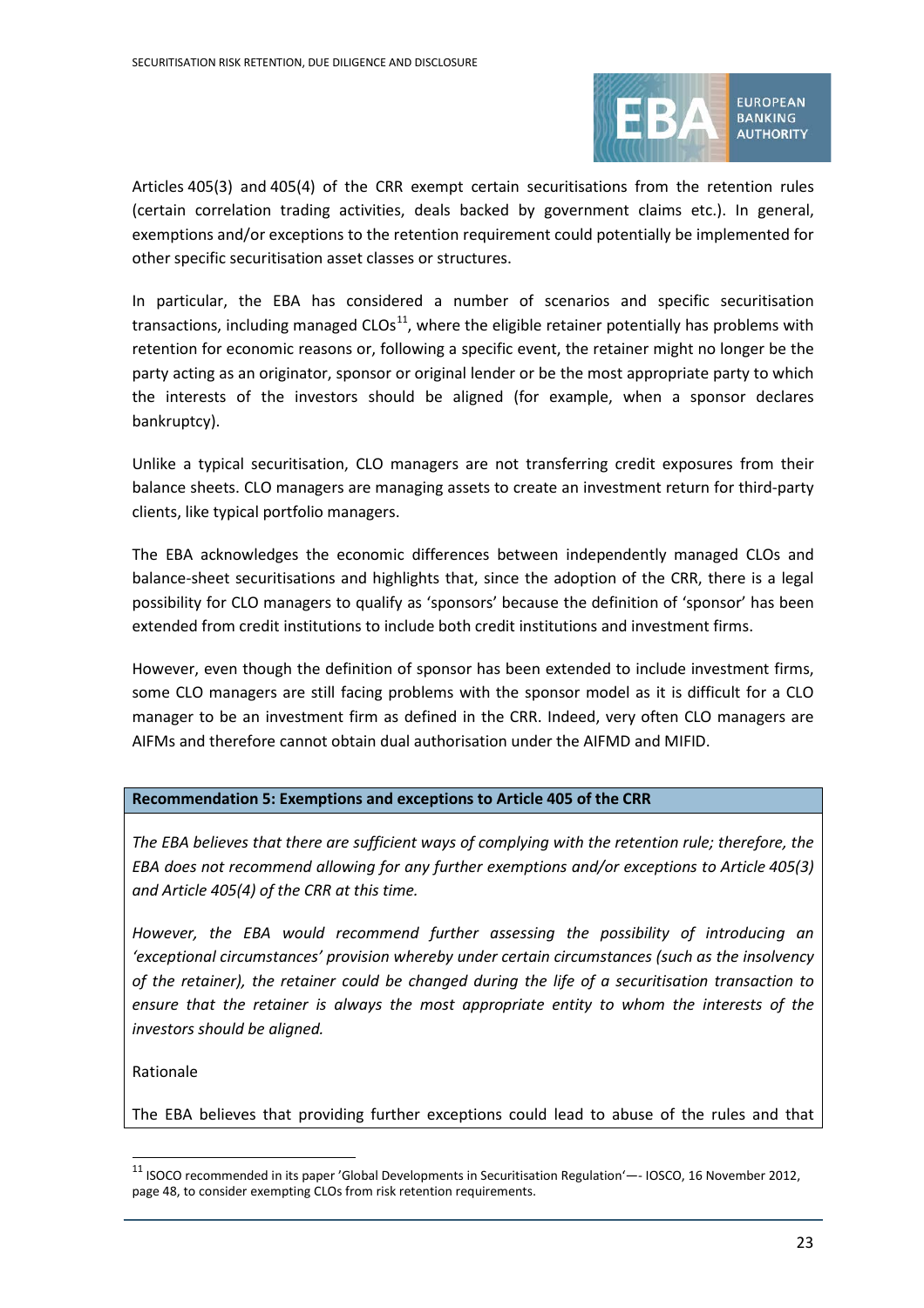

BANKING **AUTHORITY** 

securitisation transactions could specifically be structured to meet the possible exemptions. Furthermore, as mentioned before, the EBA does not believe that any alternative mechanisms can be used as a substitute or are equivalent to the current retention options in place regardless of the asset class or securitisation structure.

### **(iii) Potential loopholes**

Given the continuous change in securitisation markets and the emergence of new structures, the EBA has identified some practices that raise some concerns. Indeed, it emerges that some transactions are structured so as to meet the legal requirements of the regulation but actually do not always meet the 'spirit' of the regulation and do not align the interests of the most appropriate party to retain (originator, original lender or sponsor) with the interests of the investors.

In particular, potential loopholes have been identified caused by the abuse of the 'originator' definition as defined in Article 4(1)(13) of the CRR.

#### **CRR definition of originator**

'Originator' means an entity which:

(a) itself or through related entities, directly or indirectly, was involved in the original agreement which created the obligations or potential obligations of the debtor or potential debtor giving rise to the exposure being securitised; or

(b) purchases a third party's exposures for its own account and then securitises them

As a result of the wide scope of the 'originator' definition in the CRR, it is possible to establish an 'originator SSPE' with third-party equity investors solely for creating an 'originator' that meets the legal definition of the regulation and which will become the retainer in a securitisation. For example, an 'originator SSPE' is established solely for buying a third party's exposures and securitises the exposures within one day. Another example is when an 'originator SSPE' has asymmetric exposure to a securitisation and benefits from any 'upside' but not 'downside' of the retained interest (see Annex I for the possible transaction structure).

The EBA considers these types of structures as non-compliant with the 'spirit' of the retention requirements and believes that the definition of 'originator' in Article 4(1)(13) of the CRR should be reassessed and narrowed down further to ensure that industry participants do not abuse the rules.

<span id="page-23-0"></span>In the opinion of the EBA, the 'originator' definition should in principle ensure that the entity claiming to be the 'originator' is of real substance and holds actual economic capital on its assets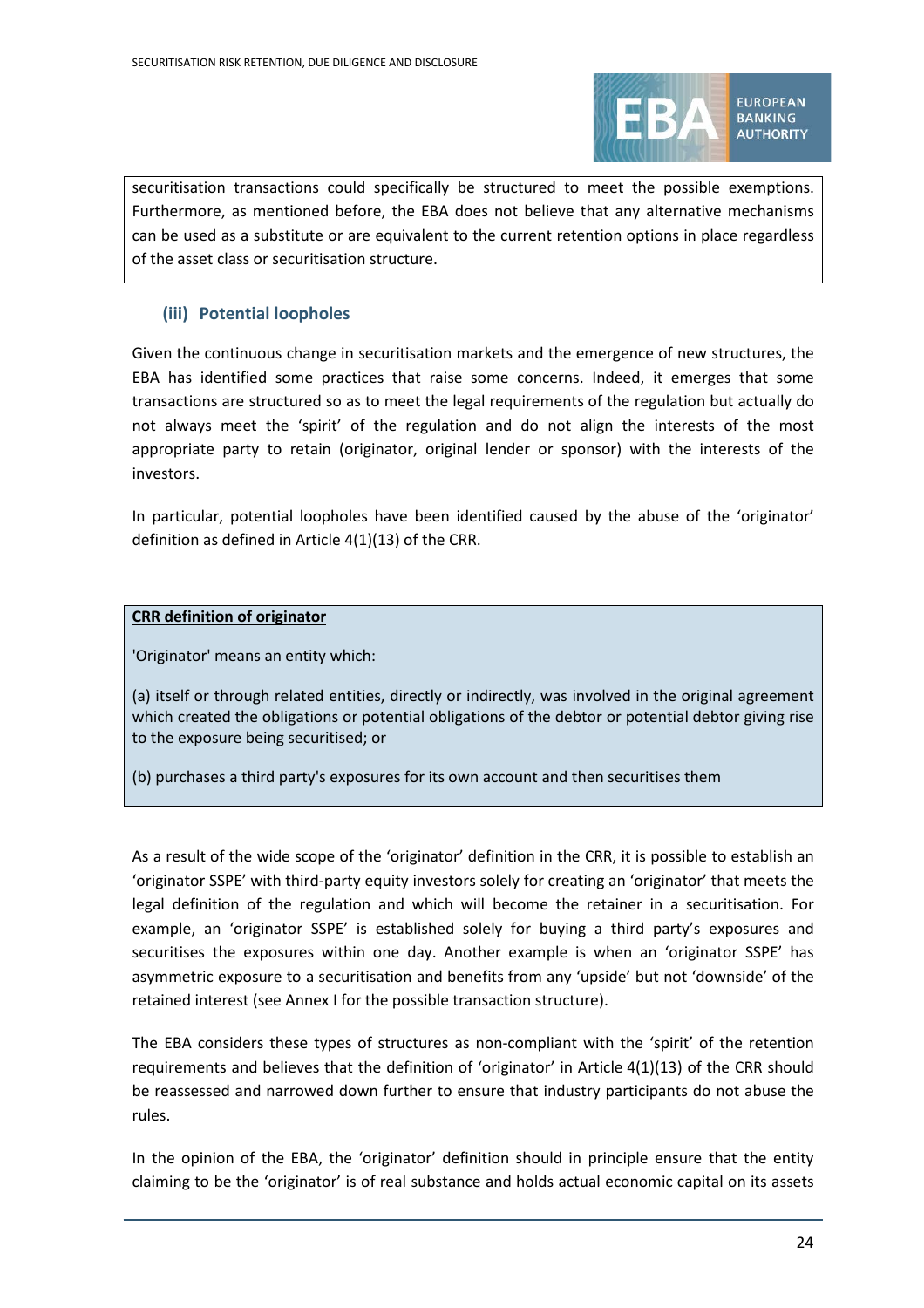

for a minimum period of time. If necessary, the EBA could do further work on narrowing down the scope of the originator definition $^{12}$  $^{12}$  $^{12}$ .

#### **Recommendation 6: Potential loopholes**

*The EBA believes that, for the purposes of the retention requirements, the 'originator' definition in CRR Article 4(13) should be narrowed down and defined in further detail to reduce the potential misuse of the retention requirements via legal definition loopholes and to ensure real alignment of interests between the originator and investors.*

Rationale

 $\overline{a}$ 

As a result of the wide scope of the definition of 'originator' in Article 4(1)(13) of the CRR, it is possible to structure securitisation transactions so as to meet the legal requirements of the regulation without following the 'spirit' of the regulation and which, in fact, do not always align the interests of the most appropriate party to retain (originator, original lender or sponsor) with the interests of the investors.

The EBA believes that the entity claiming to be the 'originator' should in principle be of real substance and should always hold some actual economic capital on its assets for a minimum period of time.

If necessary, the EBA could do further work on narrowing down the scope of the originator definition.

# 2.2 Assessment of the appropriateness of disclosure requirements and analysis of data templates for public and private transactions

In its call for advice, the Commission has asked the EBA to assess the appropriateness of disclosure requirements for sponsor and originator institutions in conjunction with the analysis of the ongoing initiatives promoted by either public bodies or private entities for the standardisation of data templates.

## **2.2.1 Adequacy of disclosure requirements (CRR Article 409 and the corresponding RTS)**

 $12$  Restriction on the scope of the originator definition should not be decided without the conduct of an impact assessment, for example for securitisation originated by a Bridge Institution as defined in the Bank Recovery Resolution<br>and Resolution Directive (2014/59/EU). <sup>13</sup> According to Recital 2 of the CRA 3 RTS (http://ec.europa agencies/docs/140930-sfis\_en.pdf) such RTS shall apply to all financial instruments or other assets resulting from a securitisation transaction or scheme referred to in Article 4(61) of Regulation (EU) No 575/2013 of the European Parliament and of the Council on condition that the issuer, originator or sponsor, is established, and for that purpose has its statutory seat, in the Union (i.e. use of CRR securitisation definition for defining SFI).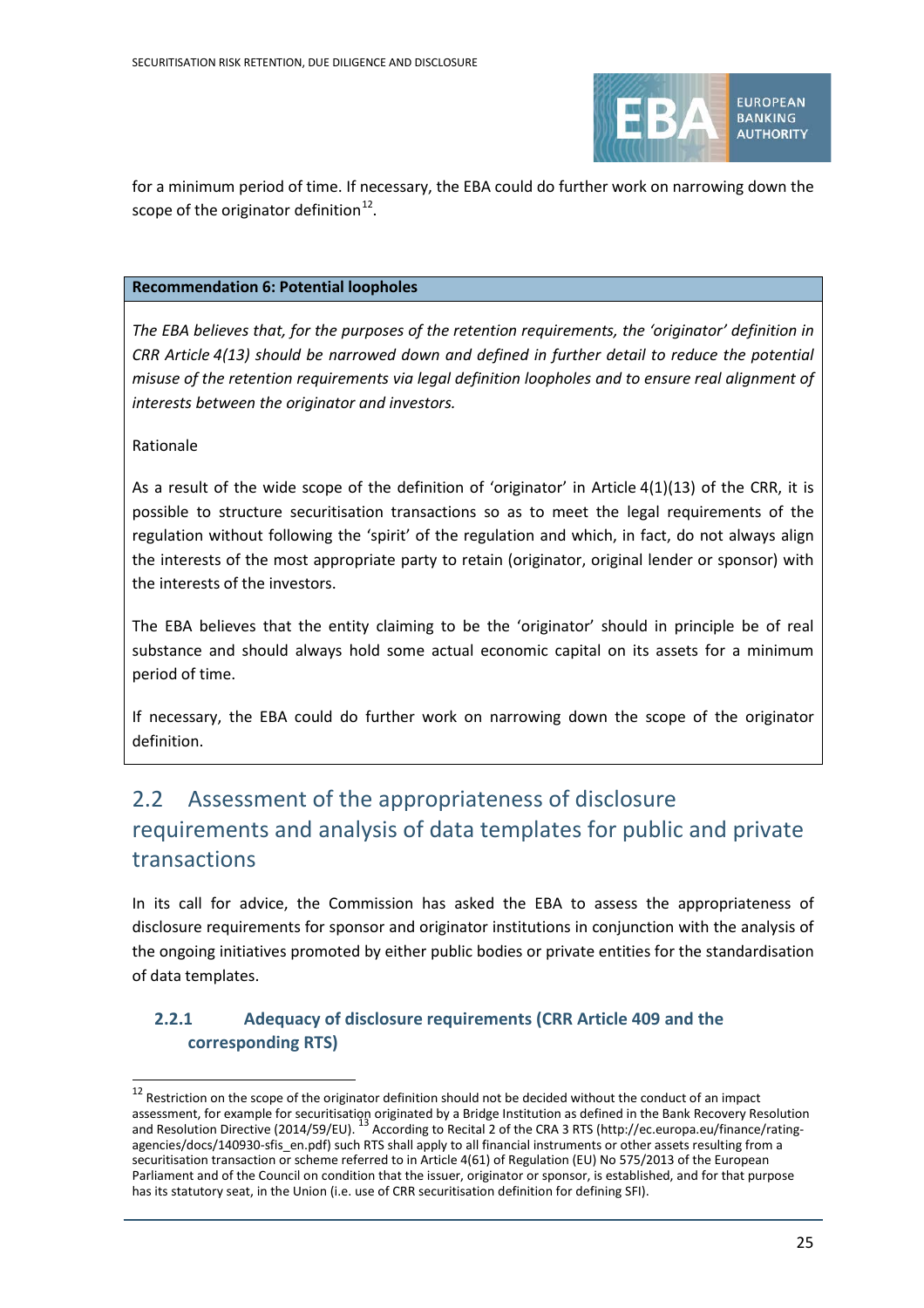

The disclosure requirements are fundamental to enabling investor institutions to access the important information required to analyse risks. Under CRR Article 409, originators and sponsors are required to ensure that prospective investors have readily available access to all materially relevant data on the credit quality and performance of the individual underlying exposures, cash flows and collateral supporting a securitisation exposure as well as any information necessary to conduct comprehensive and well-informed stress tests on the cash flows and collateral values supporting the underlying exposures.

Article 23 of the RTS states that 'materially relevant' data on the individual underlying exposures shall, in general, be provided on a loan-by-loan basis; however, in certain instances the data provided on an aggregate basis may be sufficient. In assessing whether aggregate information is sufficient, factors to be taken into account shall include the granularity of the underlying pool as well as whether the management of the exposures in that pool is based on the pool itself or on a loan-by-loan basis. While the determination of what would constitute 'materially relevant' data is inherently transaction and investor-specific, certain securitisation transactions have customarily not included loan-level information because it is market practice to consider this information not to be materially relevant in the context of transactions involving highly granular asset pools (which would include, but not be limited to, securitisation transactions involving portfolios of credit card receivables or auto loans with relatively small balances).

CRR requirements are not overly prescriptive (although the desire to access central bank liquidity and investor requirements may dictate otherwise and consideration also needs to be given to the impending loan-level disclosure requirements under CRA3) but rather adopt a principle-based approach to make available to investors all the information necessary to perform due diligence. The final RTS do not refer specifically to any particular loan-level template. However, those provided for in the framework of refinancing operations with the ECB and the Bank of England can be considered to be a suitable method of meeting disclosure requirements in appropriate situations.

Furthermore, the disclosure obligation under Article 409 of the CRR is subject to any other legal or regulatory requirements applicable to the retainer (including those related to confidentiality).

The EBA believes that the disclosure requirements are sufficiently comprehensive to provide essential transparency to (potential) investor institutions.

However, concerns have been raised about potential compliance challenges and significant costs for cross-border intra-EU securitisations when comparable, but not identical, disclosure requirements are imposed by different EU competent authorities.

## <span id="page-25-1"></span><span id="page-25-0"></span>**2.2.2 Analysis of data templates for public and private transactions and the collateral frameworks of central banks**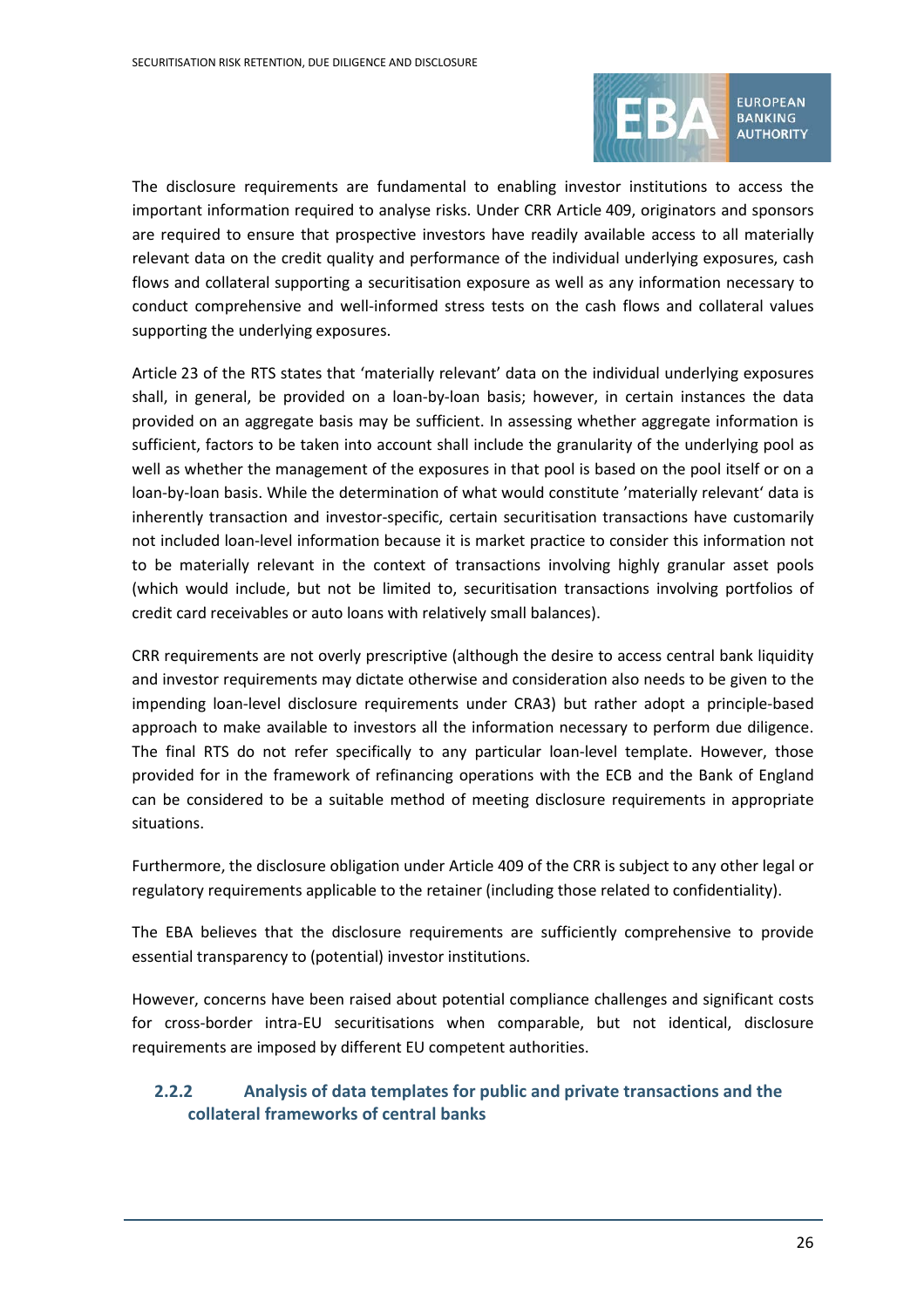

Over the past few years, several legislative provisions and central banks have introduced disclosure requirements for <sup>[13](#page-25-0)</sup>SFI and attempted to improve the standardisation of forms of data disclosure, including:

- **ESMA —Article 8b of the CRA3[14](#page-25-1)**. On 20 June 2013, the European Regulation known as 'CRA3' came into force. CRA3 not only amends the European regulatory framework for credit rating agencies ('CRAs'), but also contains certain important obligations for issuers, originators and sponsors of SFI.
	- i) Issuers, originators and sponsors established in the EU must publish disclosure. It is sufficient for only one of the issuer, originator or sponsor to be located in the EU for an SFI to be subject to the disclosure requirements.
	- ii) These issuers, originators and sponsors will be able to designate one or more entities, which may be one or more of themselves or a third party or parties, that will publish the required information on a website to be set up by the ESMA for the life of the SFI. The ESMA must be informed of the identity of the designated entity without undue delay. The issuer, originator and sponsor remain jointly responsible for complying with the disclosure requirements despite any delegation to another entity.
	- iii) The RTS  $15$  on information on structured finance instruments adopted on 30 September 2014 by the Commission specifies that the disclosure requirements apply to all financial instruments (…) on condition that the issuer, originator or sponsor is established, and for that purpose has its statutory seat, in the Union.
	- iv) Article 5 of the draft RTS provides that the following information relating to a SFI falling within the scope of the RTS must be publicly disclosed:
		- − loan-level information

 $\overline{a}$ 

− where applicable to the SFI, the final offering document or prospectus, asset sale agreement, servicing agreement, trust deed and other transaction documents, including a detailed description of the payment waterfall of the SFI

<sup>13</sup> According to Recital 2 of the CRA 3 RTS (http://ec.europa.eu/finance/rating-agencies/docs/140930-sfis\_en.pdf) such RTS shall apply to all financial instruments or other assets resulting from a securitisation transaction or scheme referred to in Article 4(61) of Regulation (EU) No 575/2013 of the European Parliament and of the Council on condition that the issuer, originator or sponsor, is established, and for that purpose has its statutory seat, in the Union (i.e. use of CRR securitisation definition for defining SFI).

<sup>14</sup> <http://eur-lex.europa.eu/LexUriServ/LexUriServ.do?uri=OJ:L:2013:146:0001:0033:EN:PDF>

<span id="page-26-0"></span><sup>&</sup>lt;sup>15</sup> The Regulation (EU) No 462/2013 (CRA 3 Regulation) amending the Regulation (EC) No 1060/2009 requires ESMA to draft RTS regarding the information on (1) structured finance instruments (SFI) [..]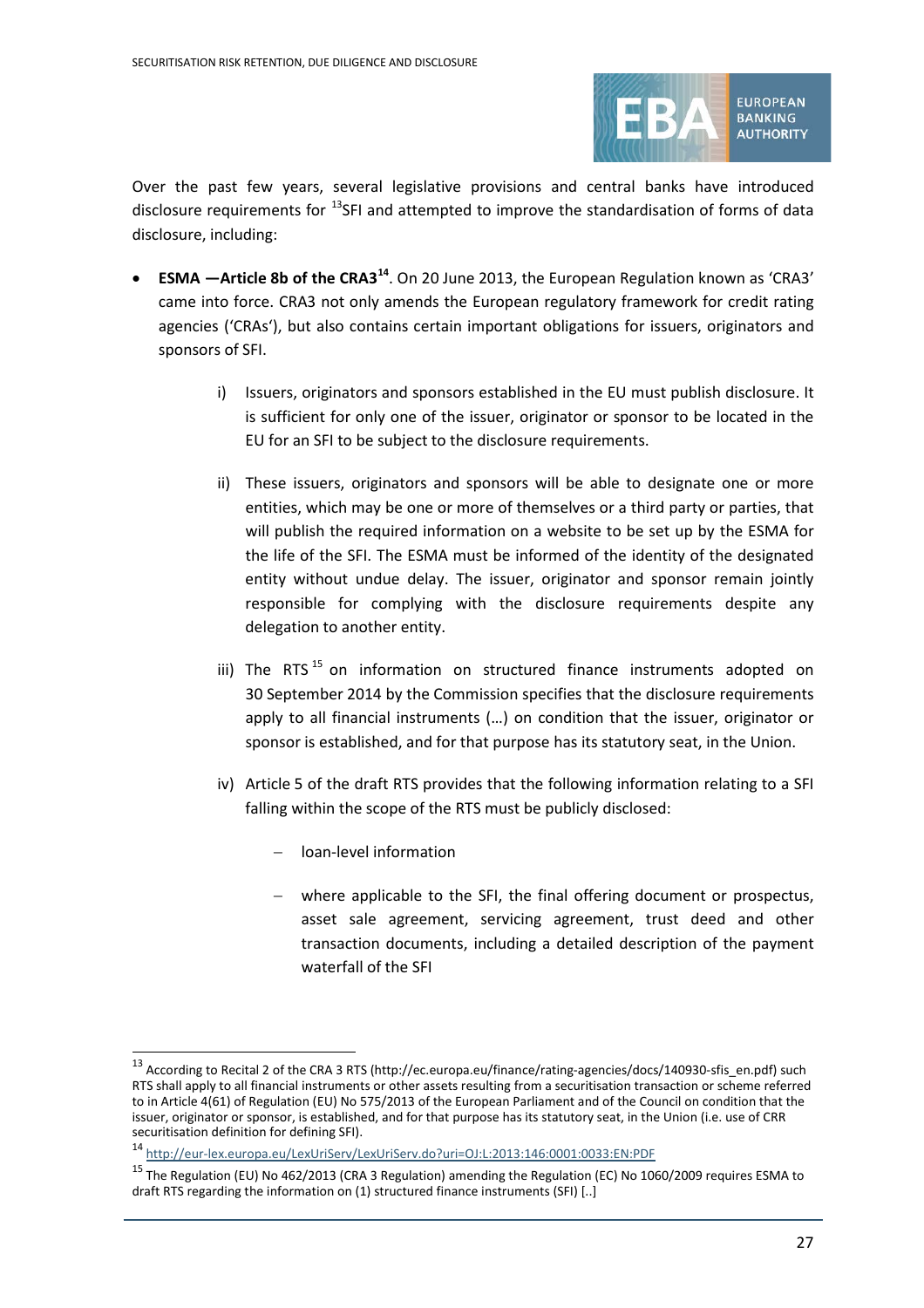

- − if there is no prospectus (as defined in the Prospectus Directive [(2003/71/EC[), a transaction summary including the deal structure, asset characteristics, cash flows, note holder voting rights, triggers in the transaction and structure diagrams
- − investor reports
- v) The disclosure templates are similar<sup>[16](#page-27-0)</sup> to the templates for loan-level reporting under the eligibility requirements of the ECB for collateral it will accept as part of its liquidity operations.
- **European Central Bank**[17](#page-27-1). The ABS loan-level initiative establishes specific loan-by-loan information requirements for ABS accepted as collateral in Eurosystem credit operations. It increases transparency and makes available to market participants more timely information on the underlying loans and their performance in a standard format. In the past, assessments of ABS have been hampered by the lack of standardised, timely and accurate information on single loan exposures. The data requirements help both investors and third-party assessment providers with their due diligence. Ultimately, greater transparency helps to restore confidence in the securitisation market.

The loan-level initiative aims to:

- i) improve transparency in ABS markets by requiring loan-by-loan information to be available and accessible to market participants on an ongoing basis. This is considered necessary to revive the ABS markets;
- ii) facilitate the risk assessment of ABS as collateral used by Eurosystem counterparties in monetary policy operations.

While the comprehensive disclosure templates of the ECB have been developed to enable securities to be eligible for the Eurosystem collateral framework, and they also promote standardisation and transparency within Europe. The application of these disclosure standards could unduly prevent non-EU originators that are not readily able to provide this information from offering their ABS to EU investors.

• **Bank of England[18](#page-27-2)**. When the Bank lends in its operations, it does so against collateral of sufficient quality and quantity to protect itself from counterparty credit risk. To be eligible for the Bank's operations, the following additional eligibility requirements for ABS and covered bonds have been introduced:

<span id="page-27-0"></span> $^{16}$  The templates in the draft CRA3 RTS were created with the Eurosystem and BoE templates as reference

<span id="page-27-1"></span><sup>&</sup>lt;sup>17</sup> ECB 'ABS Loan-level Initiative[' http://www.ecb.europa.eu/paym/coll/loanlevel/html/index.en.html](http://www.ecb.europa.eu/paym/coll/loanlevel/html/index.en.html)

<span id="page-27-2"></span><sup>18</sup> BoE 'Sterling Monetary Framework - Eligible Collateral'

<http://www.bankofengland.co.uk/markets/Pages/money/eligiblecollateral.aspx>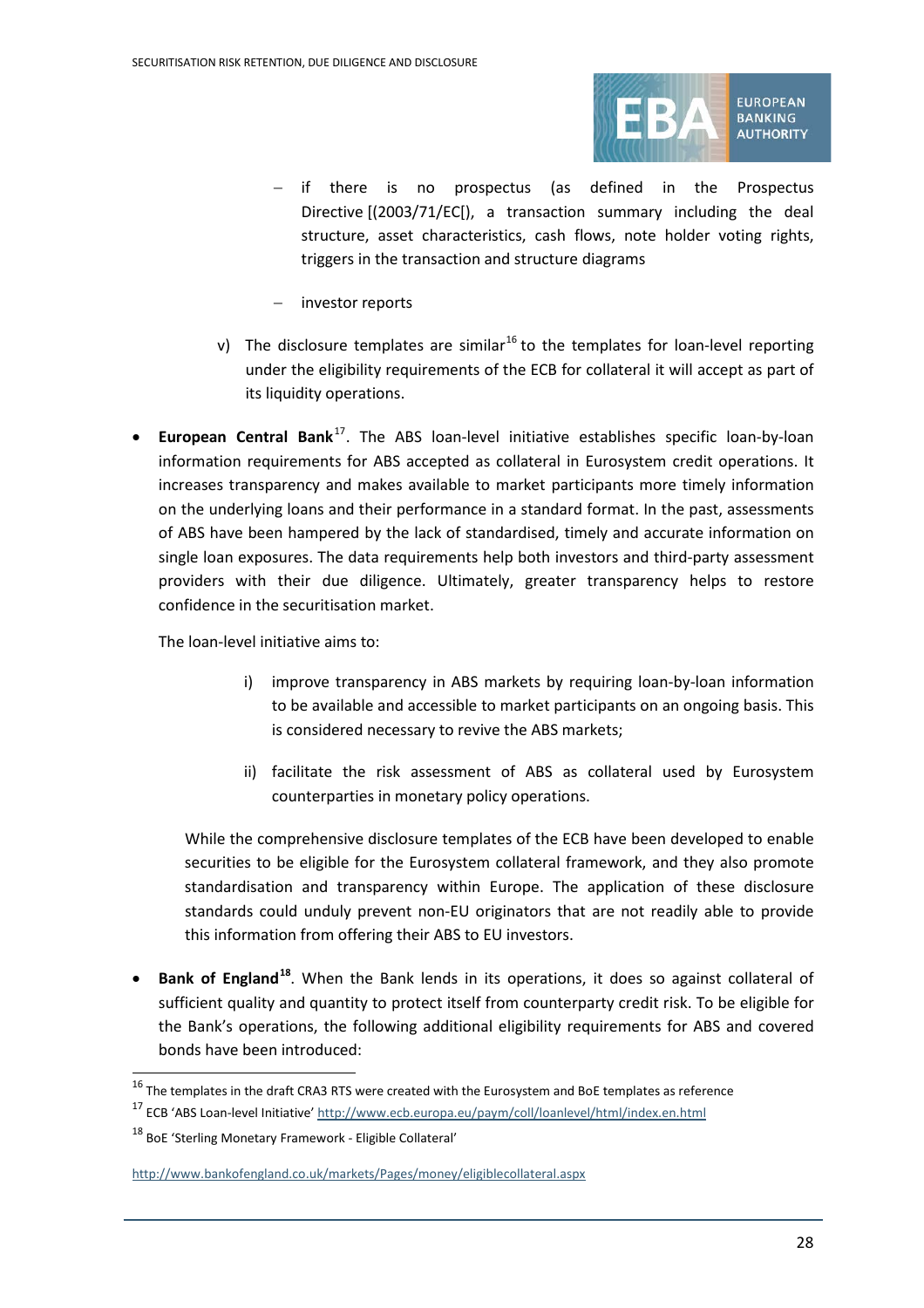

**EUROPEAN** BANKING **AUTHORITY** 

- i) Loan-level information must be made publicly available at least on a quarterly basis and within a defined period of time after the relevant bond payment date for the following assets classes: RMBS, covered bonds, CMBS, CLOs, and securitisations of auto, consumer, lease and private student loans. The format is determined by the Bank, but designed with consideration of the requirements of other authorities. The prospectus, together with the closing transaction documents (excluding legal opinions), must be made freely and publicly available. These include, but are not limited to: the asset sale agreement (and any relevant declaration of trust), servicing, administration and cash management agreements, the trust deed, security deed, agency agreement, incorporated terms or master trust framework or master definitions agreement, swap documentation and liquidity facility agreements, as applicable, as well as any other relevant underlying documentation. Transaction documentation updates must be freely and publicly available.
- ii) A transaction summary in a standardised format for any new issuance must be produced and made freely and publicly available.
- iii) Standardised monthly investor reports must be provided. These reports include information on: asset performance; a detailed cash flow allocation; a list of all triggers and their status; a list of all counterparties involved in a transaction, their role and their credit ratings; details of cash injected into the transaction by the originator/sponsor or any other support provided to the transaction including any drawings under or utilisation of any liquidity or credit support and support provided by a third party; amounts standing to the credit of guaranteed investment contract and other bank accounts; details of any swaps (e.g. rates, payments and notional) and other hedging arrangements to the transaction, including any related collateral postings; and definitions of key terms (such as delinquencies, defaults and pre-payments).
- iv) A cash flow model which can be used to replicate the behaviour of the transaction structure ('liability side') must be made freely and publicly available by or on behalf of the originator/issuer.

### **2.2.3 Analysis of ongoing initiatives to enhance cross-sectorial consistency on disclosure requirements**

**Joint Committee Task Force on Securitisation**. Over the past few years, different European regulations and initiatives relating to securitisation, including disclosure requirements and reporting requirements for SFI and due diligence requirements for investors have been introduced by several legislative provisions. A task force has been established under the umbrella of the Joint Committee to: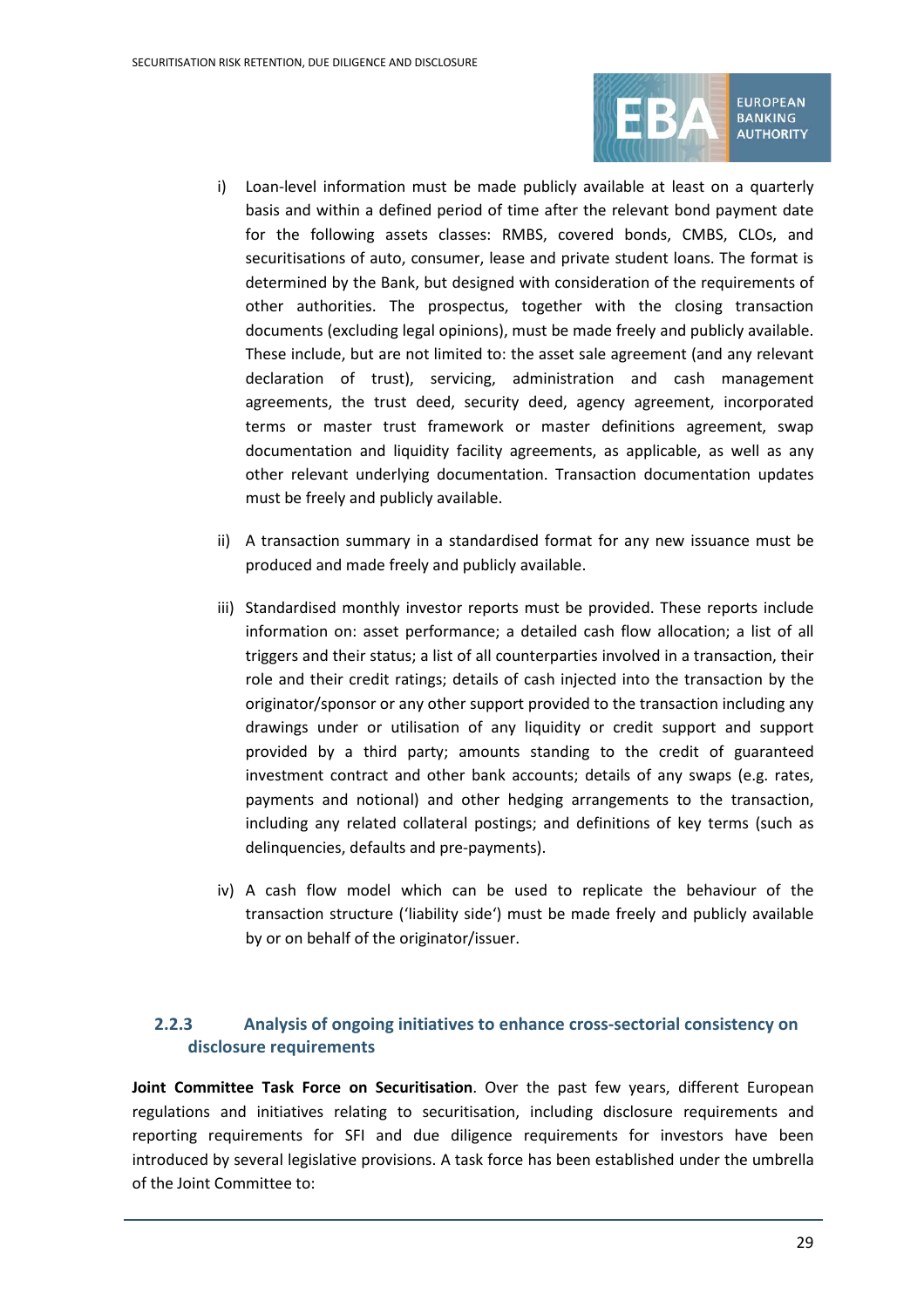

- identify any inconsistencies within the existing level-1 and level-2 due diligence and disclosure requirements (Prospectus, CRR/CRD IV, AIFMD, CRA3 and Solvency II) and reporting requirements concerning SFI;
- develop possible solutions to address any inconsistencies within the existing due diligence, disclosure and reporting requirements.

The task force will establish a 'stocktake' aimed at providing a comprehensive picture of the regulatory and supervisory treatment of disclosure requirements in accordance with the relevant legislative framework, taking into account the following issues:

- i) consistent use of definitions;
- ii) objectives of the different regulations and frameworks (investor protection, retention requirements, collateral framework of central bank, other);
- iii) scope of application (geographical scope and transactions/products/assets covered);
- iv) requirements for private and bilateral transactions;
- v) reporting entities (issuer, sponsor, originator, original lender, servicer, other);
- vi) modalities for reporting (joint responsibility, entity defined by the regulation);
- vii) frequency of reporting (event based, only one shot or periodical);
- viii) information to be reported/published (transaction data, loan-level data, aggregated information, transaction summary, stress test information, investor reports, other); and
- ix) enforcement regime.

Following the stocktaking exercise, the task force will develop possible solutions for any inconsistencies within the existing level-1 and level-2 due diligence and disclosure requirements (Prospectus, CRR/CRD IV, AIFMD, CRA3 and Solvency II) and reporting requirements concerning SFI. Once the mapping exercise is complete, the task force should suggest appropriate solutions to promote synergies across the EU and address any inconsistencies identified during the mapping exercise.

#### **Recommendation 7: Disclosure requirements**

*Overall, the EBA considers the disclosure requirements in the current framework (CRR Article 409) in conjunction with the corresponding RTS (Article 22 and Article 23) to be appropriate and fit for purpose to ensure investor protection and financial stability. Therefore, the EBA does not recommend any changes.*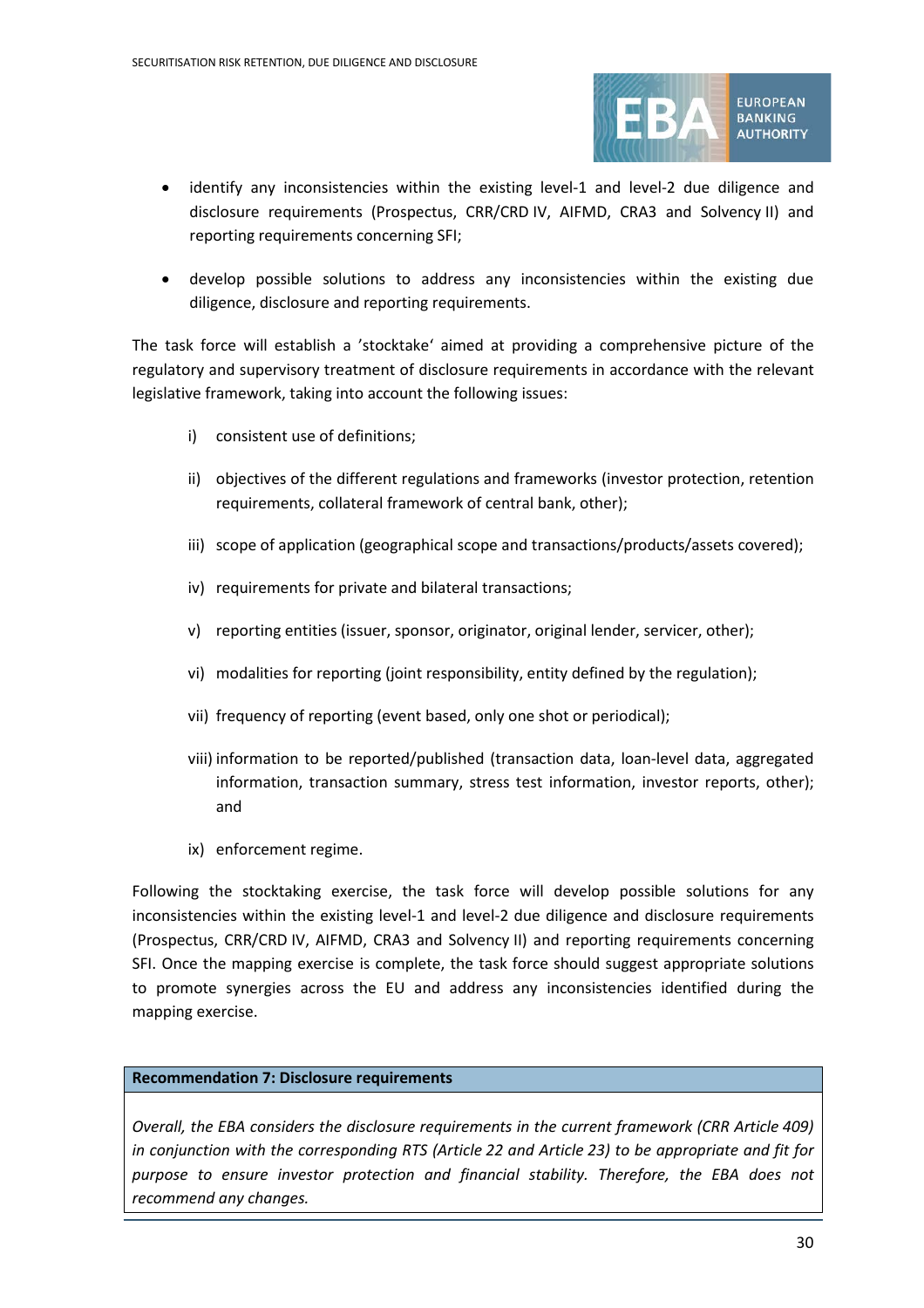

**EUROPEAN BANKING AUTHORITY** 

#### Rationale

Originators and sponsors of securitisations should ensure that investors have access to all material information that is needed to perform a comprehensive and well-informed analysis of the risks arising in relation to the securitisation, where this analysis also takes the form of stress tests on the cash flows and collateral values supporting the underlying exposures. In principle, disclosure should include information on the credit quality and performance of the underlying assets on a loan-by-loan level. However, there are instances where the data may be provided on an aggregate basis. In assessing whether aggregate information is sufficient, factors to be taken into account shall include the granularity of the underlying pool and whether the management of the exposures in that pool is based on the pool itself or on a loan-by-loan basis. In this regard, the EBA considers the current requirements as sufficiently comprehensive and flexible to ensure that securitisation investors receive all material information on various types of transactions.

The EBA notes that the implementation of CRA3 provisions and other initiatives led by national authorities on the development of data templates for public and private transactions as well as established collateral frameworks of central banks have the potential to further improving the effectiveness of the framework, and to enhance consistency and transparency across the EU. The EBA consequently supports the current measures, and does not see any further need for additional measures beyond those already undertaken. However, the EBA considers the alignment of the different EU requirements to be helpful.

## 2.3 Appropriateness of due diligence requirements

In its call for advice, the Commission has asked the EBA to assess the appropriateness of disclosure requirements for sponsor and originator institutions to enable investor institutions to comply with due diligence obligations.

## **2.3.1 Adequacy of due diligence requirements (CRR Article 406 and the corresponding RTS)**

Under Article 406 of the CRR, institutions investing in securitisations are required to conduct comprehensive and well-informed stress tests on the cash flows and collateral values supporting the underlying exposures based on all the materially relevant data on the credit quality and performance of the individual underlying exposures, cash flows and collateral supporting a securitisation exposure and any information required to be disclosed by the originators.

The EBA is not aware of any specific regulatory due diligence requirements which apply in respect of other comparable investment products such as covered bonds and whole loan portfolios. Therefore, the due diligence requirements which apply to securitisations significantly exceed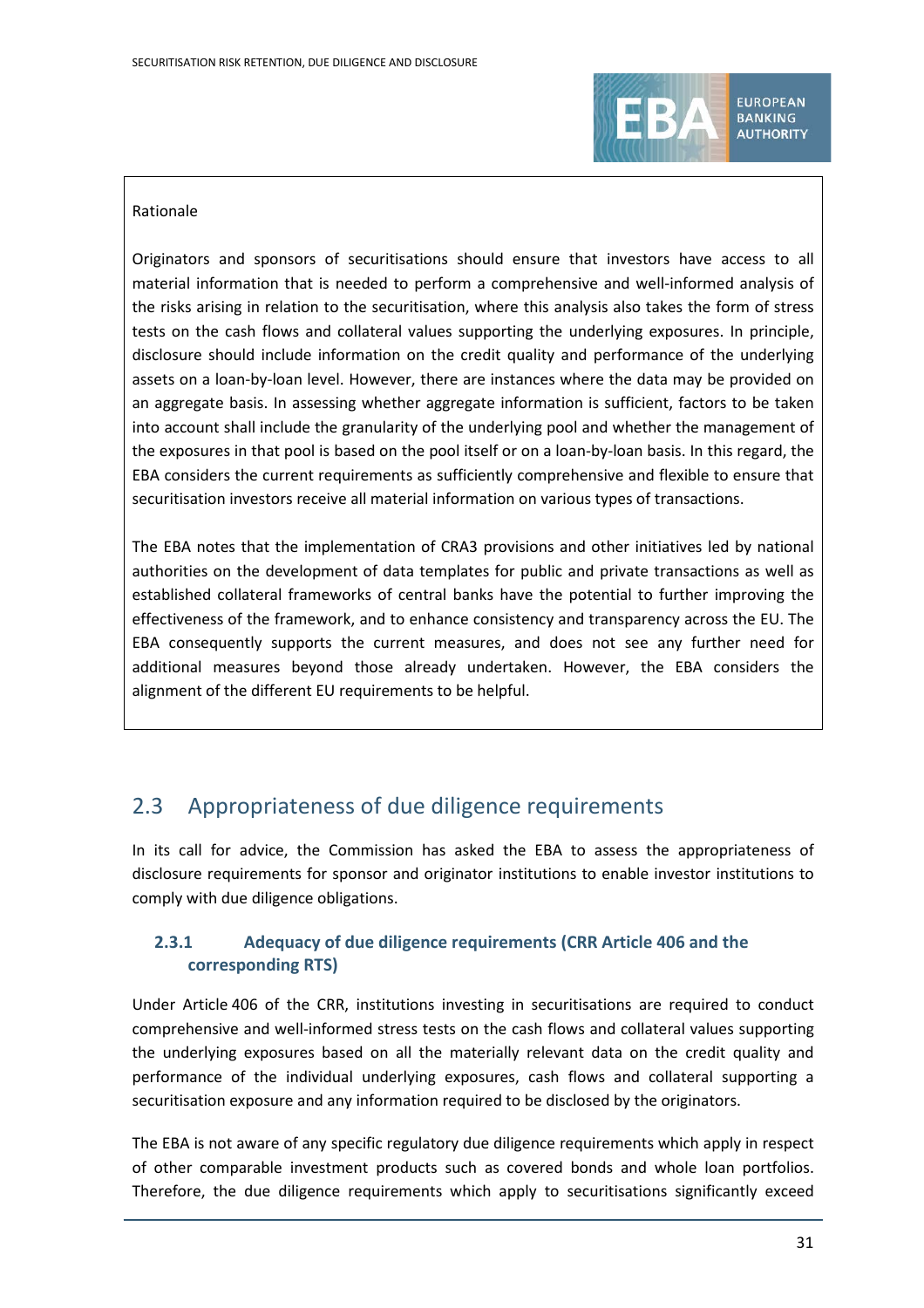

what is required for other comparable investment products, potentially creating an uneven playing field, greater compliance burdens and disincentives for investors.

However, this cost is justified by the fact that the potential complexity of the product is high and requires sound and in-depth due diligence assessments.

#### **Recommendation 8: Due diligence requirements**

*The EBA considers the due diligence requirements in the current framework (CRR Article 406 and Articles 15 and 16 of the corresponding RTS) to be sufficient and appropriate to enable investors to conduct appropriate due diligence.*

Rationale

The due diligence requirements ensure a high level of safety for that current investors, and new investors consequently buy securitisations with a full understanding of the risk they are taking on and without a sole reliance on external ratings. Even though the requirements far exceed the requirements for comparable investment products, they are deemed appropriate because of the additional level of complexity inherent to securitisation positions compared to other investment products.

## 2.4 Additional risk weight and administrative penalties/measures

### **2.4.1 Adequacy of the level of additional risk weights and administrative penalties/measures**

Pursuant to Article 407 of the CRR, an additional risk weight shall also be imposed in situations where an institution does not meet either the retention, due diligence or disclosure requirements in accordance with Article 409 of the CRR in any material respect by reason of the negligence or omission of that institution.

The consequence for non-compliance (where the relevant breach arose as a result of negligence or an omission of the relevant institution) is framed as a proportionate additional risk weight of no less than 250% of the risk weight (capped at 1 250%) which would otherwise apply to the relevant securitisation position, and provision is made for further increases with each subsequent infringement of the relevant provisions.

<span id="page-31-0"></span>Pursuant to Article 407 of the CRR, the consequence for the investor of not complying in any material respect with the risk retention and due diligence requirements placed on it due to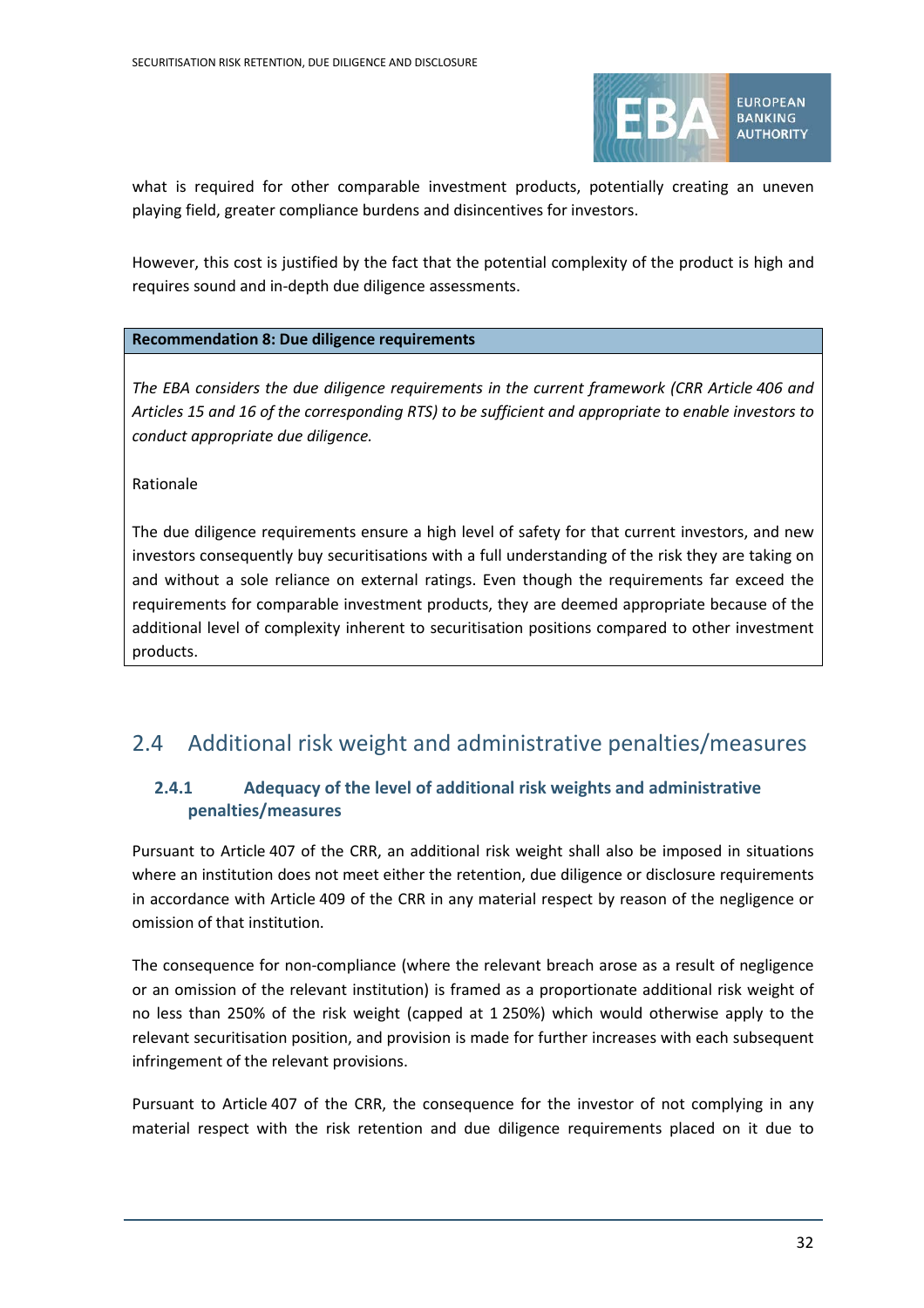

negligence or an omission is the imposition of higher regulatory capital charges in respect of the non-compliant securitisation investment (ITS published in the  $OJ^{19}$  $OJ^{19}$  $OJ^{19}$ ).

Article 407 of the CRR allows for a reduction of the additional risk weight otherwise imposed under that article only where securitisation positions fall under the exemptions specified in Article 405(3) of the CRR.

In addition, in accordance with Article 67(l) of CRD IV, Member States must ensure that administrative penalties and other measures can be applied in situations where institutions are exposed to the credit risk of a securitisation without satisfying the conditions specified in Article 405 of the CRR. These measures and penalties must include a public statement, withdrawal of authorisation, administrative pecuniary penalties etc.

**Recommendation 9: Adequacy of the level of additional risk weights and administrative penalties/measures**

*The EBA believes that the current sanctions in terms of additional risk weights and administrative penalties/measures are adequate.*

Rationale

 $\overline{a}$ 

Given the low number of non-compliant cases (as highlighted in the compliance studies conducted by the EBA), the EBA believes that the sanctions in terms of additional risk weights imposed on an institution failing to meet the requirements provided in Article 405 (retention requirements), Article 406 (due diligence requirements) or in Article 409 (disclosure requirements) of the CRR and calculated by applying the formula in accordance with the approach specified in Article 245(6) and Article 337(3) of Regulation (EU) No 575/2013 serve as an adequate deterrent to violating risk retention, due diligence and disclosure requirements.

The EBA also believes that the administrative penalties and administrative measures that can be applied under CRD IV Article 67, where an institution is exposed to the credit risk of a securitisation position without satisfying the retention requirements in CRR Article 405, are adequate.

# 2.5 Regulatory approaches to risk retention, disclosure and transparency at an international level

<sup>19</sup> [http://eur-lex.europa.eu/legal-content/EN/TXT/?uri=OJ:JOL\\_2014\\_166\\_R\\_0004](http://eur-lex.europa.eu/legal-content/EN/TXT/?uri=OJ:JOL_2014_166_R_0004)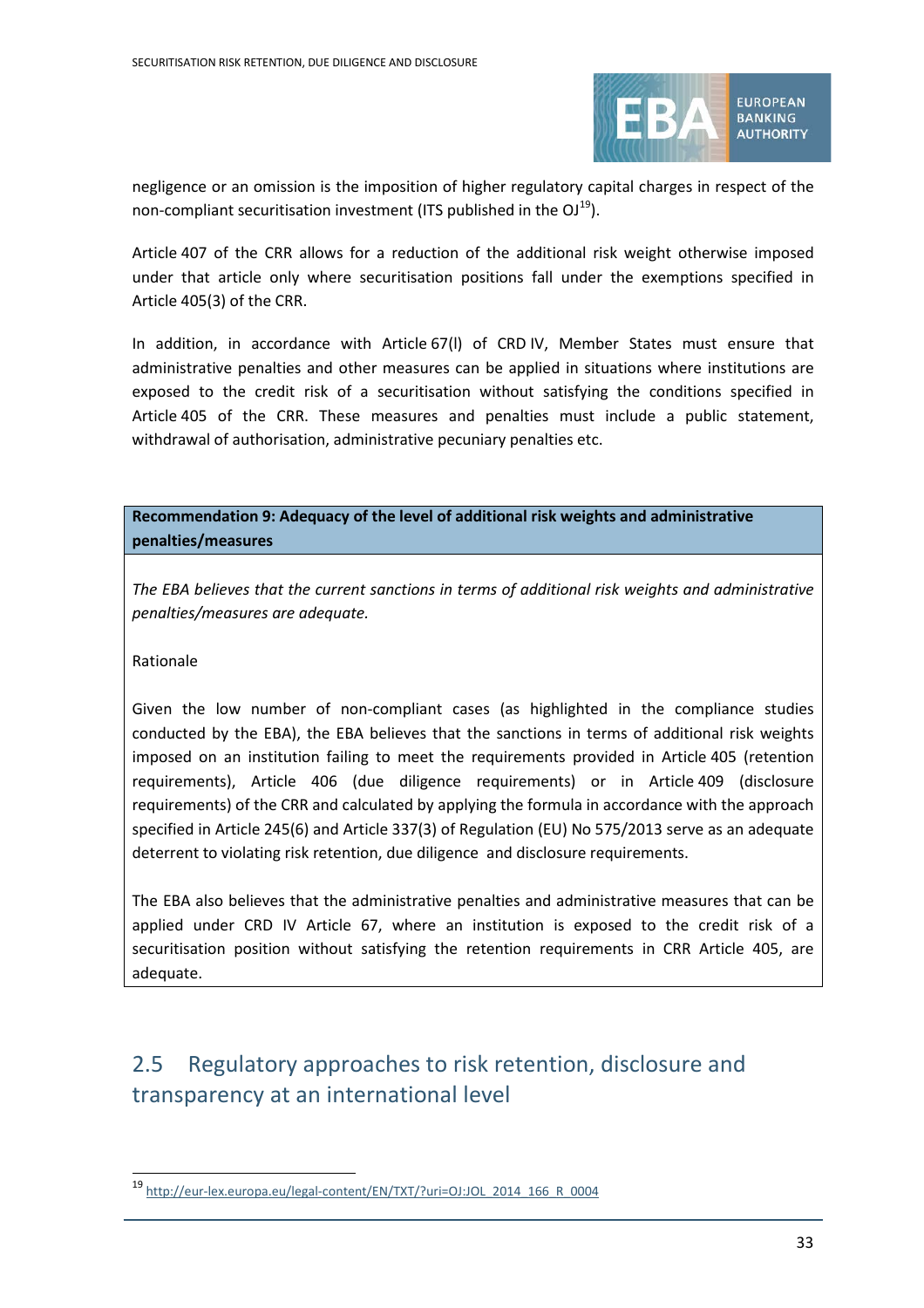

In its call for advice, the Commission has asked the EBA to take into account in its assessment the most relevant analysis at a global level as well as any international developments relating to risk retention, disclosure and transparency.

#### Australia

 $\overline{a}$ 

In April 2014, the APRA (Australian Prudential Regulation Authority) issued a discussion paper (DP) on simplifying the prudential approach to securitisation. Among other features discussed in the paper, the APRA proposed a simple 'skin in the game' requirement to mitigate any agency risks inherent in 'originate to distribute' lending. However, the requirement proposed<sup>[20](#page-33-0)</sup> differed significantly from the 'skin in the game' requirement in force in the EU and the one in force in the US.

### **2.5.1 US securitisation risk retention, due diligence and disclosure rules**

- **Risk retention requirements.** In the US, the proposed rules for risk retention requirements for ABS transactions were initially issued on 29 March 2011. On 21-22 October 2014, the rules were finalised and published by the "Joint Regulators<sup>[21](#page-33-1)</sup>. The final rules contain clarifications and revisions to the re-proposed rules released by the agencies on 28 August 28 2013.
	- General approach and jurisdictional reach
		- i) The final rules impose obligations on the 'sponsor' of a securitization transaction, which is defined as a 'person who organizes and initiates a securitization transaction by selling or transferring assets, either directly or indirectly, including through an affiliate, to the issuing entity'. It means the risk retention requirements in the US apply to the entity putting the securitisation transaction together, regardless of where that entity is located (although there is a limited exemption for certain foreign securitisations<sup>22</sup>). A sponsor may allocate its risk retention obligations to originator(s)<sup>[23](#page-33-3)</sup> of the securitized assets (or a majority-owned affiliate<sup>[24](#page-33-4)</sup> of the originator) under certain circumstances and subject to certain conditions.

<span id="page-33-0"></span><sup>&</sup>lt;sup>20</sup> The APRA is proposing that originating authorised deposit-taking institutions be required to retain at least 20 per cent of the junior or subordinated class in each of their securitisation structures.

<span id="page-33-1"></span><sup>&</sup>lt;sup>21</sup> The Board of Governors of the Federal Reserve System, FDIC, Department of Housing and Urban Development, Federal Housing Finance Agency, Office of the Controller of the Currency, and the SEC together form the 'Joint Regulators'

<span id="page-33-2"></span> $22$  The final rules provide a "safe harbor" provision intended for certain foreign transactions if a certain number of requirements are satisfied, such as (i) the securitisation transaction not being registered or not being required to be registered under the Securities Act, or (2) no more than 10% of the US dollar value of all classes of ABS interests in the transaction are sold or transferred to US persons or for the account or benefit of US persons and others.

<span id="page-33-3"></span><sup>&</sup>lt;sup>23</sup> For the purposes of the final rules, an 'originator' is the original creditor of a loan or receivable (i.e. the entity that "created" the loan or receivable), and not a subsequent purchaser or transferee.

<span id="page-33-4"></span> $24$  A "majority-owned" affiliate is an entity (other than the issuing entity) that, directly or indirectly, majority controls, is majority controlled by or is under common majority control with this person. For the purpose of this definition, majority control means ownership of more than 50 percent of an entity, or ownership of any other controlling financial interest in the entity, as determined under the GAAP.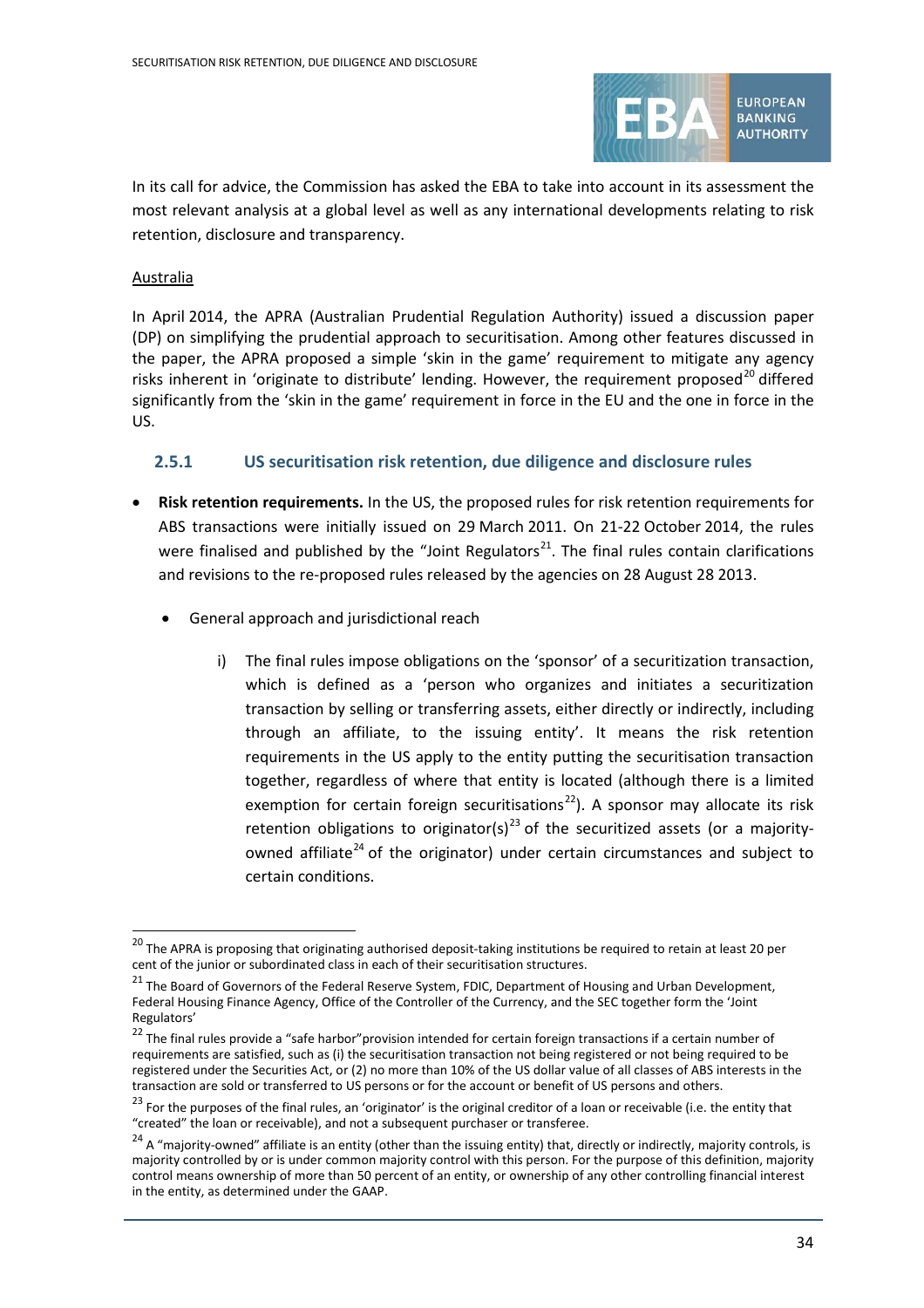

- Scope of application
	- i) The US rules apply to a 'securitization transaction'. This is defined as 'a transaction involving the offer and sale of asset-backed securities by an issuing entity', with 'asset-backed securities' defined as 'a fixed-income or other security collateralized by any type of self-liquidating financial asset (including a loan, a lease, a mortgage, or a secured or unsecured receivable) that allows the holder of the security to receive payments that depend primarily on cash flow from the asset'. There are various exemptions to the rules, such as US government-backed securitizations, pass-through resecuritisations, seasoned loans securitizations and securitizations of qualified residential mortgages. These securitization transactions are not subject to risk retention<sup>25</sup>.
- Forms of retention
	- i) The US rules require the sponsor to hold an 'eligible vertical interest', i.e. the sponsor is required to retain no less than 5% of the face value of each ABS interest issued by the issuing entity; or the sponsor can hold an 'eligible horizontal residual interest' defined as an ABS interest in the issuing entity that has the most subordinated claim to payments of both principal and interest by the issuing entity; or a combination of the two. In addition, the US rules contain asset-specific approaches, which introduce additional flexibility in respect of some asset classes and market participants, provided that certain conditions are  $met^{26}$  $met^{26}$  $met^{26}$ .
- Holding period.
	- i) The minimum holding period for the retaining sponsor is at least five years for residential and commercial mortgage securitizations, and two years for all other securitizations<sup>[27](#page-34-2)</sup>.
- **Exemptions** 
	- i) The final rules include a variety of exemptions from the risk retention requirements (0% risk retention), including exemptions for asset-backed securities that are collateralised exclusively by qualified residential mortgages (QRM), qualified commercial loans, qualified commercial real estate loans (QCRE) or qualified auto loans.

<span id="page-34-0"></span><sup>&</sup>lt;sup>25</sup> See exemptions.

<span id="page-34-1"></span><sup>&</sup>lt;sup>26</sup> Reference to footnote 21 above

<span id="page-34-2"></span><sup>&</sup>lt;sup>27</sup> Sunset provisions on hedging and transfer restrictions. The final rules specify that the hedging and transfer restrictions expire once a certain set of conditions are met in the transaction.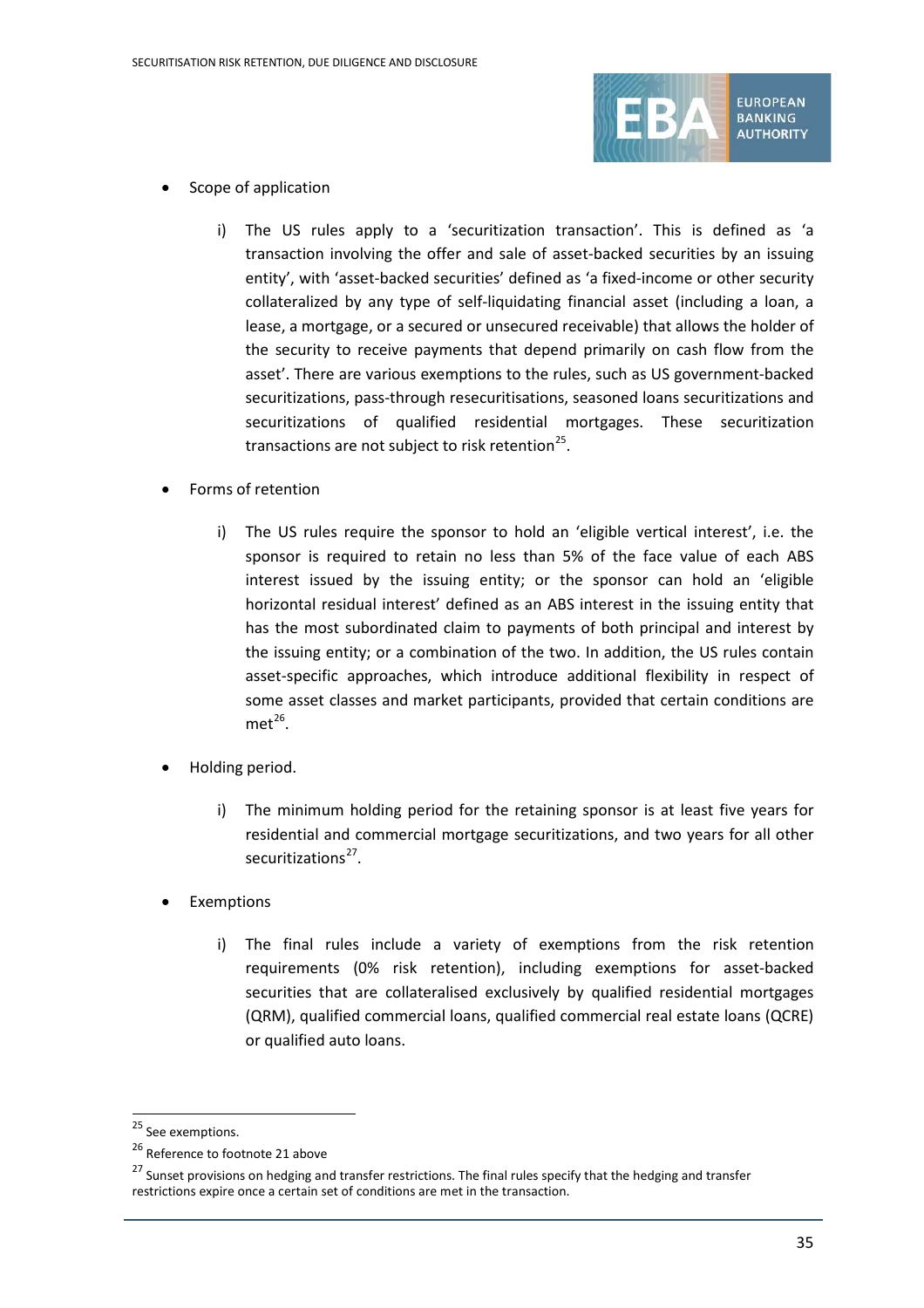

**BANKING AUTHORITY** 

- **Qualified residential mortgages.** The agencies are aligning the definitions of qualified residential mortgages (QRM) and qualified mortgages (QM). Specifically, Section 15G of the Dodd-Frank Act requires that the scope of QRM be no broader than that of QM, which means that QRM require features such as (i) regular periodic payments, (ii) maximum loan terms of 30 years, (iii) no negative amortisation, interest only or balloon features and (iv) total debt-to-income ratio ('DTI') that does not exceed 43%, including mortgage-related obligations;
- − *Qualified commercial real estate loans. .* For a commercial real estate (CRE) loan to qualify as a qualified commercial real estate (QCRE) loan, the loan must meet a certain set of underwriting standards such as (i) each QCRE loan must be secured by an enforceable first lien, (ii) based on the past two years' actual performance and two years of projection, the borrower will have a debt service coverage ratio (DSCR) of 1.5 or greater if the loan is a qualifying leased CRE loan, a DSCR of 1.25 or greater if the loan is a qualifying multi-family loan, or a DSCR of 1.7 or greater if the loan is any other type of CRE loan, (iii) a fixed rate or adjustable rate but only for specific conditions, (iv) a minimum term of 10 years and term does not exceed 25 years (or 30 years for qualifying multifamily home), (v) payments on a monthly basis, (vi) maximum LTV of 65% and maximum  $CLTV^{28}$  $CLTV^{28}$  $CLTV^{28}$  (combined LTV) of 70%;
- Qualified automobile loans. For an ABS comprised solely of automobile loans to qualify for risk retention exemption/reduction, these loans must meet underwriting standards such as (i) a loan term of maximum five years, (ii) a fixed interest rate, (iii) amortisation on a straight-line basis, (iv) a DTI not greater than 36%, (v) loans needs to be current at the time of the securitisation, (vi) all loans must be qualified for exemption (not just a portion of the loans);
- Qualifying commercial loans. For ABS comprised solely of commercial loans to qualify for risk retention exemption/reduction, these loans must meet different underwriting standards criteria such as (i) a loan term of maximum five years, (ii) a fixed interest rate, (iii) straight-line amortisation fully amortised over the term of the loan, (iv) a liability ratio of 50% or less, leverage ratio of 3.0 or less and a DSCR of 1.5 or more over the last two fiscal years;
- **Student loans ABS.** The risk retention requirement is reduced for Federal Family Education Loan Program (FFELP) ABS. Specifically, securities

<span id="page-35-0"></span><sup>&</sup>lt;sup>28</sup> The definition of CLTV refers to any junior-lien mortgage loan that is secured by the 'same property.' A mezzanine loan that is secured by equity interests in the mortgage borrower should not be included in this calculation.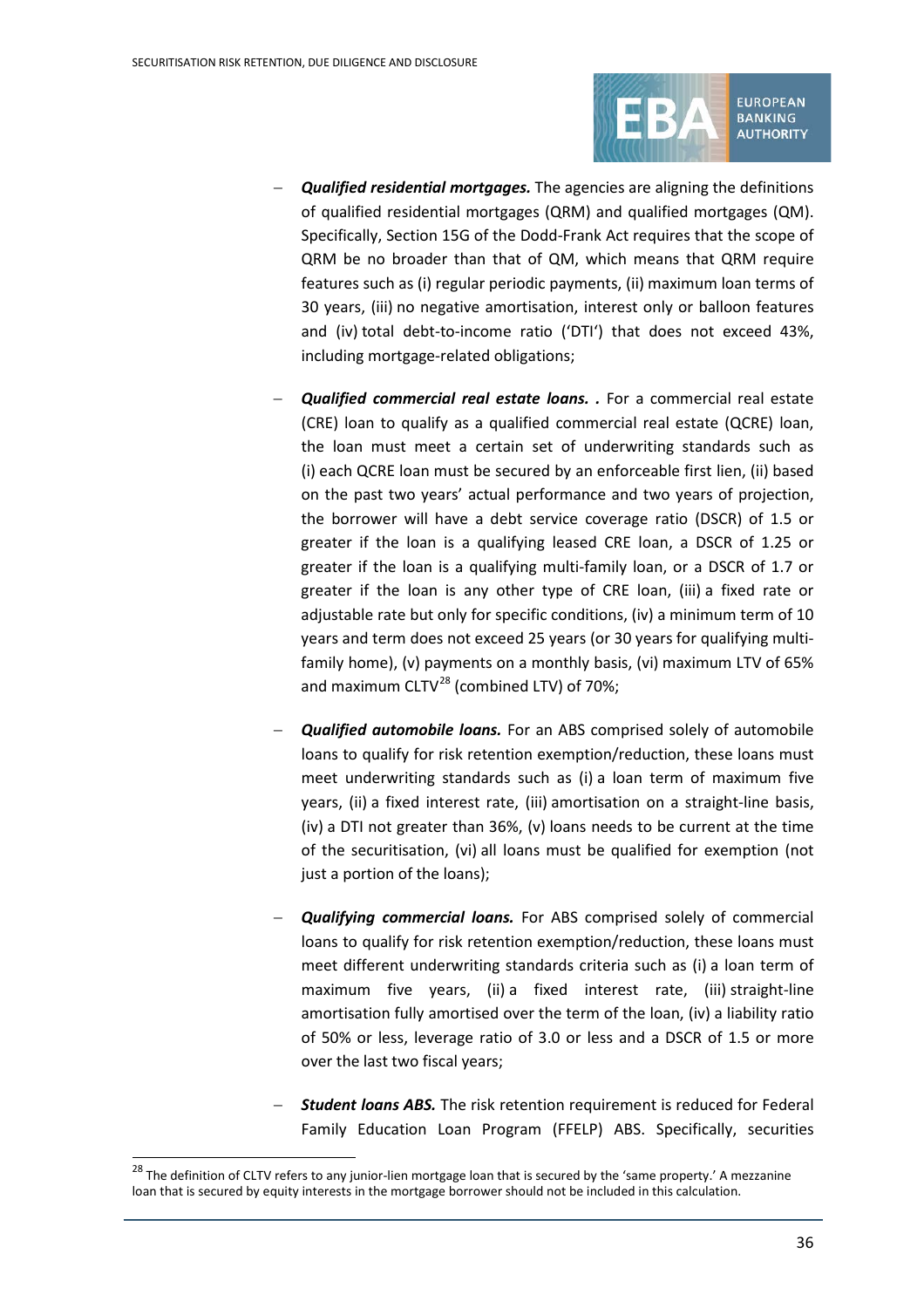

backed by FFELP loans carrying a guarantee percentage rate of 100%, 98% and 97% have a risk retention requirement of 0%, 2% and 3% respectively.

- Penalty
	- i) Under the US rules, failure to comply with the risk retention requirements would be a violation of the US Securities Exchange Act of 1934 and penalties for sponsors could include civil penalties (fines), injunctions etc.

Table 2, below, summarises the main differences between the EU Regulation and the US rules.

<span id="page-36-0"></span>

|                                                                               | <b>EU requirements, CRR</b>                                                                                                                                                                                                                                                                                                                                         | <b>US final rule</b>                                                                                                                                                                                                   |
|-------------------------------------------------------------------------------|---------------------------------------------------------------------------------------------------------------------------------------------------------------------------------------------------------------------------------------------------------------------------------------------------------------------------------------------------------------------|------------------------------------------------------------------------------------------------------------------------------------------------------------------------------------------------------------------------|
| General approach:<br>Who has to comply<br>with the retention<br>requirements? | Relevant entity assuming exposure to<br>credit risk, e.g. investor EU-regulated<br>banks, investment firms and<br>consolidated entities, AIFMs and<br>insurers.                                                                                                                                                                                                     | Sponsor - organises/initiates<br>securitisation via transfer of assets.<br>Entities within jurisdiction of relevant<br>US agencies.                                                                                    |
| Jurisdictional scope                                                          | Global application; requirements<br>triggered by relevant involvement of<br>relevant entity.                                                                                                                                                                                                                                                                        | Unclear, non-US sponsors may be<br>within jurisdiction in certain<br>circumstances but safe harbour for<br>certain non-US deals.                                                                                       |
| Scope of application:<br>Which deals?                                         | Securitisation as defined in Article 4(61)<br>of the CRR. Limited grandfathering, pre-<br>2011 deals (including issues under<br>existing programmes) within scope from<br>end of 2014 if new assets added or<br>substituted.                                                                                                                                        | Transaction involving the issue and<br>sale of ABS. Widely defined, require to<br>involve security. Synthetic<br>securitisations are not within the<br>scope. Issues until at least October<br>2016 are grandfathered. |
| Retainer: Who is<br>required to retain?                                       | One out of the originator, sponsor or<br>original lender. Split proportionally<br>between multiple originators/sponsors<br>but flexibility for one entity to hold in<br>certain circumstances.                                                                                                                                                                      | Sponsor in general, but can allocate<br>proportionate share to originator in<br>certain cases under standard holding<br>options. If multiple sponsors, one<br>required to retain.                                      |
| Forms of retention                                                            | Five permitted holding options: vertical<br>slice, first loss, representative sample,<br>seller share for revolving asset pool, first<br>loss in each asset. Flexibility provided<br>regarding forms that may be used to<br>hold retained interest, including<br>unfunded forms (non-banks need to be<br>fully cash collateralised) and over-<br>collateralisation. | Base case/standard holding options<br>include vertical slice, first loss or any<br>combination of these (L-shape). No<br>unfunded forms, no OC.                                                                        |
| Interest level:<br><b>Calculation basis</b>                                   | 5% of nominal value in all cases.                                                                                                                                                                                                                                                                                                                                   | 5% fair value for first loss option and<br>5% nominal value for vertical slice<br>option. Reduction for qualifying asset<br>deals.                                                                                     |

#### **Table 2: Comparison of international developments on risk retention**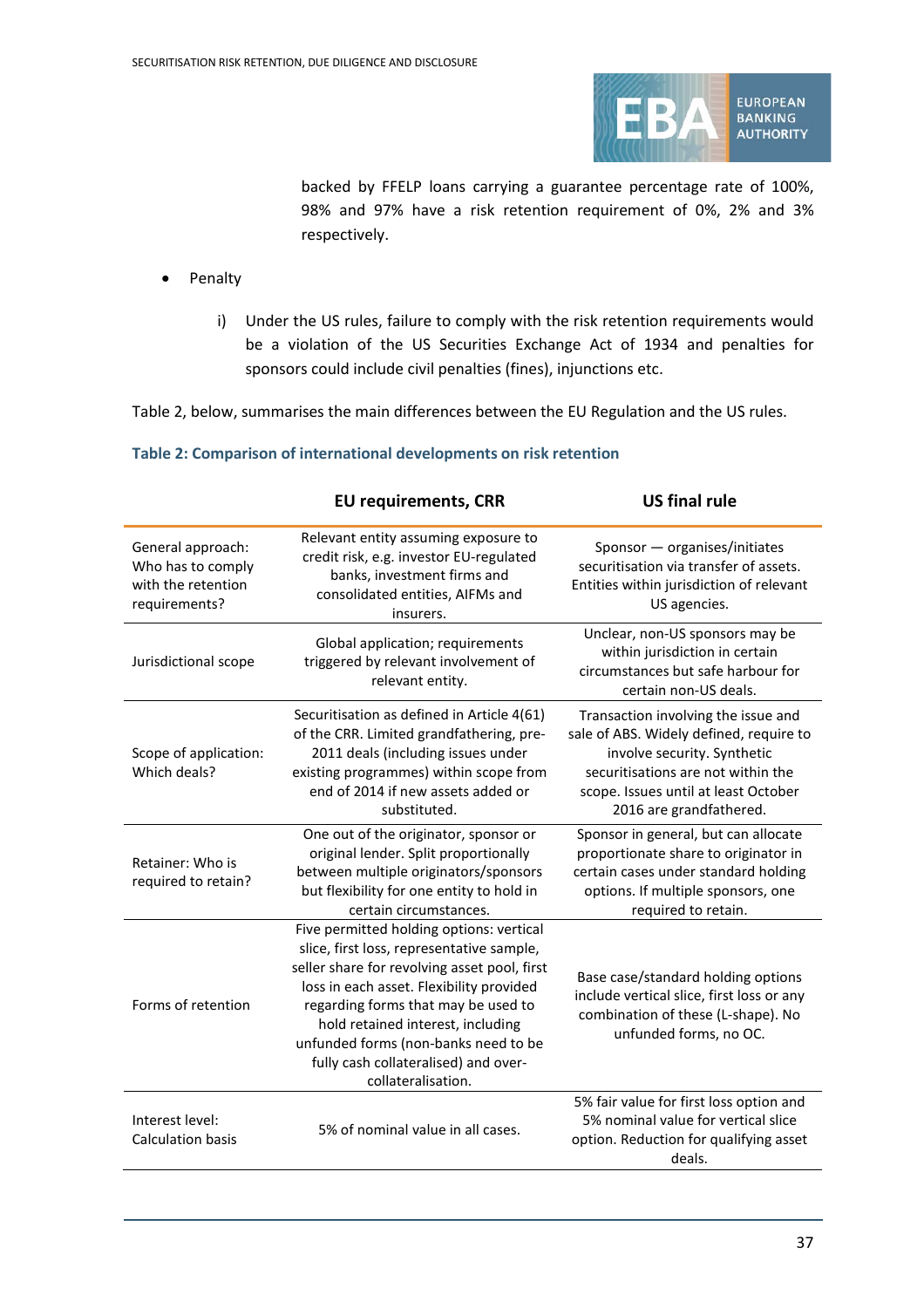

|                | <b>EU requirements, CRR</b>                                                                                                                                                                               | <b>US final rule</b>                                                                                                                                                                                                                                                                                                                    |
|----------------|-----------------------------------------------------------------------------------------------------------------------------------------------------------------------------------------------------------|-----------------------------------------------------------------------------------------------------------------------------------------------------------------------------------------------------------------------------------------------------------------------------------------------------------------------------------------|
| Holding period | Lifetime of transactions.                                                                                                                                                                                 | Minimum holding period for the<br>retaining sponsor is at least five years<br>for residential and commercial<br>mortgage securitisations, and two<br>years for all other securitisations. Set<br>of sunset provisions on hedging and<br>transfer restrictions (extend or reduce<br>the holding period depending on the<br>asset class). |
| Exemptions     | Limited exemption: certain correlation<br>trading activities, deals backed by<br>government claims.                                                                                                       | Various exemptions, including for deals<br>backed by QRMs or government<br>claims, also for GSE (government-<br>sponsored enterprises)-guaranteed<br>mortgage-backed securities (MBS),<br>seasoned loan deals, certain<br>resecuritisations; effective exemptions<br>for qualifying asset deals.                                        |
| Penalty        | Under the CRR, proportionate additional<br>risk weight with respect to relevant<br>securitisation positions. Under CRD IV<br>Article 67(I), administrative penalties<br>and other administrative measures | Penalties for sponsors could include<br>civil penalties (fines), injunctions etc.                                                                                                                                                                                                                                                       |

- **Due diligence and disclosure requirements** in the context of securitisation transactions subject to retention requirements.
	- There are no investor due diligence provisions similar to those in Europe.

<span id="page-37-1"></span><span id="page-37-0"></span> $\overline{a}$ 

- The final rules require that the sponsor arrange for written disclosures to be provided to potential investors within a reasonable period of time prior to the sale of the related ABS and, upon request, to the SEC (U.S. Securities and Exchange Commission) or appropriate federal banking agency (if any) under the title 'Credit Risk Retention' as follows:
	- i) In the case of retention via horizontal interest, information such as (i) the fair value of the horizontal residual interest that the sponsor expects to retain at the closing of the transaction as well as the methodology used and the key inputs and assumptions (such as discount rates, LGD (Loss Given Default) [recovery], default rates etc.), (ii) a description of the material terms of the eligible horizontal residual interest to be retained.

The same information will also be requested a reasonable period of time after the closing of the securitisation.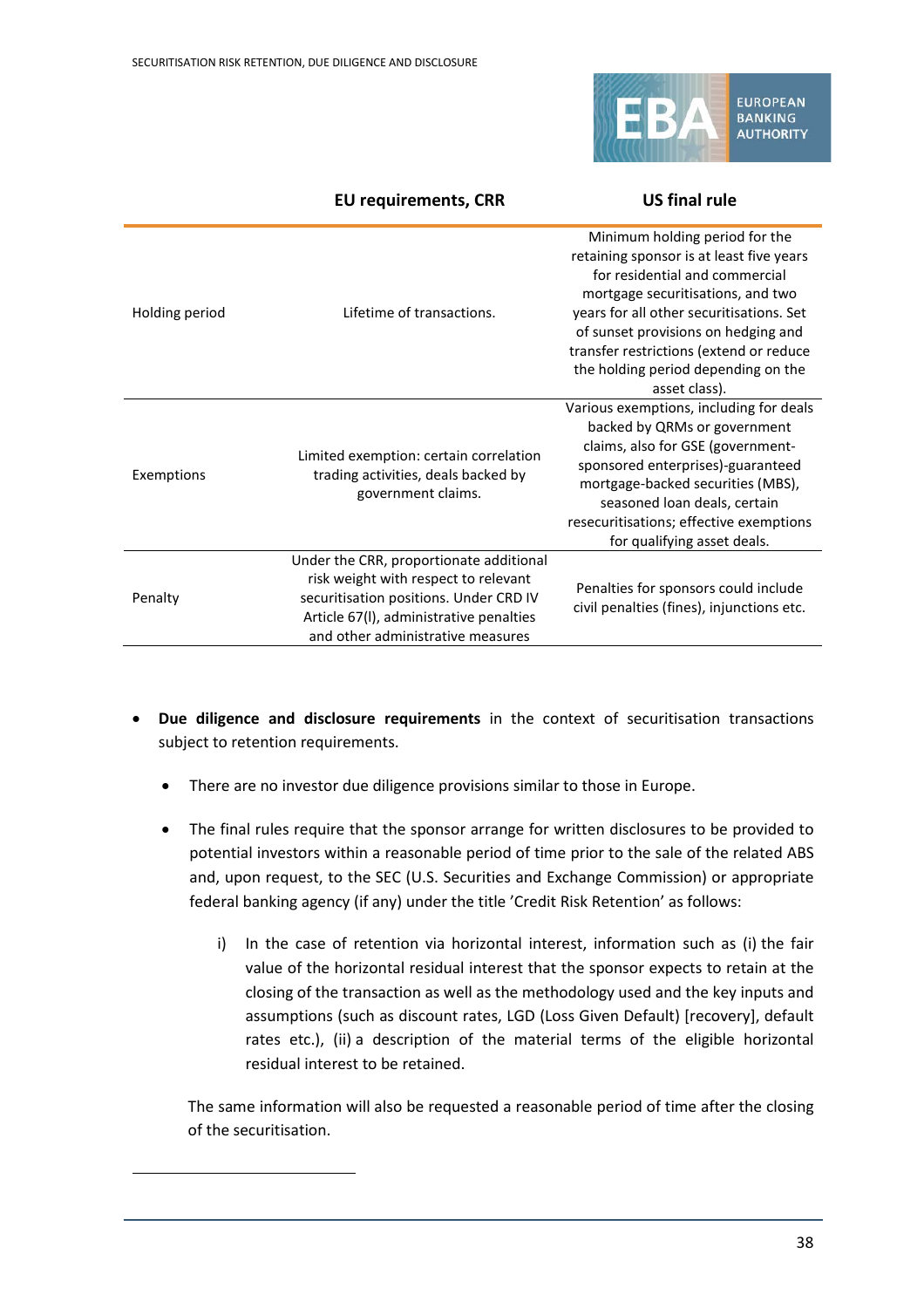

- ii) In the case of retention via vertical interest, information such as (i) the form of the eligible vertical interest, (ii) the percentage retained and (iii) a description of the material terms of the retained slice.
- For registered ABS $^{29}$  $^{29}$  $^{29}$  only, issuers<sup>[30](#page-37-1)</sup> are required:
	- i) to perform a review of assets underlying an ABS which is designed and effected to provide reasonable assurance that the disclosure regarding the pool assets in the prospectus is accurate in all material respects; and
	- ii) to disclose the nature, findings and conclusions of this review.
- Third parties may be engaged to conduct portions of the due diligence:
	- i) if the issuer attributes findings to the third party, the third party must consent to being named as an 'expert' in the prospectus;
	- ii) the issuer may rely on a review by an affiliated (but not an unaffiliated) originator.
- If assets in the pool deviate from disclosed underwriting criteria, the issuer must disclose:
	- i) how the assets deviate, and the amount and characteristics of non-conforming assets;
	- ii) which entity determined that the non-conforming assets should be included in the pool; and
	- iii) if compensating or other factors were used to determine that assets should be included.
- This rule will affect entities that issue in the US and may influence the way in which they present information in Europe.

### **2.5.2 Lack of consistency across jurisdictions**

 $\overline{a}$ 

While the thrust of the regulations is similar (retention, disclosure, transparency etc.), there are several differences in the general approach, retention methods and the scope of application (with multiple exemptions in the US compared to EU legislation).

<sup>&</sup>lt;sup>29</sup> Registered ABSs are defined as a SEC-registered public offering of ABS. The final rules will not apply to unregistered ABS offerings relying upon Rule 144A at this time

 $30$  For rule 193, issuers are the depositors or sponsors of the securitisation. A sponsor typically initiates a securitisation transaction by selling or pledging to an SPC financial asset that the sponsor has either originated itself or has purchased in the secondary market.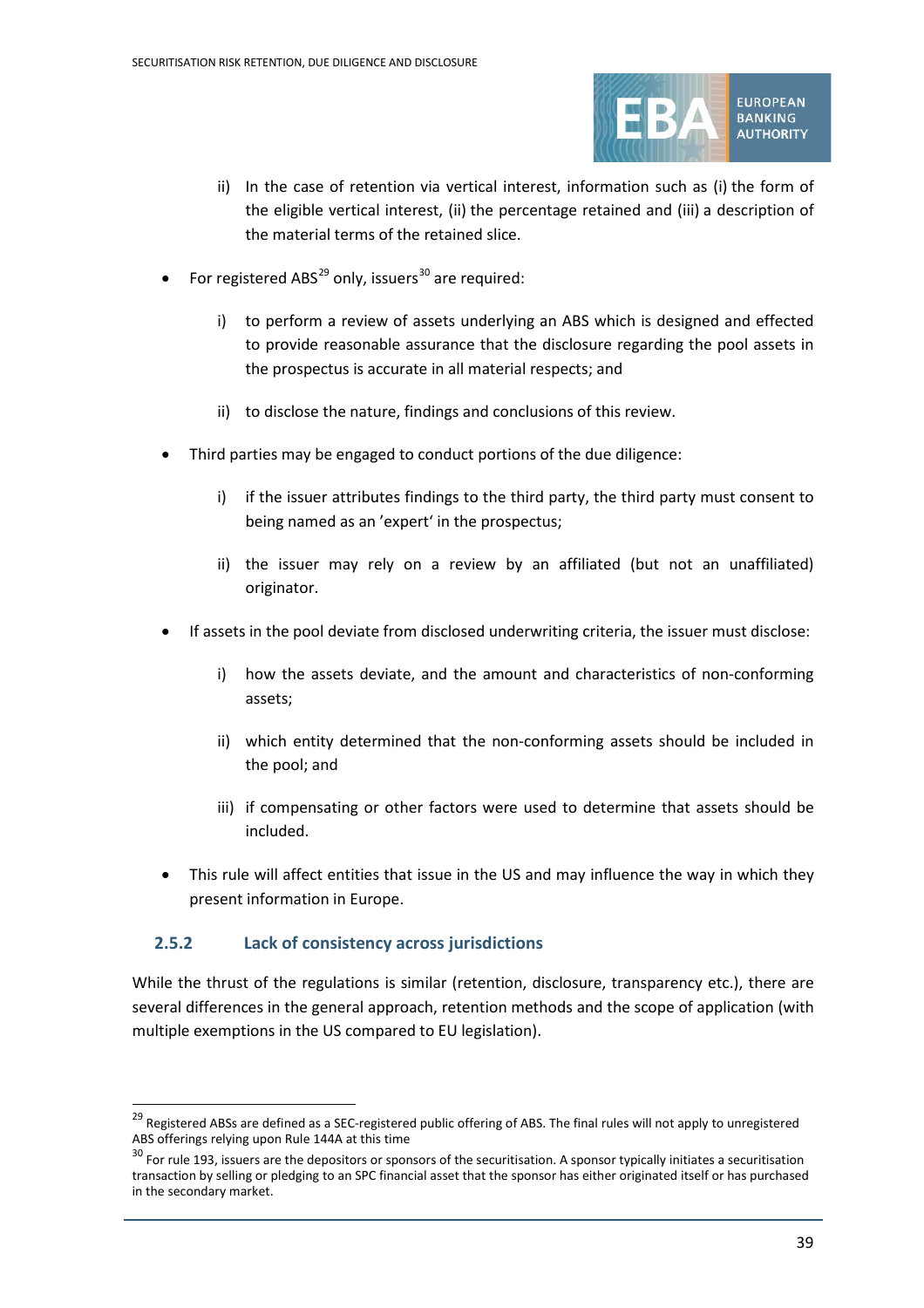

The review completed above highlights significant inconsistencies between the two frameworks (EU and US rules) for retention requirements, as well as proof of compliance. First of all, the EU's risk retention rules address those investing in (or otherwise assuming an exposure to) a securitisation while the US rules address the entity putting the securitisation transaction together, regardless of where that entity is located. However, as discussed earlier, the EBA is recommending the introduction of the direct approach (requirement on the retainer) to complement the indirect approach.

The lack of consistency between both frameworks will most likely affect the EU securitisation market. It is difficult to provide precise figures as to the level of reliance on US offering regimes (such as Rule 144A, Regulation D or Section 4(2) of the US Securities Act of 1933) by European issuers; however, calculations by AFME (Association for Financial Markets in Europe), based on Dealogic data, suggest that up to 25% of the total issuance of EU-originated securitisations was offered in reliance on Rule 144A prior to the financial crisis. In addition, the Rule 144A regime has played an important role in recent years in the success of UK-originated RMBS issues and certain other transactions (for example auto and credit card ABS).

Given the way in which the EU regime and the US regime are set up, in general, it will be necessary for issuers to comply with both the EU and the US requirements if they wish to arrange deals on a cross-border basis. The direct implications of this means that the ability to comply with both regimes bears compliance cost which might not make the transaction economically feasible.

The potential liquidity implications, as well as the critical importance of preserving securitisation as a global funding tool for real economy assets, mean that the ability to comply with both regimes in a manner which does not compromise the economic efficiency of relevant crossborder transactions is an area of key concern.

In addition, the fact that the retention requirement is largely in place in Europe and not required in the US until at least the end of  $2016<sup>31</sup>$  $2016<sup>31</sup>$  $2016<sup>31</sup>$  suggests that many US securitisations are and will continue to be unacceptable to European investors, i.e. non-compliant with the EU regulatory framework. This could discourage and limit the entrance of new investors in the securitisation market in Europe and current investors (banks, insurers, investment firms) will come to realise these limitations to their compliant investments range, which could alter the securitisation investments' relative value compared to other similar secured funding products.

To ensure a global level-playing field and support the cross-border securitisation market and the liquidity for the product, the EBA believes that the retention requirements should be implemented globally in a consistent way.

#### **Recommendation 10: Convergence of the retention rules regulatory frameworks**

<span id="page-39-0"></span> $31$  It is expected that the rules in the Federal Register will be published before the end of 2014. One year later, the rules will apply to new ABS backed by residential mortgage loans and two years later the rules will apply to other new ABS.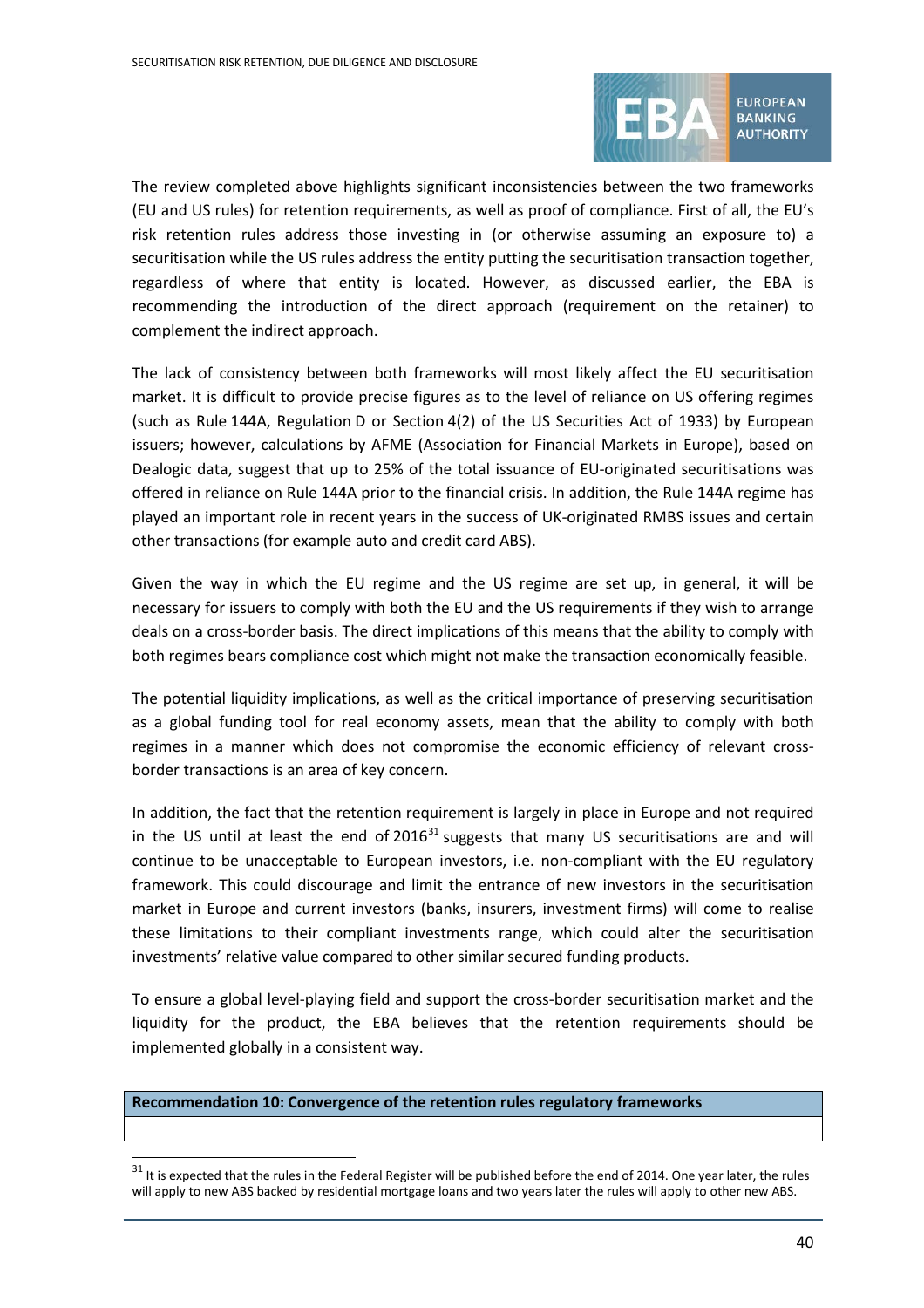

**EUROPEAN BANKING AUTHORITY** 

*The EBA supports the development of more alignment and consistency between regimes and supports the IOSCO peer review which was launched in spring 2014 to assess the implementation of the G20 commitments at a global level, and to encourage further convergence between regimes.*

Rationale

The EU regime and the foreign legislation, if not harmonised, may drive a real wedge in the global securitisation markets and may further reduce EU issuers' ability to benefit from the global investor base and EU investors' ability to benefit from global securitisation investments; therefore reducing the competitiveness of the EU financial industry and its ability to be engaged in the global securitisation market.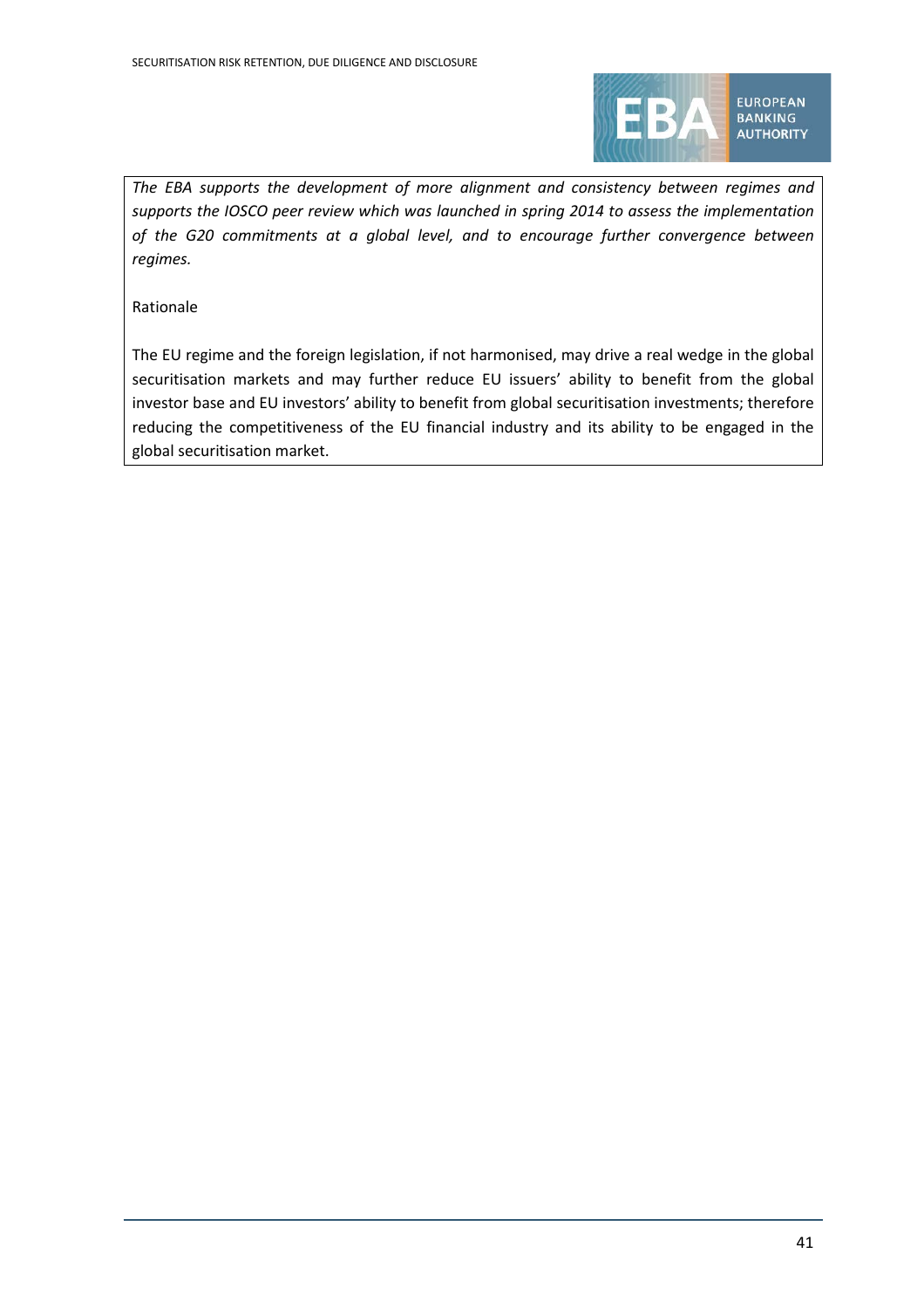

# 3. EBA recommendations

# 3.1 EBA response to the Commission's call for advice of December 2013 related to Article 512 of Regulation No 575/2013/EU

**Recommendation 1: Indirect approach with the direct approach to be used as complementary**

*Taking into account the positive impact of the current framework on EU markets, the EBA recommends keeping the indirect approach for now and implementing a complementary direct approach: in addition originators/sponsors/original lenders should be obliged to publicly disclosed on the detailed retention form using a standardised format to create more transparency and certainty for the investors and to thereby facilitate the investors' due diligence.*

#### Rationale

The 'indirect' approach places the onus on the investors and consequently encourages investors to only buy securitisation exposures following proper due diligence and once they fully understand the risk they are taking on. Therefore, placing the requirement on the investors rather than on the originator has the potential of serving as an additional tool to enhance the level of sophistication of investors over time. Furthermore the 'indirect' approach has the merit of increasing the ability of NCAs to enforce risk retention provisions effectively.

On the other hand, the 'direct' approach, which places the retention requirement obligation directly on originators, sponsors and original lenders instead of the investor institutions, could, while causing potential additional costs for originators, original lenders and sponsors, reduce compliance costs and improve legal certainty for investors, thereby encouraging new securitisation investors to invest. Moreover, the EBA believes that the enforcement of disclosure requirements must be possible.

Given the approach adopted in some major jurisdictions, a move towards the direct approach could also bring some benefits in terms of cross-border consistency.

#### **Recommendation 2: Forms of retentions**

*The EBA believes that, other than the five forms of risk retention already available, no other form should be considered at this time and recommends further assessment of the effectiveness of the five forms already in place.*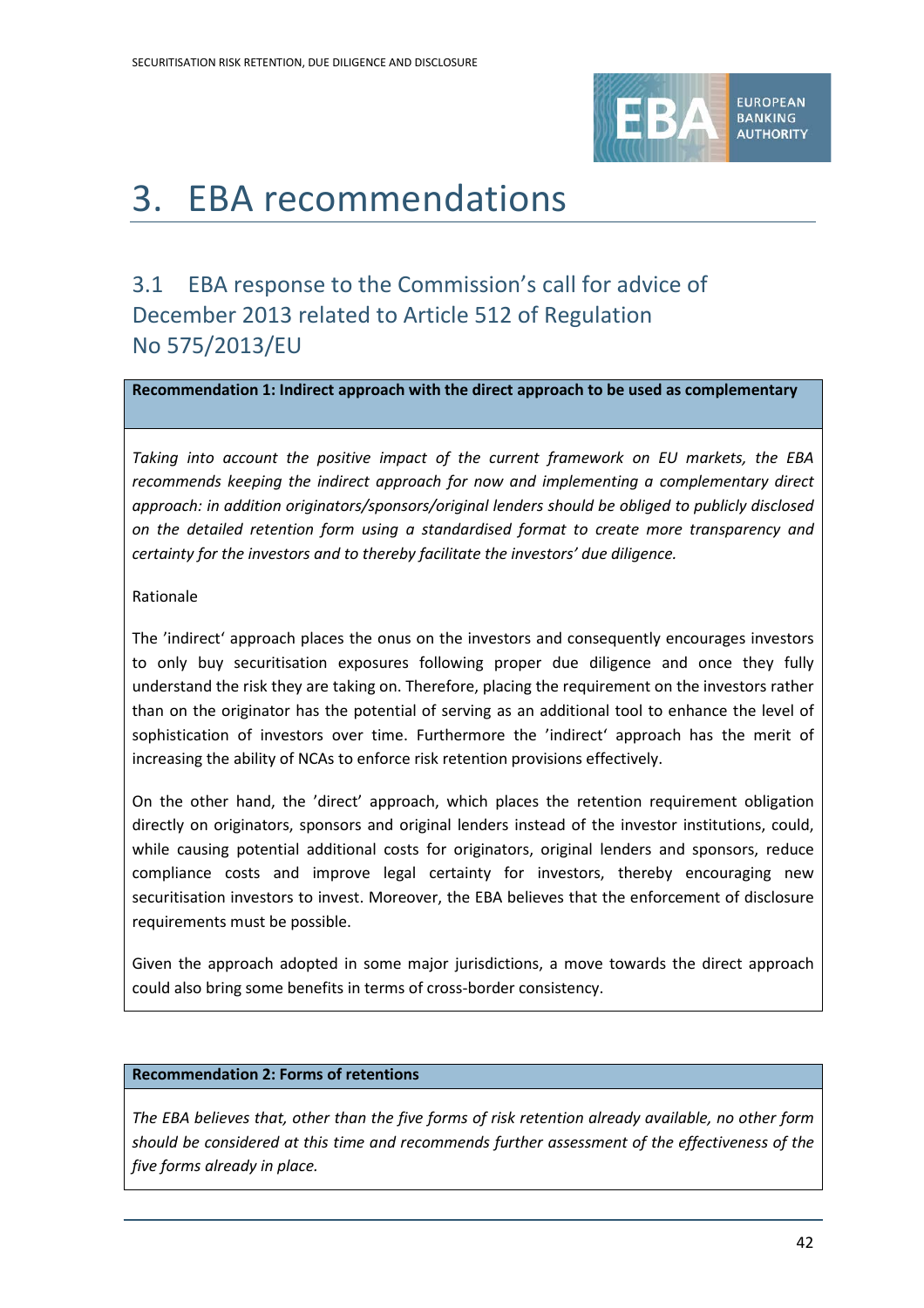

#### Rationale

The options provided in Article 405 of the CRR are well established and, according to feedback received by stakeholders and national supervisors, seem to work well and are deemed sufficient.

The EBA stresses that greater choice with additional forms of retention may have some drawbacks: because originators, original lenders and sponsors are given a greater choice with regard to how to retain risk, their chosen form may not be as effective in aligning interests and mitigating risks for investors as the options provided for in the CRR. Furthermore, the special features of an additional "L-shape" retention option would add to the complexity of measuring the net economic interest.

#### **Recommendation 3: Alternative mechanisms to achieve the alignment of interests**

*The EBA believes that alternative mechanisms for aligning interests other than risk retention should not be considered as a substitute for risk retention requirements.* 

Rationale

While the alternative mechanisms specified above are considered helpful as a complement to risk retention requirements, the EBA does not believe that there is sufficient evidence supporting the use of these alternative mechanisms as a substitute or demonstrating that they are equivalent to the current retention options in place regardless of the asset class or securitisation structure.

#### **Recommendation 4: Retention on a consolidated basis**

*The EBA believes that it is essential that consolidation be accomplished with regard to the scope of supervision on a consolidated basis (Article 405(2) of the CRR) and believes that the scope of consolidation should not be expanded.* 

#### Rationale

The EBA believes that it must be possible to enforce disclosure requirements. Therefore, the retaining entity needs to be included in the scope of supervision on a consolidated basis. Furthermore, retention within the scope of supervision on a consolidated basis will ensure transparency on retainers and the possible use of regulatory arbitrage relating to the retention position. This approach is also consistent with the EBA's observations and findings outlined in its Final Report to the European Commission on the perimeter of credit institutions established in the EU Member States.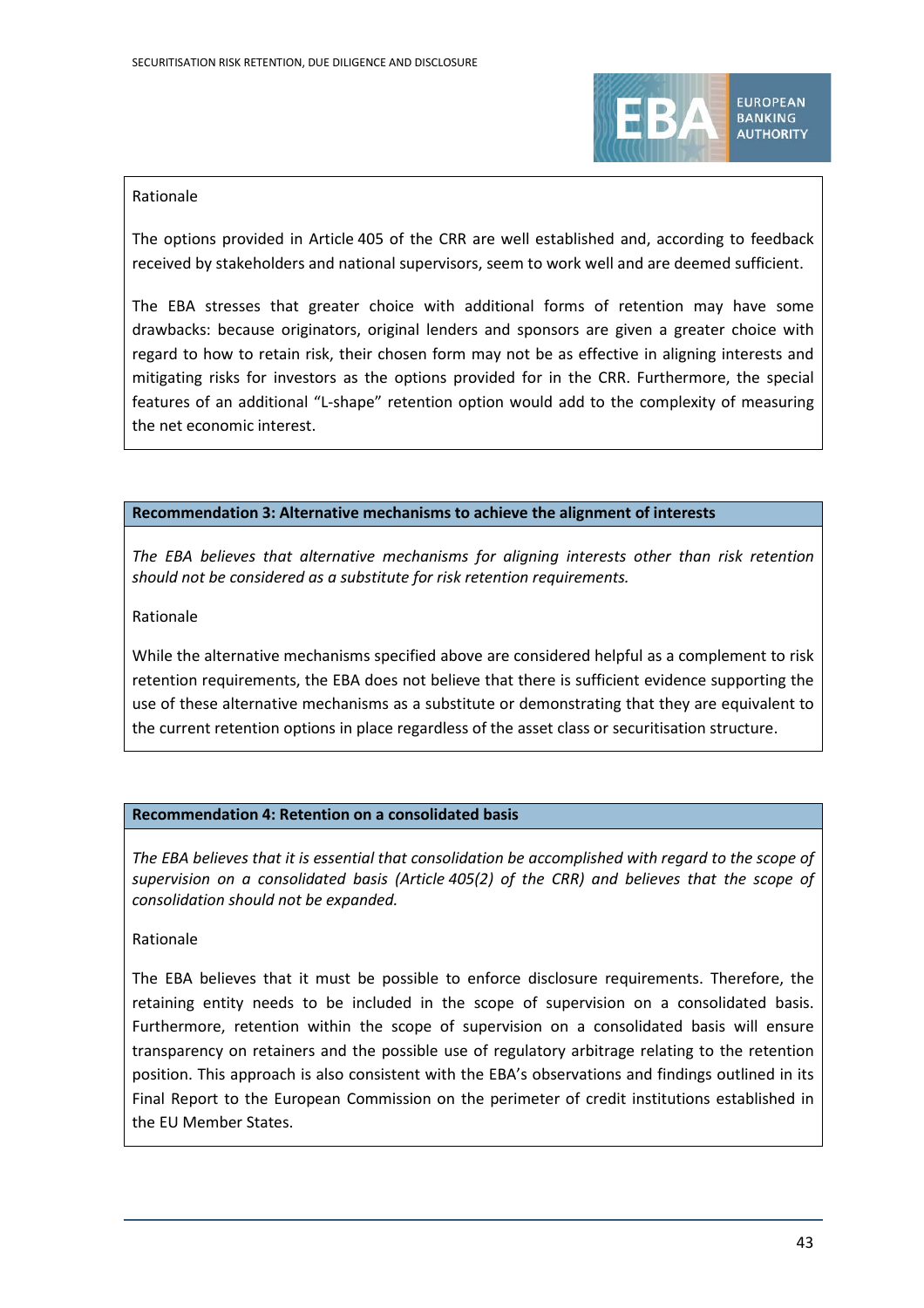

**EUROPEAN BANKING AUTHORITY** 

#### **Recommendation 5: Exemptions and exceptions to Article 405 of the CRR**

*The EBA believes that there are sufficient ways of complying with the retention rule; therefore, the EBA does not recommend allowing for any further exemptions and/or exceptions to Article 405(3) and Article 405(4) of the CRR at this time.* 

*However, the EBA would recommend further assessing the possibility of introducing an 'exceptional circumstances' provision whereby under certain circumstances (such as the insolvency of the retainer), the retainer could be changed during the life of a securitisation transaction to ensure that the retainer is always the most appropriate entity to whom the interests of the investors should be aligned.*

#### Rationale

The EBA believes that providing further exceptions could lead to abuse of the rules and that securitisation transactions could specifically be structured to meet the possible exemptions. Furthermore, as mentioned before, the EBA does not believe that any alternative mechanisms can be used as a substitute or are equivalent to the current retention options in place regardless of the asset class or securitisation structure.

#### **Recommendation 6: Potential loopholes**

*The EBA believes that, for the purposes of the retention requirements, the 'originator' definition in CRR Article 4(13) should be narrowed down and defined in further detail to reduce the potential misuse of the retention requirements via legal definition loopholes and to ensure real alignment of interests between the originator and investors.*

#### Rationale

As a result of the wide scope of the definition of 'originator' in Article 4(1)(13) of the CRR, it is possible to structure securitisation transactions so as to meet the legal requirements of the regulation without following the 'spirit' of the regulation and which, in fact, do not always align the interests of the most appropriate party to retain (originator, original lender or sponsor) with the interests of the investors.

The EBA believes that the entity claiming to be the 'originator' should in principle be of real substance and should always hold some actual economic capital on its assets for a minimum period of time.

If necessary, the EBA could do further work on narrowing down the scope of the originator definition.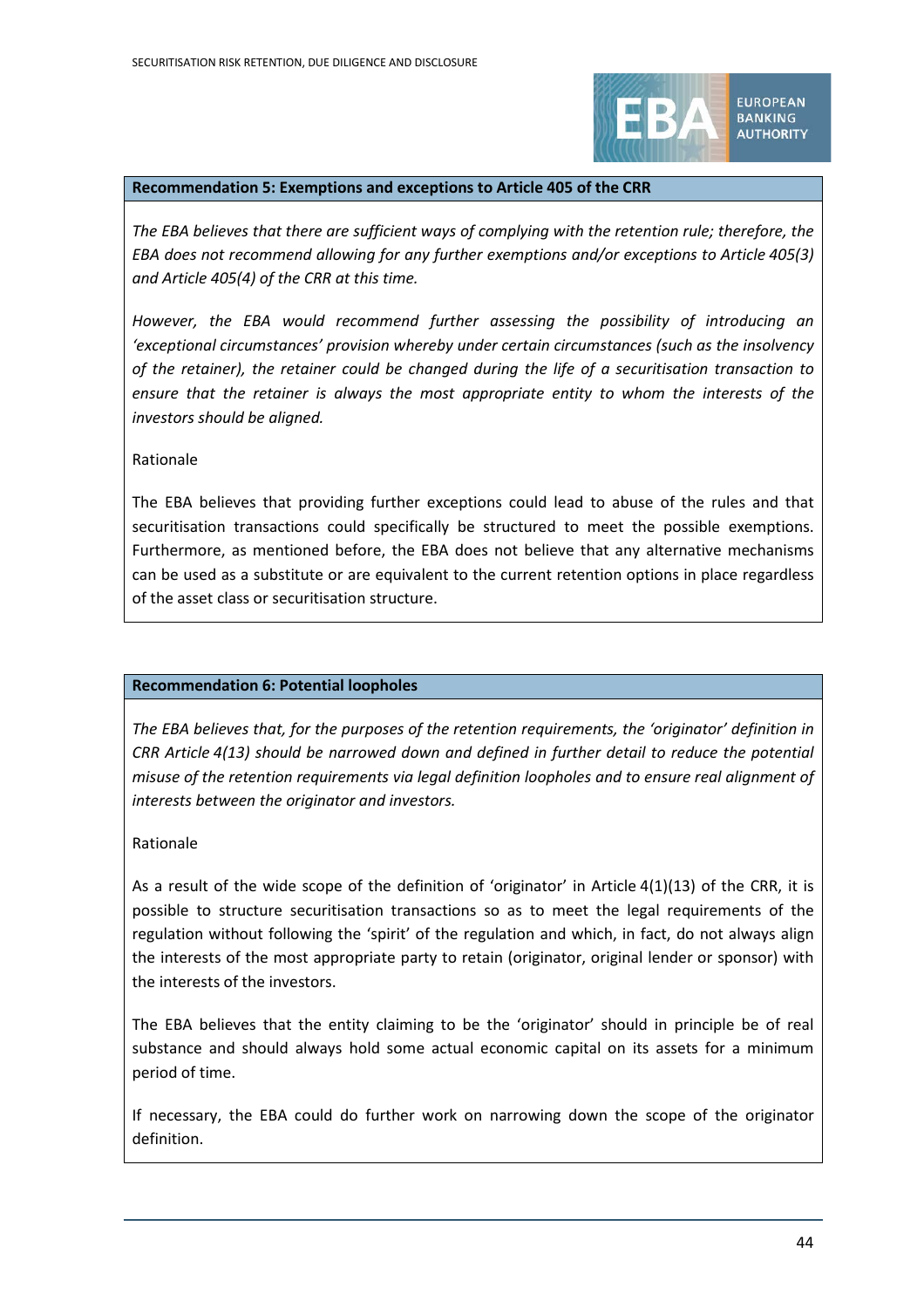

**BANKING AUTHORITY** 

#### **Recommendation 7: Disclosure requirements**

*Overall, the EBA considers the disclosure requirements in the current framework (CRR Article 409) in conjunction with the corresponding RTS (Article 22 and Article 23) to be appropriate and fit for purpose to ensure investor protection and financial stability. Therefore, the EBA does not recommend any changes.* 

#### Rationale

Originators and sponsors of securitisations should ensure that investors have access to all material information that is needed to perform a comprehensive and well-informed analysis of the risks arising in relation to the securitisation, where this analysis also takes the form of stress tests on the cash flows and collateral values supporting the underlying exposures. In principle, disclosure should include information on the credit quality and performance of the underlying assets on a loan-by-loan level. However, there are instances where the data may be provided on an aggregate basis. In assessing whether aggregate information is sufficient, factors to be taken into account shall include the granularity of the underlying pool and whether the management of the exposures in that pool is based on the pool itself or on a loan-by-loan basis. In this regard, the EBA considers the current requirements as sufficiently comprehensive and flexible to ensure that securitisation investors receive all material information on various types of transactions.

The EBA notes that the implementation of CRA3 provisions and other initiatives led by national authorities on the development of data templates for public and private transactions as well as established collateral frameworks of central banks have the potential to further improving the effectiveness of the framework, and to enhance consistency and transparency across the EU. The EBA consequently supports the current measures, and does not see any further need for additional measures beyond those already undertaken. However, the EBA considers the alignment of the different EU requirements to be helpful.

#### **Recommendation 8: Due diligence requirements**

*The EBA considers the due diligence requirements in the current framework (CRR Article 406 and Articles 15 and 16 of the corresponding RTS) to be sufficient and appropriate to enable investors to conduct appropriate due diligence.*

### Rationale

The due diligence requirements ensure a high level of safety for that current investors, and new investors consequently buy securitisations with a full understanding of the risk they are taking on and without a sole reliance on external ratings. Even though the requirements far exceed the requirements for comparable investment products, they are deemed appropriate because of the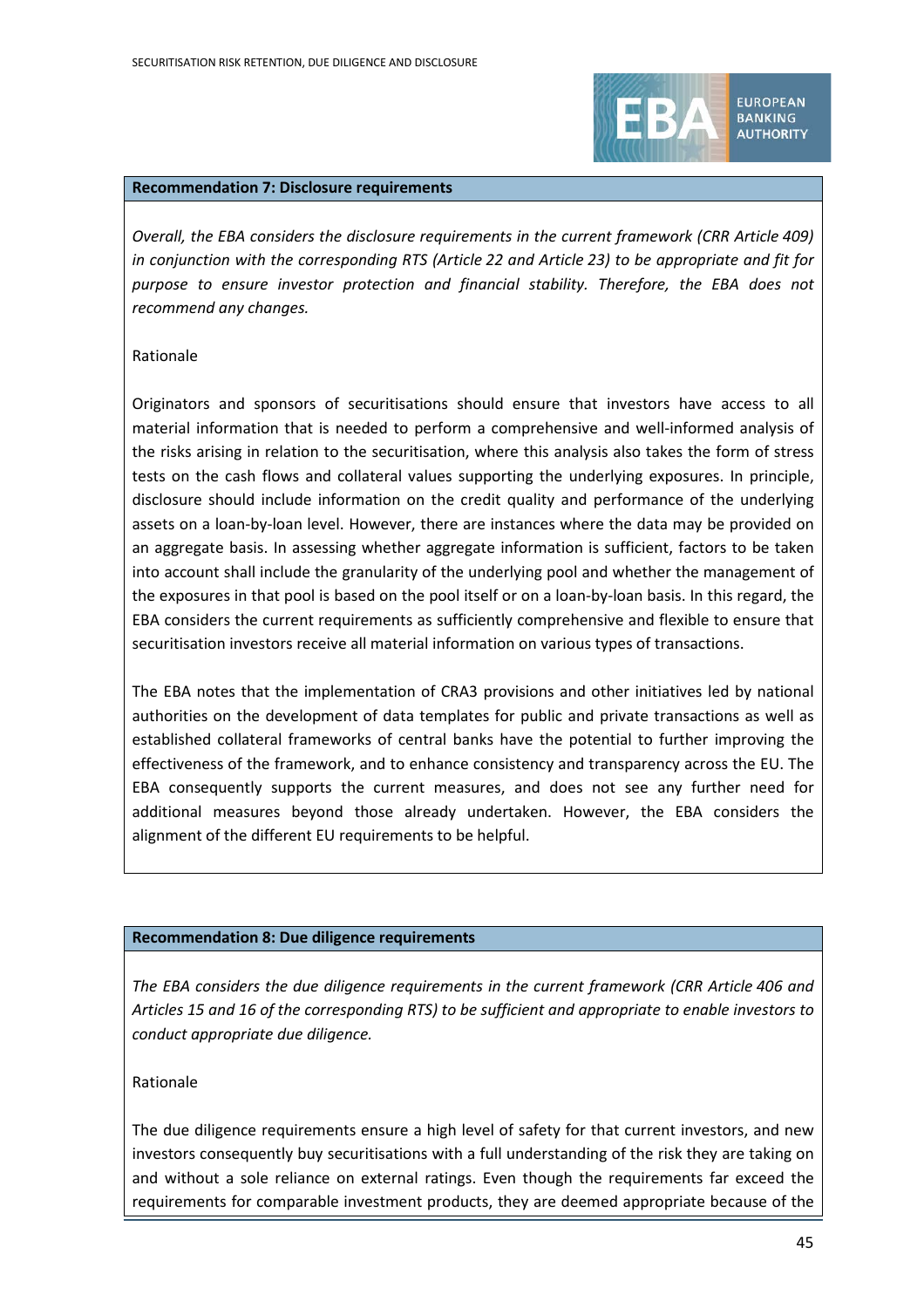

additional level of complexity inherent to securitisation positions compared to other investment products.

### **Recommendation 9: Adequacy of the level of additional risk weights and administrative penalties/measures**

*The EBA believes that the current sanctions in terms of additional risk weights and administrative penalties/measures are adequate.*

#### Rationale

Given the low number of non-compliant cases (as highlighted in the compliance studies conducted by the EBA), the EBA believes that the sanctions in terms of additional risk weights imposed on an institution failing to meet the requirements provided in Article 405 (retention requirements), Article 406 (due diligence requirements) or in Article 409 (disclosure requirements) of the CRR and calculated by applying the formula in accordance with the approach specified in Article 245(6) and Article 337(3) of Regulation (EU) No 575/2013 serve as an adequate deterrent to violating risk retention, due diligence and disclosure requirements.

The EBA also believes that the administrative penalties and administrative measures that can be applied under CRD IV Article 67, where an institution is exposed to the credit risk of a securitisation position without satisfying the retention requirements in CRR Article 405, are adequate.

#### **Recommendation 10: Convergence of the retention rules regulatory frameworks**

*The EBA supports the development of more alignment and consistency between regimes and supports the IOSCO peer review which was launched in spring 2014 to assess the implementation of the G20 commitments at a global level, and to encourage further convergence between regimes.*

Rationale

The EU regime and the foreign legislation, if not harmonised, may drive a real wedge in the global securitisation markets and may further reduce EU issuers' ability to benefit from the global investor base and EU investors' ability to benefit from global securitisation investments; therefore reducing the competitiveness of the EU financial industry and its ability to be engaged in the global securitisation market.